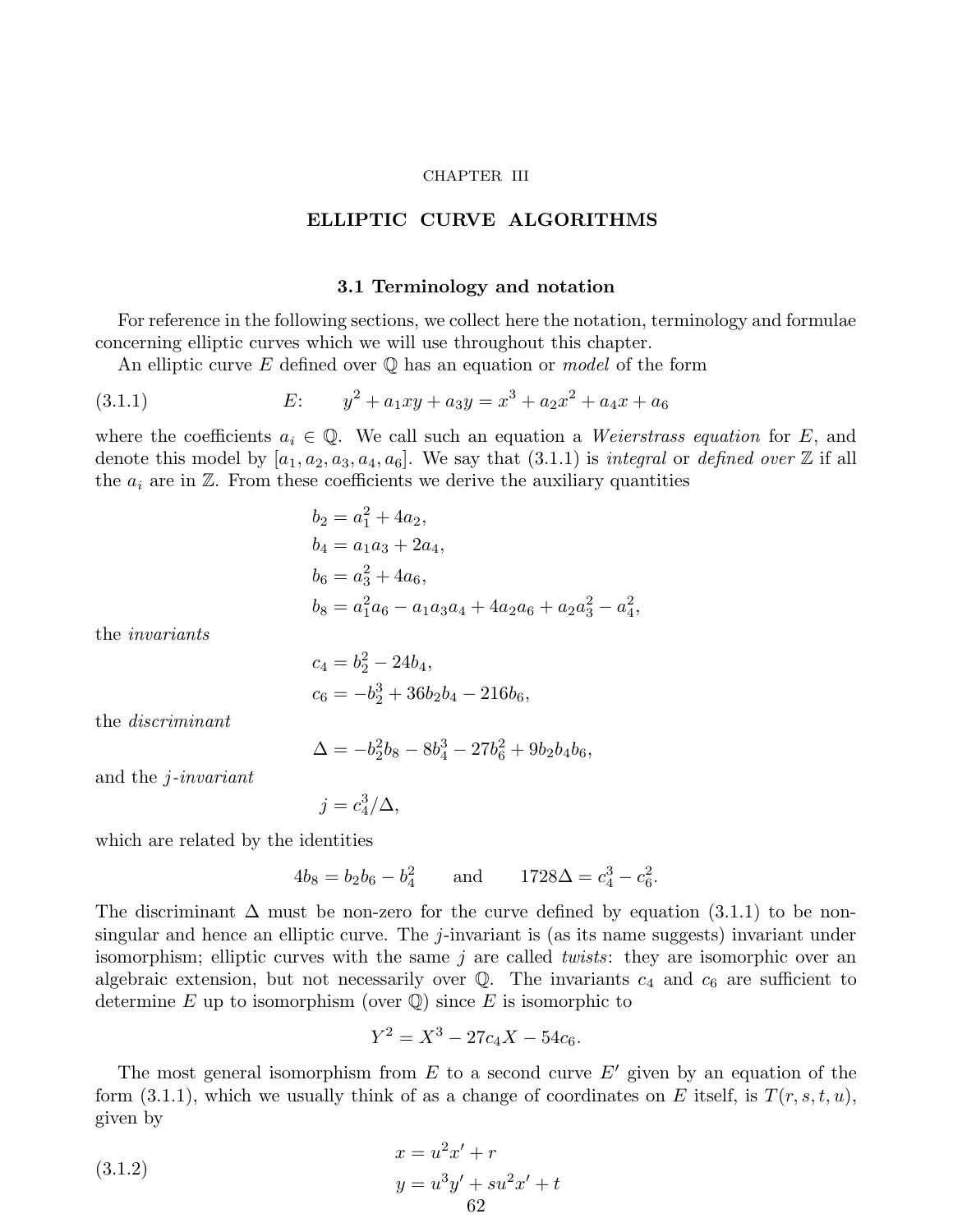where  $r, s, t \in \mathbb{Q}$  and  $u \in \mathbb{Q}^*$ . The effect of  $T(r, s, t, u)$  on the coefficients  $a_i$  is given by

(3.1.3)  
\n
$$
ua'_1 = a_1 + 2s
$$
\n
$$
u^2a'_2 = a_2 - sa_1 + 3r - s^2
$$
\n
$$
u^3a'_3 = a_3 + ra_1 + 2t
$$
\n
$$
u^4a'_4 = a_4 - sa_3 + 2ra_2 - (t + rs)a_1 + 3r^2 - 2st
$$
\n
$$
u^6a'_6 = a_6 + ra_4 + r^2a_2 + r^3 - ta_3 - t^2 - rta_1
$$

so that

$$
u^4c'_4 = c_4
$$
,  $u^6c'_6 = c_6$ ,  $u^{12}\Delta' = \Delta$  and  $j' = j$ .

The transformations  $T(0, 0, 0, u)$  we will refer to as scaling transformations; these have the effect of dividing each coefficient  $a_i$  by  $u^i$ , and similarly for each of the other quantities, according to its weight. Here  $a_i$ ,  $b_i$  and  $c_i$  have weight i, while  $\Delta$  has weight 12 and j has weight 0. By applying  $T(0, 0, 0, u)$  for suitable u we can always transform to an integral model; all the invariants are then integral, except (possibly) for  $j$ . Among such integral models, those for which the positive integer  $|\Delta|$  is minimal are called *global minimal models* for E. We will give in the next section a simple algorithm for finding such a model, given the invariants  $c_4$  and  $c_6$  of any model. Clearly, isomorphisms between minimal models must have  $u = \pm 1$  and  $r, s, t \in \mathbb{Z}$ . We may normalize so that  $a_1, a_3 \in \{0, 1\}$  and  $a_2 \in \{-1, 0, 1\}$ , by suitable choice of s, r and t (in that order), as may be seen from  $(3.1.3)$ . Such an equation will be called *reduced*, and it is not hard to show that it is unique: the only transformation other than the identity  $T(0, 0, 0, 1)$ from a reduced model to any another reduced model is the transformation  $T(0, -a_1, -a_3, -1)$ , which takes any model to itself; this is just the negation map  $(x, y) \mapsto (x, y - a_1x - a_3)$  from the curve to itself. Thus every elliptic curve E defined over  $\mathbb Q$  has a *unique* reduced minimal model. This fact makes it very easy to recognize curves: in Table 1 we give the coefficients of such a model for each of the curves there.

Given integers  $c_4$  and  $c_6$ , two questions arise: is there a curve over  $\mathbb Q$  with these invariants, and is it minimal? Clearly we must have  $c_4^3 - c_6^2 = 1728\Delta$  with  $\Delta \neq 0$ . A solution to the first problem is given by Kraus in Proposition 2 of [30], which states the following.

PROPOSITION 3.1.1. Let  $c_4$ ,  $c_6$  be integers such that  $\Delta = (c_4^3 - c_6^2)/1728$  is a non-zero integer. In order for there to exist an elliptic curve E with a model  $(3.1.1)$  defined over  $\mathbb Z$  having invariants  $c_4$  and  $c_6$ , it is necessary and sufficient that

- (1)  $c_6 \not\equiv \pm 9 \pmod{27}$ ;
- (2) either  $c_6 \equiv -1 \pmod{4}$ , or  $c_4 \equiv 0 \pmod{16}$  and  $c_6 \equiv 0,8 \pmod{32}$ .

The conditions of Proposition 3.1.1 will be referred to as *Kraus's conditions*. If we are given integers  $c_4$  and  $c_6$  satisfying these conditions, we can recover the coefficients  $a_i$  of the reduced model of the curve with  $c_4$  and  $c_6$  as invariants, using the formulae already given in Chapter 2, Section 14, which we repeat here for convenience:

$$
b_2 = -c_6 \mod 12 \in \{-5, \dots, 6\};
$$
  
\n
$$
b_4 = (b_2^2 - c_4)/24;
$$
  
\n
$$
b_6 = (-b_2^3 + 36b_2b_4 - c_6)/216;
$$
  
\n
$$
a_1 = b_2 \mod 2 \in \{0, 1\};
$$
  
\n
$$
a_3 = b_6 \mod 2 \in \{0, 1\};
$$
  
\n
$$
a_2 = (b_2 - a_1)/4;
$$
  
\n
$$
a_4 = (b_4 - a_1a_3)/2;
$$
  
\n
$$
a_6 = (b_6 - a_3)/4.
$$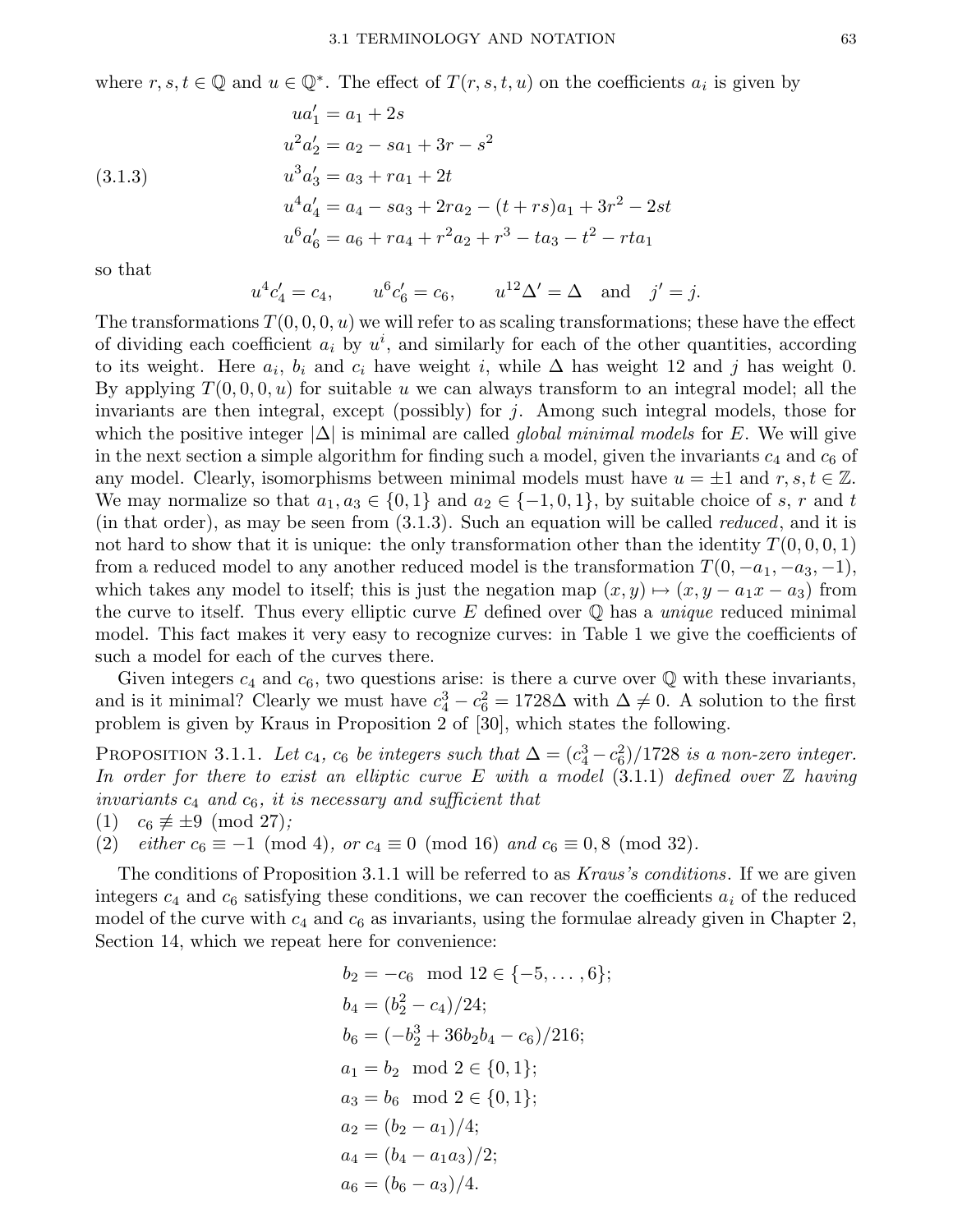To see this, we may assume that we are seeking coefficients of a reduced model; then  $b_2 \in$  $\{-4, -3, 0, 1, 4, 5\}$ , and we have  $-c_6 \equiv b_2^3 \equiv b_2 \pmod{12}$ . The rest is easy; provided that  $c_4$ and  $c_6$  satisfy Kraus's conditions, all the divisions will be exact.

In the following section we answer the second question by giving an algorithm for computing the reduced coefficients of a *minimal* model for any curve  $E$ , given either integral invariants satisfying Kraus's conditions, or any integral model for E. We simply determine the maximal integer u such that  $c_4' = c_4/u^4$  and  $c_6' = c_6/u^6$  satisfy Kraus's conditions, and then compute the reduced coefficients  $a'_i$  from these. As with many questions concerning elliptic curves, most of the work goes into determining the powers of 2 and 3 which divide  $u$ .

We will assume without further discussion that on any given curve  $E$ , points may be added and multiples taken, using standard formulae. The Mordell–Weil group of all rational points on E will be denoted  $E(\mathbb{Q})$  as usual. If n is a positive integer, we denote by  $E(\mathbb{Q})[n]$  the subgroup of rational points of order dividing  $n$ , which is the kernel of the multiplication map from  $E$  to itself.

### 3.2 The Kraus–Laska–Connell algorithm and Tate's algorithm

In this section we give two algorithms. The first was originally given by Laska in [34], and finds a minimal model for a curve  $E$ , starting from an integral equation. Essentially the algorithm was to test all positive integers u such that  $u^{-4}c_4$  and  $u^{-6}c_6$  are integral, to see if they are the invariants of a curve defined over Z. Using Kraus's conditions (see Proposition 3.1.1 above), this procedure can be simplified, since it is possible to compute in advance the exponent  $d_p$  of each prime p in the minimal discriminant, and hence compute u at the start. The usual formulae then give the coefficients  $a_i$  of the reduced model. Our formulation of the resulting algorithm over  $\mathbb Z$  is similar to that given in [10], where more general rings are considered: in particular an explicit algorithm is given there for finding local minimal models over arbitrary number fields, and hence global minimal models where they exist. Over  $\mathbb{Z}$ , the algorithm is extremely simple.

In the pseudocode below,

 $\text{ord}(p,n)$  gives the power of the prime p which divides the non-zero integer n;

floor $(x)$  gives the integral part of the real number x;

a mod p gives the residue of a modulo p lying in the range  $-\frac{1}{2}$  $\frac{1}{2}p < a \leq \frac{1}{2}$  $\frac{1}{2}p$ ; in particular, when  $p = 2$  or 3 this gives a residue in  $\{0, 1\}$  or  $\{-1, 0, 1\}$  respectively. Also inv(a,p) gives the inverse of a modulo p, assuming that  $gcd(a,p)=1$ .

# The Laska–Kraus–Connell Algorithm

```
INPUT: c4, c6 (integer invariants of an elliptic curve E).
OUTPUT: a1, a2, a3, a4, a6 (coefficients of a reduced minimal model for E).
1. BEGIN
2. \Delta = (c4^3 - c6^2)/1728;
(Compute scaling factor u)
3. u = 1; g = gcd(c6<sup>2</sup>, \Delta);
4. p\_list = prime\_divisors(g);5. FOR p IN p list DO
6. BEGIN
7. d = floor(ord(p,g)/12);8. IF p=2 THEN
9. a = c4/2^{(4*d)} mod 16; b = c6/2^{(6*d)} mod 32;
10. IF (b mod 4 \neq -1) AND NOT (a=0 AND (b=0 OR b=8))
```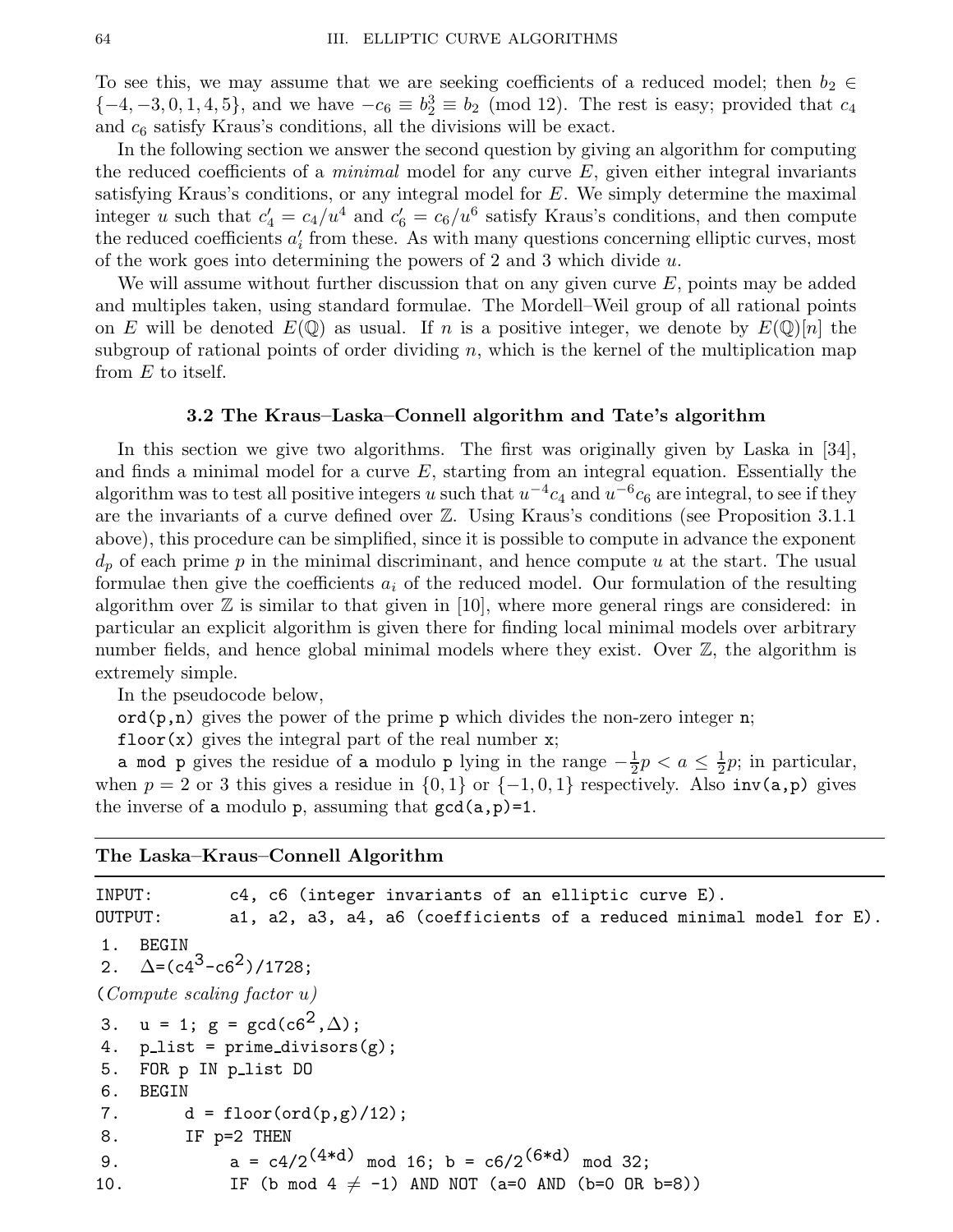```
11. THEN d = d-112. FI
13. ELIF p=3 THEN IF ord(3, c6) = 6*d+2 THEN d = d-1 FI
14. FI;
15. u = u * p^d16. END;
(Compute minimal equation)
17. c4 = c4/u^4; c6 = c6/u^6;
18. b2 = -c6 \mod 12; b4 = (b2^2-c4)/24; b6 = (-b2^3+36*b2*b4-c6)/216;
19. a1 = b2 mod 2;
20. a3 = b6 \mod 2;
21. a2 = (b2-a1)/4;
22. a4 = (b4-a1*a3)/2;
23. a6 = (b6-a3)/424. END
```
Next we turn to Tate's algorithm itself. The standard reference for this is Tate's 'letter to Cassels' [65], which appeared in the Antwerp IV volume [2]. There is also a full account in the second volume of Silverman's book [61, Section IV.9]. It may be applied to an integral model of a curve  $E$  and a prime  $p$ , to give the following data:

• The exponent  $f_p$  of p in the conductor N of E (see below);

• the Kodaira symbol of E at p, which classifies the type of reduction of E at p (see [47] or [61, Section IV.9]); these are: I<sub>0</sub> for good reduction; I<sub>n</sub>  $(n > 0)$  for bad multiplicative reduction; and types  $I_n^*$ , II, III, IV, II<sup>\*</sup>, III<sup>\*</sup> and IV<sup>\*</sup> for bad additive reduction.

• the local index  $c_p = [E(\mathbb{Q}_p) : E^0(\mathbb{Q}_p)]$ , where  $E^0(\mathbb{Q}_p)$  is the subgroup of the group  $E(\mathbb{Q}_p)$ of p-adic points of E, consisting of those points whose reduction modulo  $p$  is non-singular. (That this index is finite is implied by the correctness of the algorithm, as observed by Tate in  $|65|$ .)

In addition, the algorithm detects whether the given model is non-minimal at  $p$ , and if so, returns a model which is minimal at  $p$ . Thus by applying it in succession with all the primes dividing the discriminant of the original model, one can compute a minimal model at the same time as computing the conductor and the other local reduction data. In practice this makes the Laska–Kraus–Connell algorithm redundant, though much simpler to implement and use if all one needs is the standard model for a curve E.

The conductor N of an elliptic curve E defined over  $\mathbb Q$  is defined to be

$$
N=\prod_p p^{f_p}
$$

where  $f_p = \text{ord}_p(\Delta) + 1 - n_p$  and  $n_p$  is the number of irreducible components on the special fibre of the minimal Néron model of  $E$  at  $p$ . This Néron model is a more sophisticated object than we wish to discuss here (see [47] or [61] for details): one has to consider E as a scheme over  $Spec(\mathbb{Z}_p)$ , and then resolve the singularity at p, to obtain a scheme whose generic fibre is  $E/\mathbb{Q}_p$  and whose special fibre is a union of curves over  $\mathbb{Z}/p\mathbb{Z}$ . In terms of a minimal model for E over Z, all may be computed very simply except when  $p = 2$  or  $p = 3$  as follows:

- $f_p = 0$  if  $p \nmid \Delta$ ;
- $f_p = 1$  if  $p | \Delta$  and  $p \nmid c_4$  (then  $n_p = \text{ord}_p(\Delta)$ );

 $f_p \geq 2$  if  $p \mid \Delta$  and  $p \mid c_4$ ; moreover,  $f_p = 2$  in this case when  $p \neq 2, 3$ .

To obtain the value of  $f_p$  in the remaining cases, and to obtain the Kodaira symbol and the local index  $c_p$ , we use Tate's algorithm itself.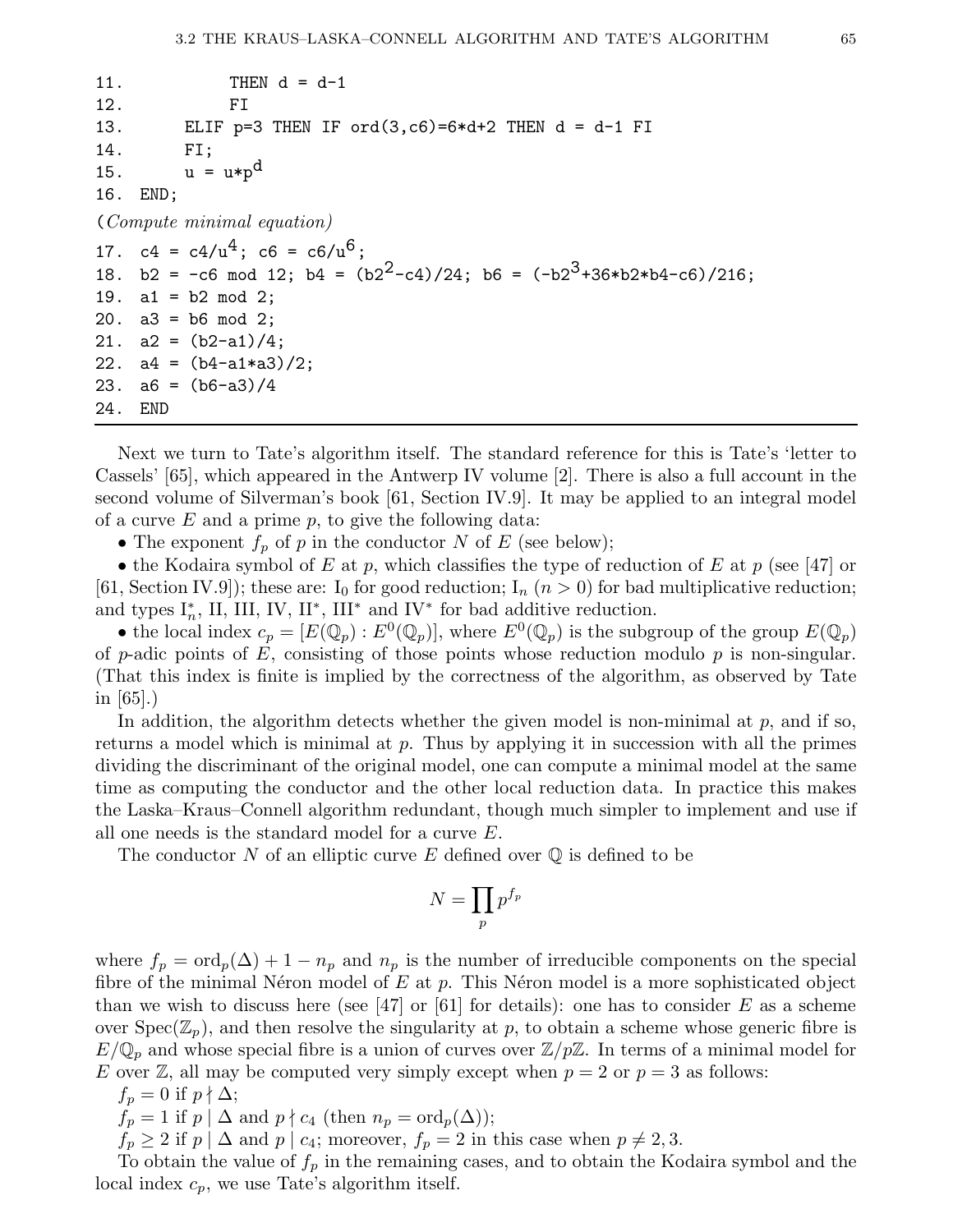In [65], the algorithm is given for curves defined over an arbitrary discrete valuation ring. To apply it to a curve defined over the ring of integers R of a number field K at a prime ideal  $\mathfrak{p}$ , one would in general have to work in the localization of  $R$  at  $\mathfrak{p}$ ; here we can work entirely over  $\mathbb{Z}$ , since  $\mathbb{Z}$  is a principal ideal domain. We have added to the presentation in [65] the explicit coordinate transformations  $T(r, s, t, u)$  which are required during the course of the algorithm to achieve divisibility of the coefficients  $a_i$  by various power of p. In practice one would ignore the transformations which had taken place while processing each  $p$ , unless a scaling by  $p$  had taken place on discovering that the model was non-minimal. The most complicated part of the algorithm is the branch for reduction type  $I_m^*$ , where one successively refines the model  $p$ -adically until certain auxiliary quadratics have distinct roots modulo  $p$ . This requires careful book-keeping. The presentation given here closely follows our own implementation of the algorithm, which in turn owes much to an earlier Fortran program written by Pinch. The following sub-procedures are used:

compute invariants computes the  $b_i$ ,  $c_i$  and  $\Delta$  from the coefficients  $a_i$ . Note that  $c_4$ ,  $c_6$ and  $\Delta$  do not change unless a scaling is required, since all other transformations have  $u = 1$ .

transcoord( $r,s,t,u$ ) applies the coordinate transformation formulae of the previous section to obtain new values for the  $a_i$  and other quantities. All calls to this procedure have  $u = 1$ except when rescaling a non-minimal equation. In each case we first compute suitable values of r, s and t; usually this requires a separate branch if  $p = 2$  or  $p = 3$ .

quadroots(a,b,c,p) returns TRUE if the quadratic congruence  $ax^2 + bx + c \equiv 0 \pmod{p}$ has a solution, and FALSE otherwise. This is used in determining the value of the index  $c_p$ .

 ${\tt nrootscubic(b,c,d,p)}$  returns the number of roots of the cubic congruence  $x^3+bx^2+cx+$  $d \equiv 0 \pmod{p}$ .

| INPUT:<br>OUTPUT: | a1, a2, a3, a4, a6 (integer coefficients of $E$ ); p (prime).<br>Kp (Kodaira symbol)<br>fp (Exponent of p in conductor)<br>cp (Local index) |
|-------------------|---------------------------------------------------------------------------------------------------------------------------------------------|
| 1.                | BEGIN                                                                                                                                       |
|                   | 2. compute_invariants(b2,b4,b6,b8,c4,c6, $\Delta$ );<br>3. $n = ord(p, \Delta)$ ;                                                           |
|                   |                                                                                                                                             |
|                   | (Test for type $I_0$ )                                                                                                                      |
|                   | 4. IF $n=0$ THEN $Kp = "I0";$ $fp = 0; cp = 1; EXIT FI;$                                                                                    |
|                   | ( <i>Change coordinates so that</i> $p   a_3, a_4, a_6$ <i>)</i>                                                                            |
|                   | 5. IF p=2 THEN                                                                                                                              |
|                   | 6. IF $p b2$                                                                                                                                |
|                   | 7.<br>THEN $r = a4 \mod p$ ; $t = r*(1+a2+a4)+a6 \mod p$                                                                                    |
| 8.                | ELSE $r = a3 \mod p$ ; $t = r+a4 \mod p$                                                                                                    |
| 9.                | FI.                                                                                                                                         |
|                   | 10. ELIF p=3 THEN                                                                                                                           |
| 11.               | IF p b2 THEN $r = -b6 \mod p$ ELSE $r = -b2*b4 \mod p$ FI;                                                                                  |
| 12.               | $t = a1*r+a3 \mod p$                                                                                                                        |
| 13.               | ELSE                                                                                                                                        |
| 14.               | IF $p c4$ THEN $r = -inv(12, p) * b2$ ELSE $r = -inv(12 * c4, p) * (c6+b2 * c4)$ FI;                                                        |
|                   | 15. $t = -inv(2,p)*(a1*r+a3);$                                                                                                              |
| 16.               | $r = r \mod p$ ; $t = t \mod p$                                                                                                             |
| 17. FI;           |                                                                                                                                             |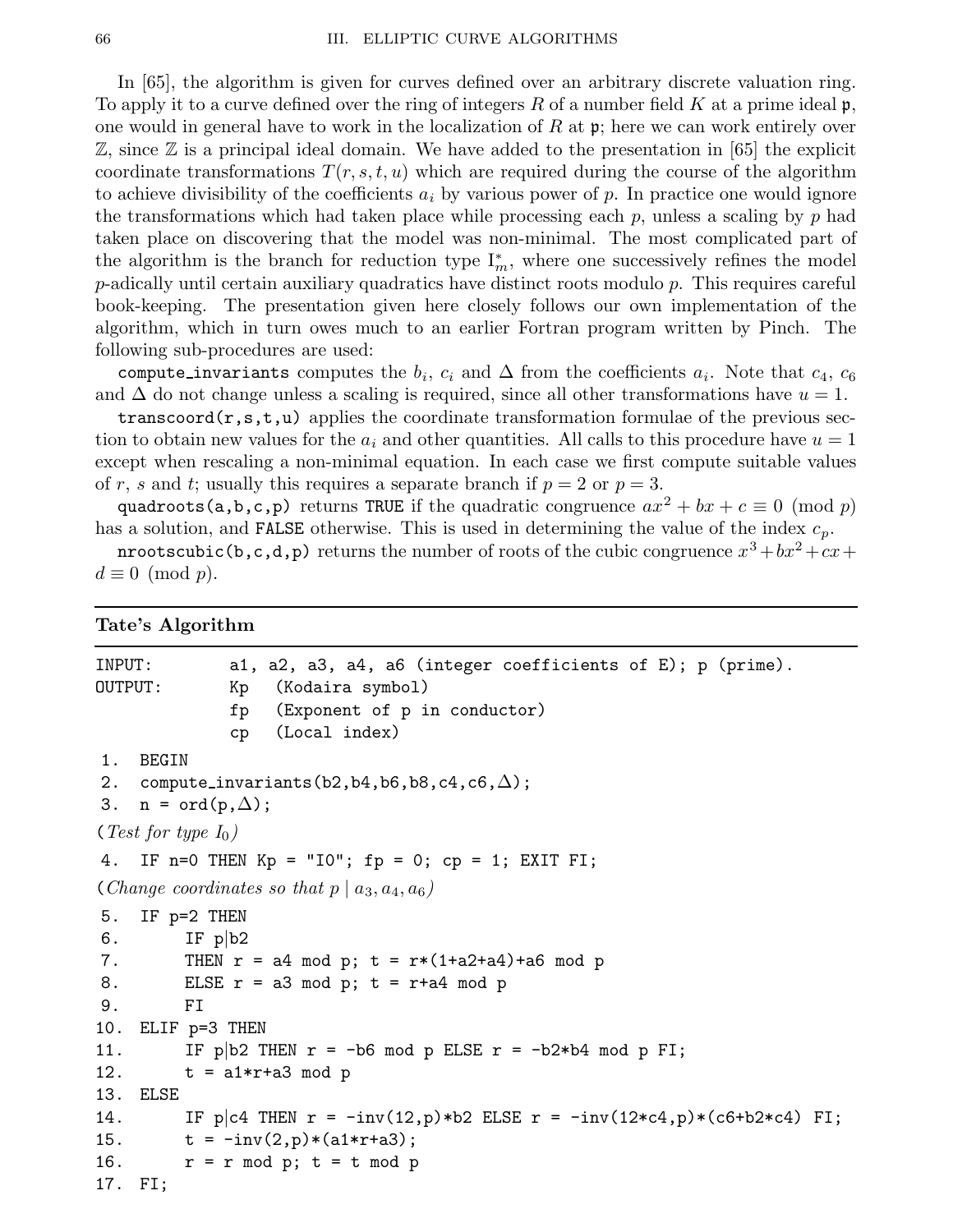```
18. transcoord(r, 0, t, 1);
(Test for types I_n, II, III, IV)
19. IF p \nmid c4 THEN
20. IF quadroots(1,a1,-a2,p) THEN cp = n ELIF 2|n THEN cp = 2 ELSE cp = 1 FI;<br>21. Kp = "In": fp = 1: EXIT
         Kp = "In"; fp = 1; EXIT
22. FI;
23. IF p^2 a6 THEN Kp = "II"; fp = n; cp = 1; EXIT;
24. IF p^3/b8 THEN Kp = "III"; fp = n-1; cp = 2; EXIT;
25. IF p^3/b6 THEN
26. IF quadroots(1,a3/p,-a6/p<sup>2</sup>,p) THEN cp = 3 ELSE cp = 1 FI;
27. Kp = "IV"; fp = n-2; EXIT
28. FI;
(Change coordinates so that p \mid a_1, a_2; p^2 \mid a_3, a_4; p^3 \mid a_6)
29. IF p=2
30. THEN s = a2 \mod 2; t = 2*(a6/4 \mod 2)31. ELSE s = -a1*inv(2,p); t = -a3*inv(2,p)32. FI;
33. transcoord(0,s,t,1);
(Set up auxiliary cubic T^3 + bT^2 + cT + d)
34. b = a2/p; c = a4/p^2; d = a6/p^3;
35. w = 27*d^2-b^2*c^2+4*b^3*d-18*b*c*d+4*c^3;
36. x = 3 \cdot c - b^2;
(Test for distinct roots: type I_0^*)
37. IF p/w THEN Kp = "I*0"; fp = n-4; cp = 1+nrootscubic(b,c,d,p); EXIT
(Test for double root: type I_m^*)
38. ELIF p/x THEN
(Change coordinates so that the double root is T \equiv 0)
39. IF p=2 THEN r = c ELIF p=3 THEN r = b * c ELSE r = (b * c - 9 * d) * inv(2 * x, p) FI;
40. r = p*(r \mod p);41. transcoord(r,0,0,1);
(Make a_3, a_4, a_6 repeatedly more divisible by p)
42. m = 1; mx = p^2; my = p^2; cp = 0;
43. WHILE cp=0 DO
44. BEGIN
45. x a 2 = a 2/p; x a 3 = a 3/my; x a 4 = a 4/(p * mx); x a 6 = a 6/(mx * my);
46. IF p/(xa3^2+4*xa6) THEN
47. IF quadroots(1,xa3,-xa6,p) THEN cp = 4 ELSE cp = 2 FI
48. ELSE
49. IF p=2 THEN t = my*xa6 ELSE t = my*((-xa3*inv(2,p)) mod p) FI;
50. transcoord(0,0,t,1);
51. my = my * p; m = m+1;52. xa2 = a2/p; xa3 = a3/my; xa4 = a4/(p*mx); xa6 = a6/(mx*my);
53. IF p/(xa4^2-4*xa2*xa6) THEN
54. IF quadroots(xa2,xa4,xa6,p) THEN cp = 4 ELSE cp = 2 FI
55. ELSE
56. IF p=2 THEN r = mx*(xa6*xa2 \mod 2)
```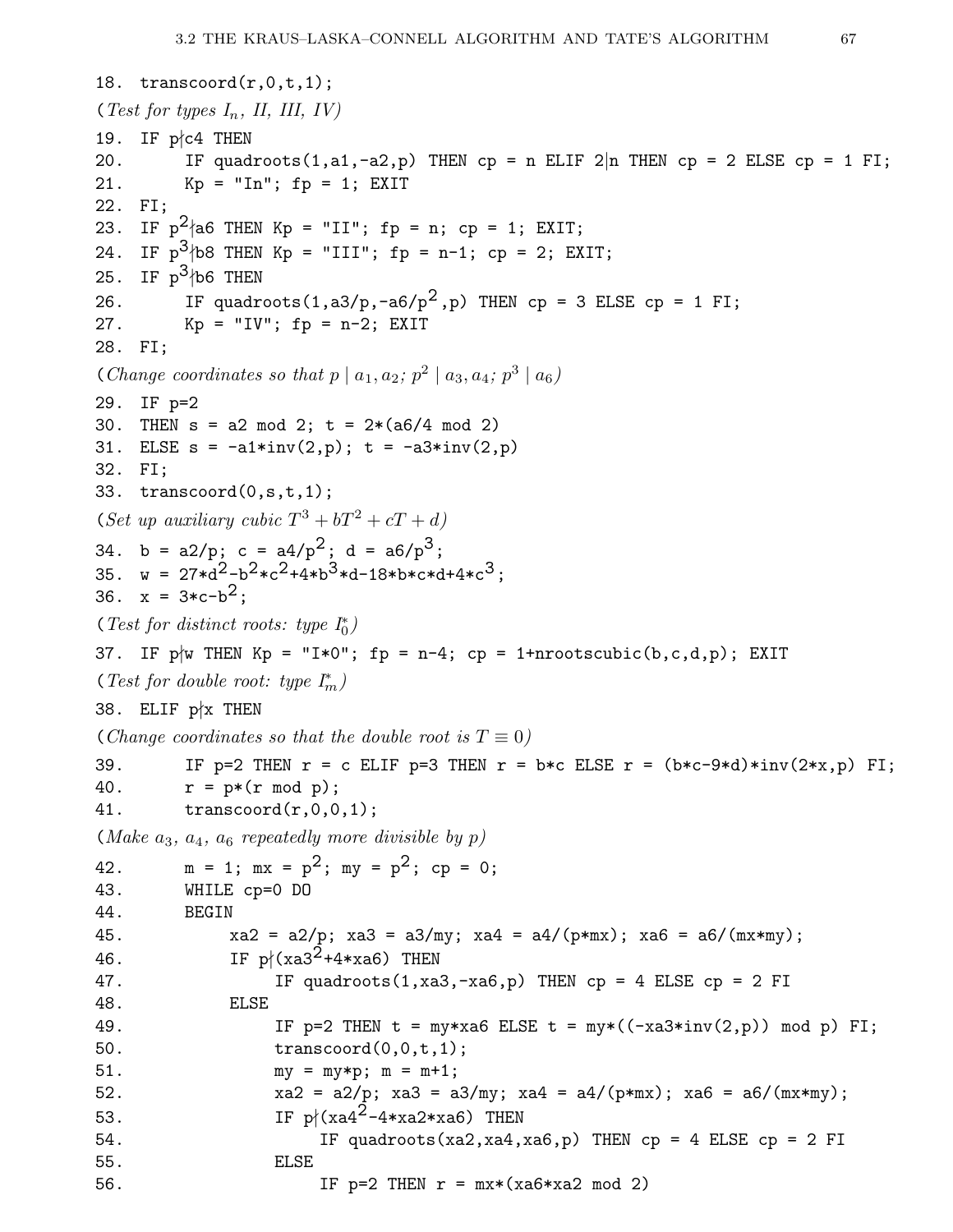```
57. ELSE r = mx*(-xa4*inv(2*xa2,p) \mod p)58. FI;
59. transcoord(r,0,0,1);60. mx = mx * p; m = m+161. FI
62. FI
63. END;
64. fp = n-m-4; Kp = "I*m"; EXIT
65. ELSE
(Triple root case: types II∗
, III∗
, IV∗ or non-minimal)
(Change coordinates so that the triple root is T \equiv 0)
66. IF p=3 THEN rp = -d ELSE rp = -b*inv(3,p) FI;
67. r = p*(rp \mod p);68. transcoord(r,0,0,1);
69. x3 = a3/p^2; x6 = a6/p^4;
(Test for type IV∗
)
70. IF p/(x3^2+4*x6) THEN
71. IF quadroots(1,x3,-x6,p) THEN cp = 3 ELSE cp = 1 FI;
72. Kp = "IV*"; fp = n-6; EXIT73. ELSE
(Change coordinates so that p^3 \mid a_3, p^5 \mid a_6)
74. IF p=2 THEN t = x6 ELSE t = x3*inv(2,p) FI;
75. t = -p^2*(t \mod p);
76. transcoord(0,0,t,1);
(Test for types III^*, II^*)
77. IF p^4 a4 THEN Kp = "III*"; fp = n-7; cp = 2; EXIT
78. ELIF p^6 a6 THEN Kp = "II*"; fp = n-8; cp = 1; EXIT
79. ELSE
(Equation non-minimal: divide each a_i by p^i and start again)
80. transcoord(0,0,0,p); restart
81. FI
82. FI
83. END
```
In Table 1 we will give the local reduction data for each curve at each 'bad' prime (dividing the discriminant of the minimal model). We also give the factorization of the minimal discriminant and of the denominator of j, as in the earlier tables. To save space we omit the  $c_4$  and  $c_6$  invariants, which are easily computable from the coefficients  $a_i$ .

# 3.3 Computing the Mordell–Weil group I: finding torsion points

In this and the next three sections we will discuss the question of determining the Mordell– Weil group  $E(\mathbb{Q})$  of rational points on an elliptic curve E defined over  $\mathbb{Q}$ . This group is finitely generated, by Mordell's Theorem, and hence has the structure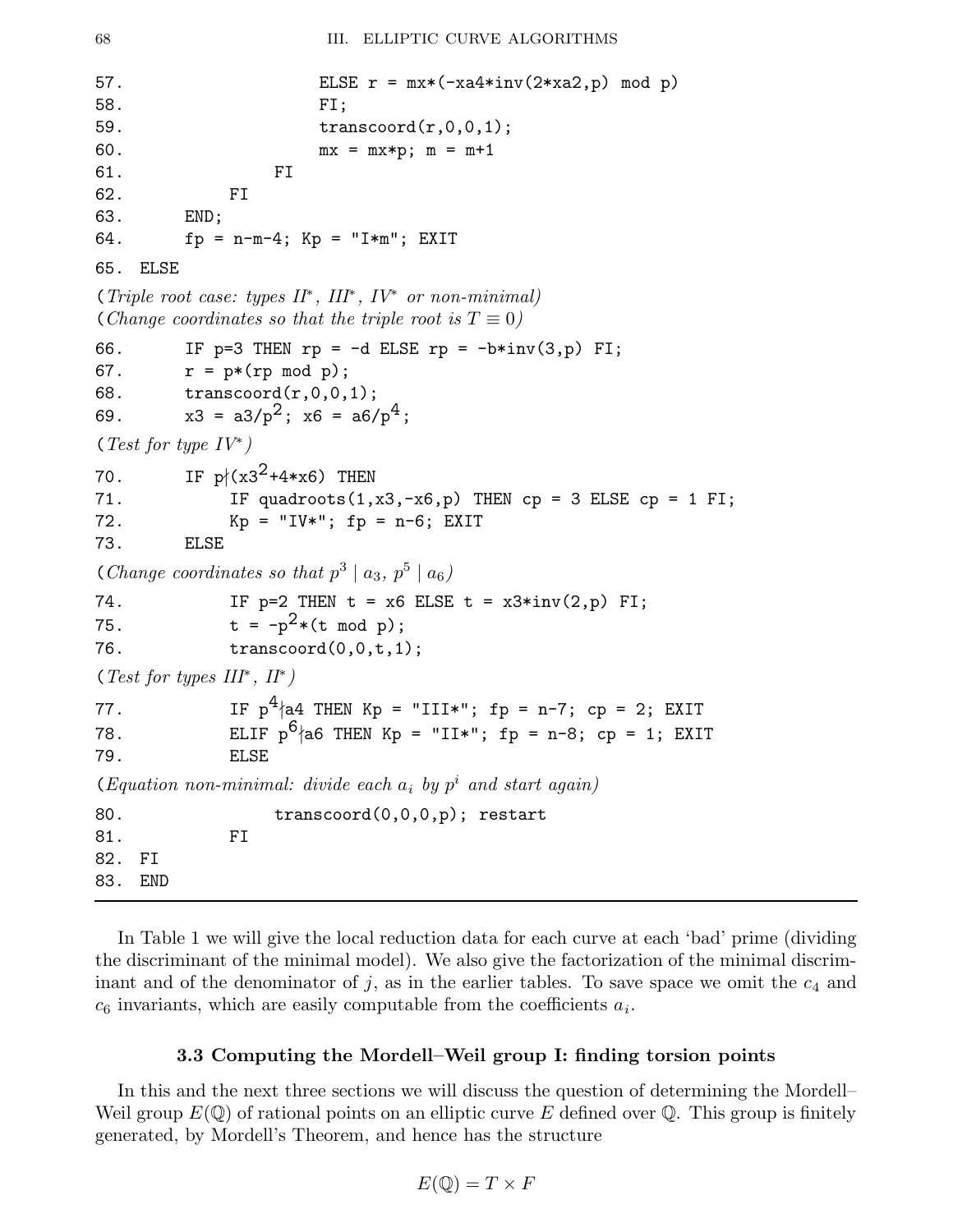where T is the finite torsion subgroup  $E(\mathbb{Q})_{\text{tors}}$  of  $E(\mathbb{Q})$  consisting of the points of finite order, and F is free abelian of some rank  $r \geq 0$ :

$$
F\cong \mathbb{Z}^r.
$$

The problem of computing  $E(\mathbb{Q})$  thus subdivides into several parts:

- computing the torsion  $T$ ;
- computing the rank  $r$ ;
- finding  $r$  independent points of infinite order;
- computing a  $\mathbb{Z}$ -basis for the free part F.

A related task is to compute the regulator  $R(E(\mathbb{Q}))$  (defined below); for this and for the latter two steps we will also need to compute the canonical height  $\hat{h}(P)$  of points  $P \in E(\mathbb{Q}),$ and hence the height pairing  $h(P,Q)$ .

In this section we will treat the easiest of these problems, that of finding the torsion points. In fact, these can be found as a byproduct of the more general search for points on the curve, since their naive height can be bounded (see the remark before Lemma 3.5.2). However, it is also useful to have a self-contained method for determining the torsion.

Using the fact that  $E(\mathbb{R})$  is isomorphic either to the circle group  $S^1$  (when  $\Delta < 0$ ) or to  $S^1 \times C_2$  (when  $\Delta > 0$ ), where  $C_k$  denotes a cyclic group of order k, together with the fact that all finite subgroups of  $S^1$  are cyclic, we see that T is isomorphic either to  $C_k$  or to  $C_{2k} \times C_2$  for some  $k \geq 1$ , the latter only being possible when  $\Delta$  is positive. The number of possible values of k is finite: by a theorem of Mazur [39], [40], a complete list of possible structures of T is

$$
C_k \qquad \text{for} \qquad 1 \le k \le 10 \quad \text{or} \quad k = 12;
$$
  

$$
C_{2k} \times C_2 \qquad \text{for} \qquad 1 \le k \le 4.
$$

To determine the torsion subgroup of an elliptic curve defined over Q, we may use a form of the Lutz–Nagell Theorem. (The situation is more complicated over number fields other than Q, on account of the ramified primes.) The first step is to find a model for the curve in which all torsion points are integral. For this it suffices to complete the square (if necessary) to eliminate the xy and y terms, at the expense of a scaling by  $u = 2$ . Then for  $P = (x, y)$ a torsion point, we can use the fact that both  $P$  and  $2P$  are integral to bound  $y$ . For the first step, the following result may be found in [33, Section III.1] and [28, Theorem 5.1]. The original form of this result, due independently to Lutz [36] and Nagell [46], was for curves of the form  $y^2 = x^3 + ax + b$ , with no  $x^2$  term. While such an equation may be obtained by completing the cube, this would involve a further scaling of coordinates, and so would lead to larger numbers. If  $a_1 = a_3 = 0$  we can apply the following result directly; otherwise, put  $a = b_2$ ,  $b = 8b_4$  and  $c = 16b_6$ .

PROPOSITION 3.3.1. Let E be an elliptic curve defined over  $\mathbb{Q}$ , given by an equation

(3.3.1) 
$$
y^2 = f(x) = x^3 + ax^2 + bx + c
$$

where  $a, b, c \in \mathbb{Z}$ . If  $P = (x, y) \in E(\mathbb{Q})$  has finite order, then  $x, y \in \mathbb{Z}$ .

Next we bound the y coordinate of a torsion point  $P = (x, y)$  (see [33, Theorem 1.4]).

PROPOSITION 3.3.2. Let E be as in (3.3.1). If  $P = (x_1, y_1)$  has finite order in  $E(\mathbb{Q})$  then  $either y_1 = 0 \text{ or } y_1^2 \mid \Delta_0, \text{ where}$ 

$$
\Delta_0 = 27c^2 + 4a^3c + 4b^3 - a^2b^2 - 18abc.
$$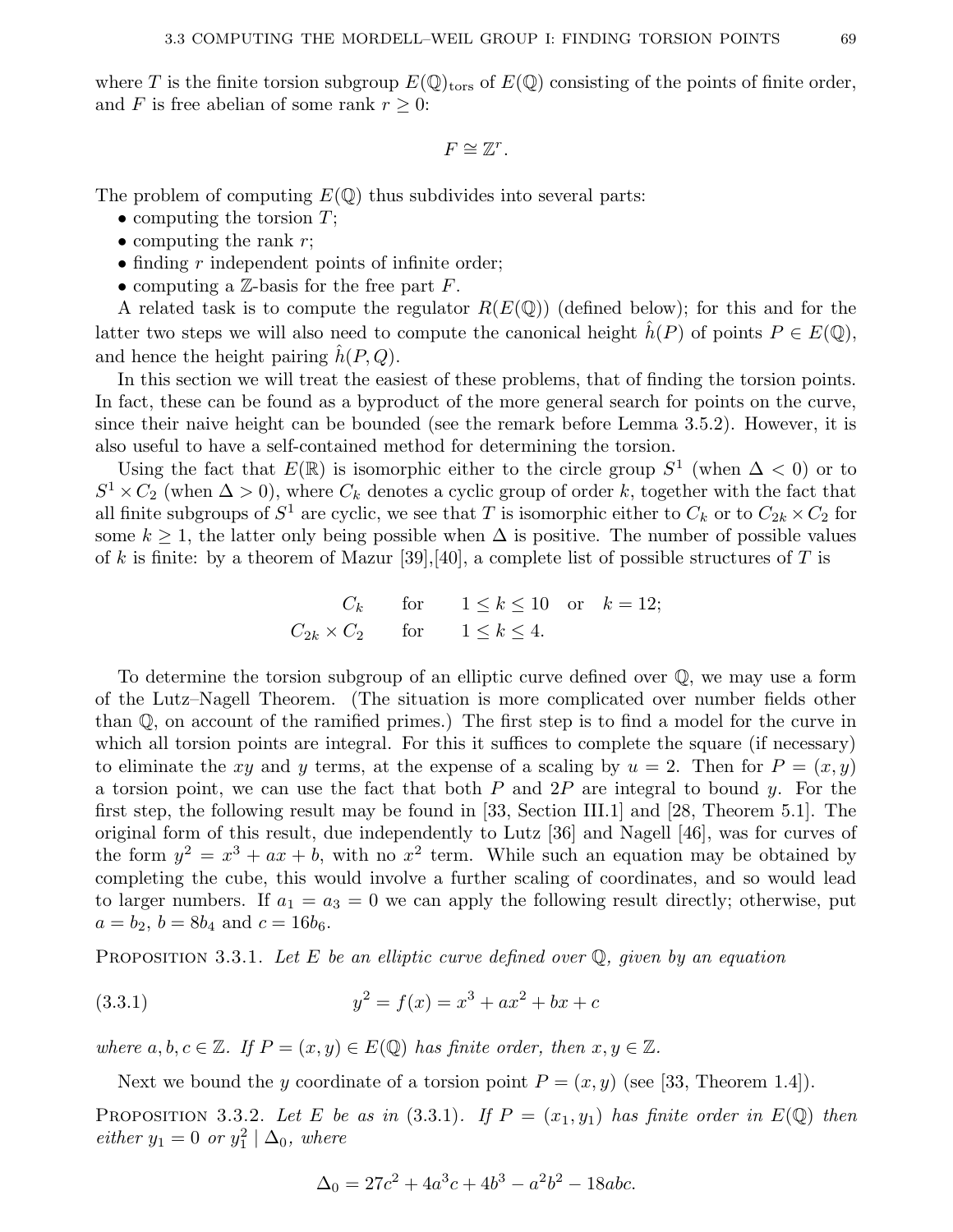PROOF. If  $2P = 0$  then  $y_1 = 0$ , since  $-P = (x_1, -y_1)$ . Otherwise  $2P = (x_2, y_2)$  with  $x_2, y_2 \in \mathbb{Z}$ by Proposition 3.3.1. Using the addition formula on E we find that  $2x_1 + x_2 = m^2 - a$  where  $m = f'(x_1)/2y_1$  is the slope of the tangent to E at P. Hence  $m \in \mathbb{Z}$ , so that  $y_1 \mid f'(x_1)$ . Using  $y_1^2 = f(x_1)$ , this implies that  $y_1^2 | \Delta_0$ , since

$$
\Delta_0 = (-27f(x) + 54c + 4a^3 - 18ab)f(x) + (f'(x) + 3b - a^2)f'(x)^2. \quad \Box
$$

This gives us a finite number of values of  $y$  to check; for each, we attempt to solve the cubic for  $x \in \mathbb{Z}$ , to obtain all torsion points on E. Note that we are actually determining all points P such that both P and  $2P$  are integral (in the possibly scaled model for E), which includes all torsion points, but may also include points of infinite order. To determine whether a given integral point has finite or infinite order, we simply compute multiples  $m<sup>P</sup>$  successively until either  $mP = 0$ , in which case P has order m, or  $mP$  is not integral, in which case P has infinite order. This does not take long, as the maximum possible order for a torsion point is 12 by Mazur's theorem. If we find points of infinite order at this stage we keep a note of them for later use (see Section 3.5).

The quantity  $\Delta_0$  is related to the discriminant  $\Delta$  of the curve (3.3.1) by  $\Delta = -16\Delta_0$ . If this is large, there may be many values of  $y_0$  to check when we apply the preceding Proposition to determine the torsion on a given curve. It is possible to save time by using a further result, which states that for an odd prime p of good reduction (that is,  $p \nmid 2\Delta$ ), the reduction map from  $E(\mathbb{Q})_{\text{tors}}$  to  $E(\mathbb{Z}/p\mathbb{Z})$  is injective. For more details, and worked examples, see either [58, Section VIII.7 or [28, Section V.1].

If we want to know the structure of  $T$  and not just its order, note that from Mazur's theorem the only ambiguous cases are when T has order  $4k = 4$ , 8 or 12 and  $\Delta > 0$ ; we can always tell apart the groups  $C_{4k}$  and  $C_2 \times C_{2k}$  as the former has only one element of order 2 while the latter has three, and this number is the number of rational (integer) roots of  $f(x)$ .

To solve the cubic equations  $f(x) = y^2$  for x, given y, we use the classical formula of Cardano (see any algebra textbook) to find the complex roots (which we also need in computing the periods in section 3.7 below), and if any of these are real and close to integers we check them using exact integer arithmetic. Testing all divisors of the constant term can be too timeconsuming, as it involves factorization of the numbers  $y^2 - c$  which may be very large.

Here is the algorithm in pseudocode; for simplicity we only give it for curves with no  $xy$  or y terms; in the general case, one works internally with points on a scaled model (including the calculation of the order), converting back to the original model on output. Since we know in advance that no point will have order greater than 12, when computing the order of a point we simply use repeated addition until we reach a non-integral point or the identity O. The subroutine order(P) returns 0 for a point of infinite order. Also: square\_part( $\Delta$ ) returns the largest integer whose square divides  $\Delta$ ; integer roots returns a list of the integer roots of a cubic with integral coefficients; and  $interval(x)$  tests whether its (rational) argument is integral.

# Algorithm for finding all torsion points

| INPUT:  |                                                                  | a,b,c (integer coefficients of a nonsingular cubic).                                                                  |  |  |  |  |  |  |
|---------|------------------------------------------------------------------|-----------------------------------------------------------------------------------------------------------------------|--|--|--|--|--|--|
| OUTPUT: |                                                                  | A list of all torsion points on $y^2 = x^3 + ax^2 + bx + c$ , with orders.                                            |  |  |  |  |  |  |
|         | 1. BEGIN                                                         |                                                                                                                       |  |  |  |  |  |  |
|         |                                                                  | 2. $\Delta = 27 \times c^2 + 4 \times a^3 \times c + 4 \times b^3 - a^2 \times b^2 - 18 \times a \times b \times c$ ; |  |  |  |  |  |  |
|         | 3. y_list=positive_divisors(square_part( $\Delta$ )) $\cup$ {0}; |                                                                                                                       |  |  |  |  |  |  |
|         |                                                                  | 4. FOR y IN y_list DO                                                                                                 |  |  |  |  |  |  |
|         | 5. BEGIN                                                         |                                                                                                                       |  |  |  |  |  |  |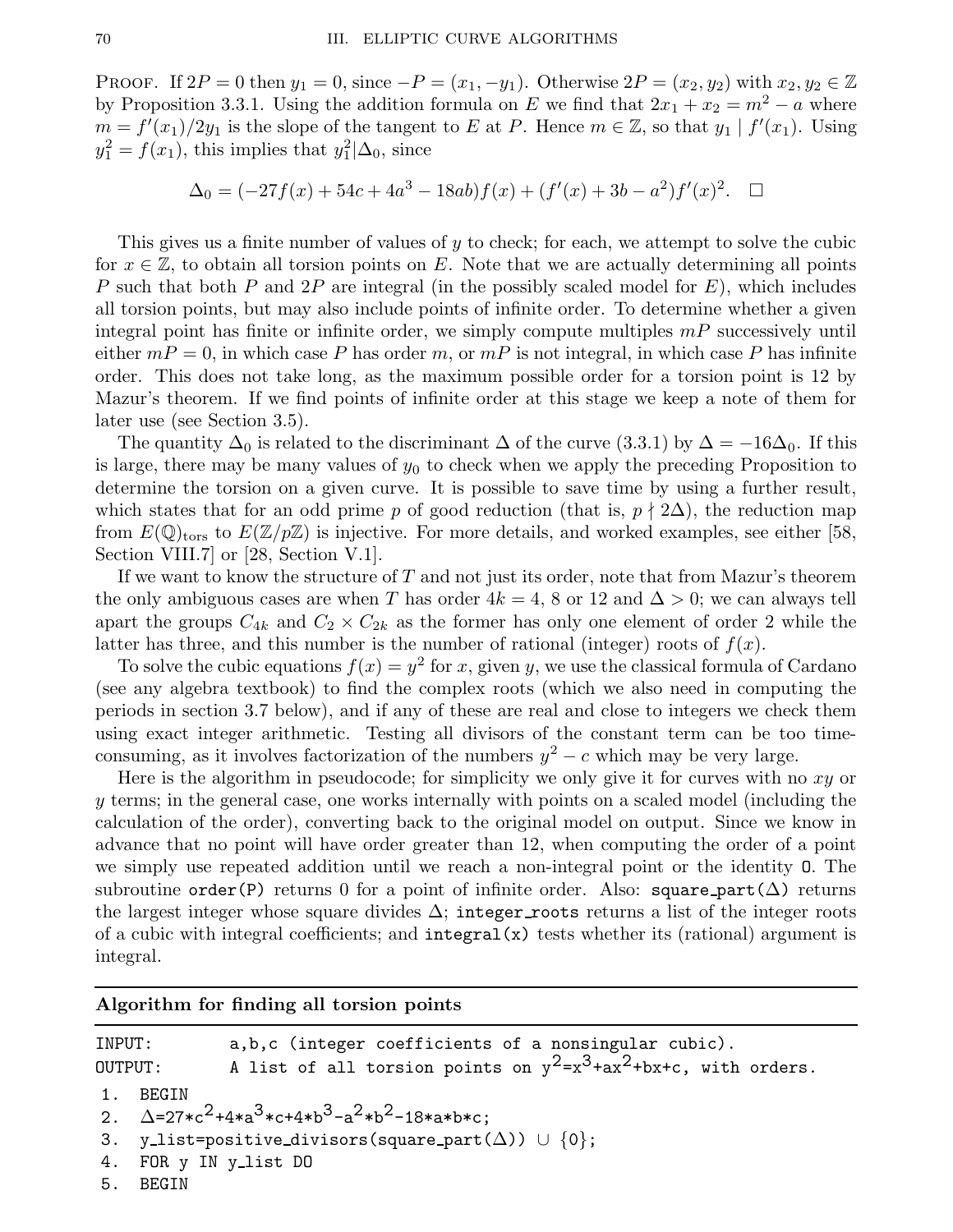```
6. x\text{-}list=\text{integer\_roots}(x^3+a*x^2+b*x+c-y^2);7. FOR x IN x list DO
8. BEGIN
9. P=point(x,y);10. n=order(P);
11. IF n>0 THEN OUTPUT P,n FI
12. END
13. END
14. END
(Subroutine to compute order of a point)
SUBROUTINE order(P)
1. BEGIN
2. n=1; Q=P;
3. WHILE integral(x(Q)) AND \mathbb{Q}\neq0 DO 4. BEGIN
    4. BEGIN
5. n = n+1; Q = Q+P6. END;
7. IF Q≠O THEN n=O FI;<br>8. RETURN n
    RETURN n
9. END
```
# 3.4 Heights and the height pairing

In this section we will show how to compute the canonical height  $h(P)$  of a point  $P \in E(\mathbb{Q})$ , and hence the height pairing

$$
\hat{h}(P,Q) = \frac{1}{2}(\hat{h}(P+Q) - \hat{h}(P) - \hat{h}(Q)).
$$

We will use this in the following section to find dependence relations among finite sets of points of infinite order, when we are computing a Z-basis  $\{P_1, \ldots, P_r\}$  for the free abelian group  $E(\mathbb{Q})/T$ . Also, the regulator  $R(E)$  is given by the determinant of the height pairing matrix:

$$
R(E) = \left| \det(\hat{h}(P_i, P_j)) \right|.
$$

The canonical height h is a real-valued quadratic form on  $E(\mathbb{Q})$ . It differs by a bounded amount (with a bound dependent on E but not on the point P) from the naive or Weil height  $h(P)$ . For a point  $P = (x, y) = (a/c^2, b/c^3) \in E(\mathbb{Q})$  with  $a, b, c \in \mathbb{Z}$  and  $gcd(a, c) = 1 = gcd(b, c)$ , the latter is defined to be

$$
h(P) = \log \max\{|a|, c^2\}.
$$

Now the canonical height may be defined as  $\hat{h}(P) = \lim_{n \to \infty} 4^{-n} h(2^n P)$ , but this is not practical for computational purposes. For the theory of heights on elliptic curves, see [58, Chapter VIII]. Later (in the next section) we will need an explicit bound on the difference between  $\hat{h}(P)$  and  $h(P)$ .

The height algorithms in this section are taken from Silverman's paper [59]. The *global* height  $\hat{h}(P)$  is defined as a sum of local heights:

(3.4.1) 
$$
\hat{h}(P) = \sum_{p \le \infty} \hat{h}_p(P).
$$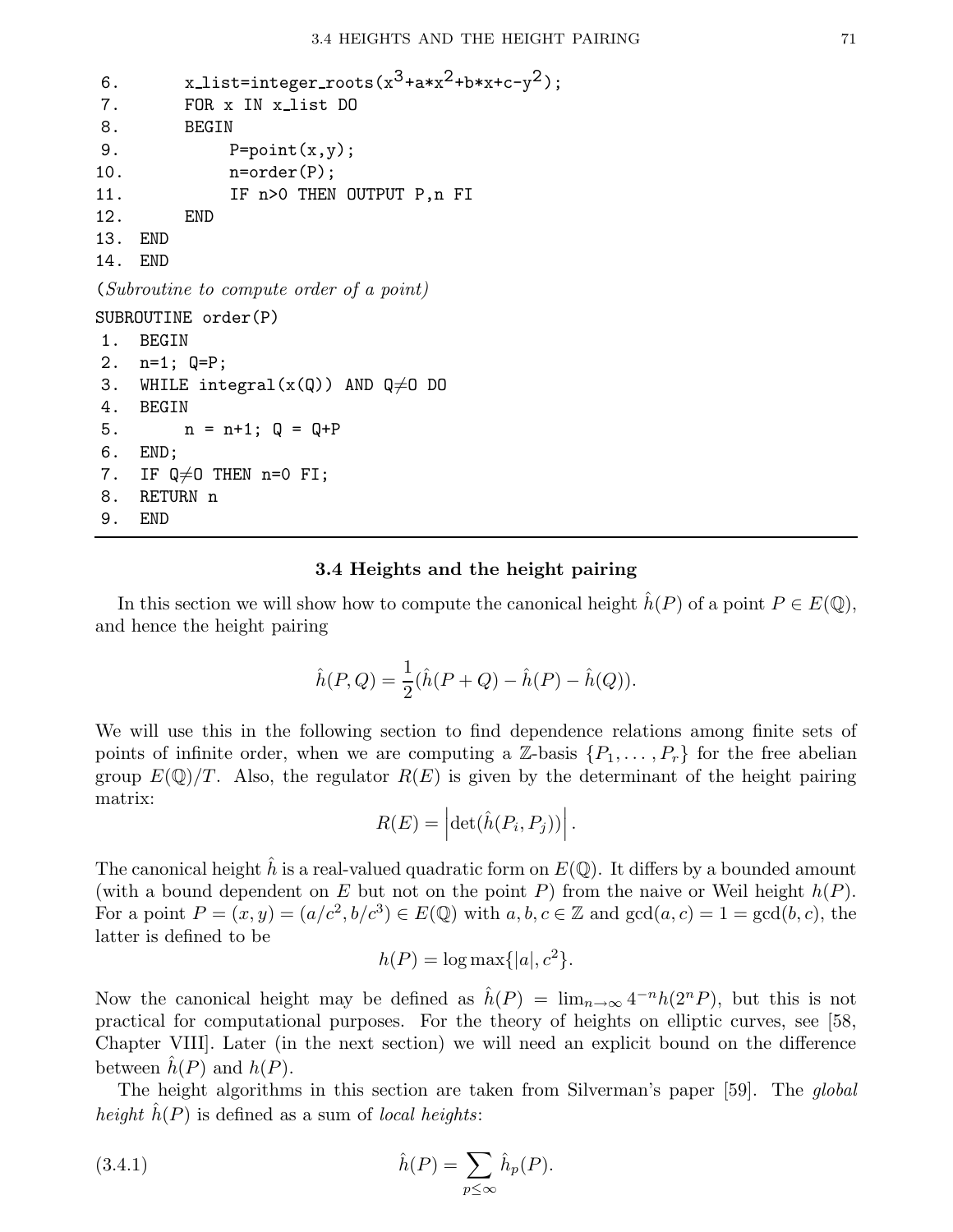Here the sum is over all finite primes p and the 'infinite prime'  $\infty$  coming from the real embedding of Q. (Over a general number field, there would in general be several of these infinite primes, including complex ones, and the local heights need to be multiplied by certain multiplicities: see [59]).

A remark about normalization<sup>1</sup>: the canonical height must be suitably normalized. In the literature there are two normalizations used, one of which is double the other and is the one appropriate for the Birch–Swinnerton-Dyer conjecture (resulting in a regulator  $2<sup>r</sup>$  times as large). In Silverman's paper he uses the other (smaller) normalization. Thus all the formulae here are double those in the paper [59].

The following proposition, which is Theorem 5.2 of [59] (for curves over general number fields) specialized to the case of a curve defined over  $\mathbb{Q}$ , also applies to a curve defined over  $\mathbb{Q}_p$ and to a point  $P = (x, y) \in E(\mathbb{Q}_p)$ . In the proposition, we refer to the functions  $\psi_2$  and  $\psi_3$ defined on  $E$  by

$$
\psi_2(P) = 2y + a_1x + a_3
$$
, and  $\psi_3(P) = 3x^4 + b_2x^3 + 3b_4x^2 + 3b_6x + b_8$ ;

thus,  $\psi_2$  vanishes at the 2-torsion points of E and  $\psi_3$  at the 3-torsion.

PROPOSITION 3.4.1. Let E be an elliptic curve defined over  $\mathbb Q$  given by a standard Weierstrass equation (3.1.1) which is minimal at p, and let  $P = (x, y) \in E(\mathbb{Q})$ .<br>(a) If  $(a)$ 

$$
\text{ord}_p(3x^2 + 2a_2x + a_4 - a_1y) \le 0 \qquad \text{or} \qquad \text{ord}_p(2y + a_1x + a_3) \le 0
$$

then

$$
\hat{h}_p(P) = \max\{0, -\text{ord}_p(x)\} \log p.
$$

(b) Otherwise, if  $\text{ord}_p(c_4) = 0$  then set  $N = \text{ord}_p(\Delta)$  and  $M = \min{\text{ord}_p(\psi_2(P), \frac{1}{2}N)}$ ; then

$$
\hat{h}_p(P) = \frac{M(M-N)}{N} \log p.
$$

(c) Otherwise, if  $\text{ord}_p(\psi_3(P)) \geq 3 \text{ord}_p(\psi_2(P))$  then

$$
\hat{h}_p(P) = -\frac{2}{3} \text{ord}_p(\psi_2(P)) \log p.
$$

(d) Otherwise

$$
\hat{h}_p(P) = -\frac{1}{4}\text{ord}_p(\psi_3(P))\log p.
$$

The first case in Proposition 3.4.1 covers primes  $p$  where the point  $P$  has good reduction (including all primes where E has good reduction, as well as those where the reduced curve is singular but  $P$  does not reduce to the singular point). In the other three cases,  $P$  has singular reduction, and the reduction of E at p is multiplicative, additive of types IV or  $IV^*$ , and additive of types III,  $III^*$  and  $I_m^*$  respectively.

Hence for each point P, the local height  $\hat{h}_p(P) = 0$  if p divides neither the discriminant  $\Delta$ nor c, where  $c^2$  is the denominator of the x-coordinate of the point P. In all cases,  $\hat{h}_p(P)$ is a rational multiple of  $log(p)$ . The total contribution from the primes dividing c in the global height  $h(P)$  is therefore (from case (a) of the Proposition) simply  $2\log(c)$ , and we have

<sup>&</sup>lt;sup>1</sup>I am grateful to Gross for explaining this to me, after I found that apparently the two sides of the Birch– Swinnerton-Dyer conjecture disagreed by a factor of  $2<sup>r</sup>!$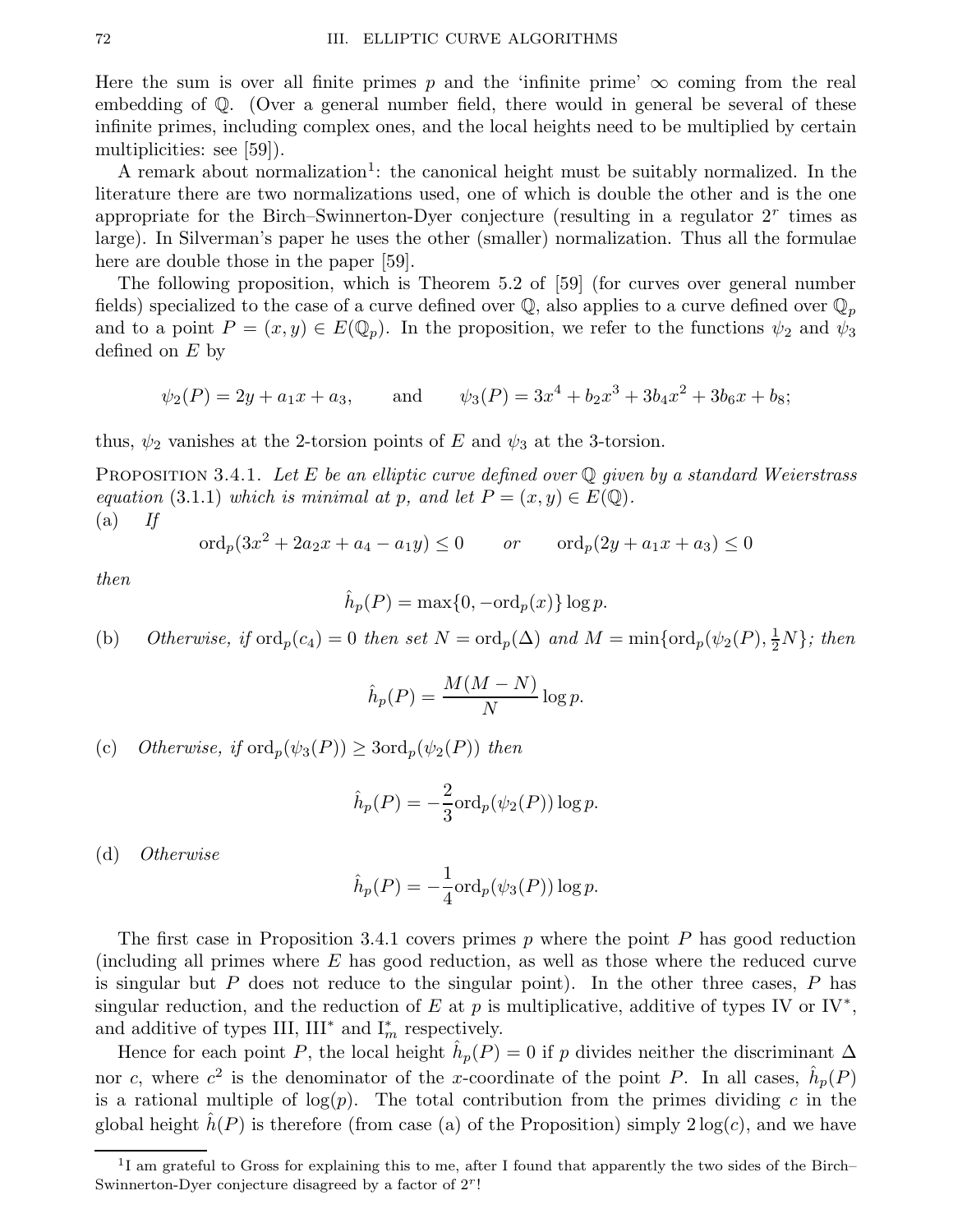the following formula, better for practical computation than (3.4.1) since we do not have to factorize c:

(3.4.2) 
$$
\hat{h}(P) = \hat{h}_{\infty}(P) + 2\log(c) + \sum_{p|\Delta, p \nmid c} \hat{h}_p(P).
$$

This formula appears in [62], where it is shown how to compute  $\hat{h}(P)$  using little (or no) factorization of  $\Delta$ , which can be useful in certain situations. We refer the reader to [62] for details.

An algorithm for computing the local height at a finite prime  $p$  is given by the following:

# Silverman's algorithm for computing local heights: finite primes

```
INPUT: a1, a2, a3, a4, a6 (integer coefficients of a minimal model for E).
           x,y (rational coordinates of a point P on E).
           p (a prime).
OUTPUT: the local height of P at p.
1. BEGIN
2. compute_invariants(b2,b4,b6,b8,c4,\Delta);
3. N = ord(p, \Delta);
4. A = ord(p, 3*x^2+2*a2*x+a4-a1*y);5. B = ord(p, 2*y+a1*x+a3);6. C = \text{ord}(p, 3*x^4 + b2*x^3 + 3*b4*x^2 + 3*b6*x + b8);7. M = min(B,N/2);
8. IF A \le 0 OR B \le 0 THEN L = max(0, -ord(p, x))<br>9. ELSE IF ord(p, c4)=0 THEN L = M * (M-N)/NELSE IF ord(p, c4)=0 THEN L = M*(M-N)/N
10. ELSE IF C \geq 3*B THEN L = -2*B/3<br>11. ELSE L = -C/4ELSE L = -C/412. FI;
13. RETURN L*log(p)
14. END
```
We must also compute the local component of the height at the infinite prime,  $h_{\infty}(P)$ . The method here originated with Tate, but was amended by Silverman in [59] to improve convergence, and to apply also to complex valuations. Tate in [66] expressed  $h_{\infty}(P)$  as a series

$$
\hat{h}_{\infty}(P) = \log|x| + \frac{1}{4} \sum_{n=0}^{\infty} 4^{-n} c_n
$$

where the coefficients  $c_n$  are bounded provided that no point on  $E(\mathbb{R})$  has x-coordinate zero. Of course, over  $\mathbb R$  one can shift coordinates to ensure that this condition holds, but the resulting series can have poor convergence properties, and this trick will not work over C. Silverman's solution is to use alternately the parameters x and  $x' = x + 1$ , switching between them (and between the two associated series  $c_n$  and  $c'_n$ ) whenever |x| or |x'| becomes small (less than 1/2). The series of coefficients  $c_n$  is obtained by repeated doubling of the point P, working with  $t = 1/x$  or  $t' = 1/x'$  as local parameter. The result is a new series of the above type in which the error in truncating before the Nth term is  $O(4^{-N})$ , with an explicit constant. In fact (see [59, Theorem 4.2]) the error is less than  $\frac{1}{2}10^{-d}$ , giving a result correct to d decimal places, if

$$
N \ge \frac{5}{3}d + \frac{1}{2} + \frac{3}{4}\log(7 + \frac{4}{3}\log H + \frac{1}{3}\log \max\{1, |\Delta|^{-1}\})
$$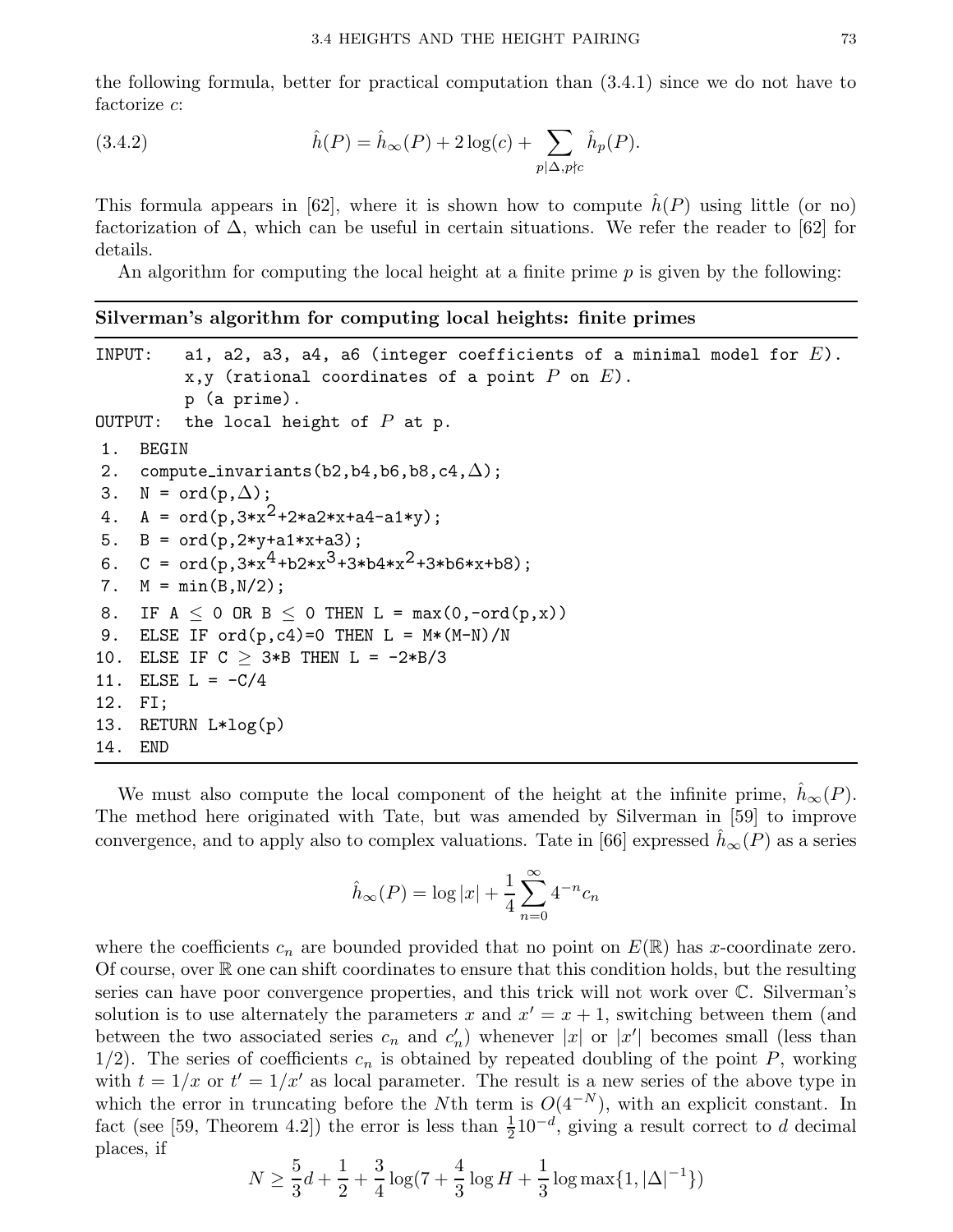where

 $H = \max\{4, |b_2|, 2|b_4|, 2|b_6|, |b_8|\}.$ 

The last term vanishes for curves defined over  $\mathbb{Z}$ , since then we have  $|\Delta| > 1$ .

In the algorithm which we now give, the quantities  $b2'$ ,  $b4'$ ,  $b6'$  and  $b8'$  are those associated with the shifted model of E with  $x' = x + 1$ ; the switching flag beta indicates which model we are currently working on; mu holds the current partial sum; f holds the negative power of 4.

Silverman's algorithm for computing local heights: real component

```
INPUT: a1, a2, a3, a4, a6 (integer coefficients of a minimal model for E).
         x (x-coordinate of a point P on E).
         d (number of decimal places required).
OUTPUT: the real local height of P.
1. BEGIN
2. compute invariants(b2,b4,b6,b8);
3. H = max(4,|b2|,2*|b4|,2*|b6|,|b8|);
4. b2' = b2-12; b4' = b4-b2+6; b6' = b6-2*b4+b2-4; b8' = b8-3*b6+3*b4-b2+3;
5. N = \text{ceiling}((5/3)*d + (1/2) + (3/4)*log(7+(4/3)*log(H)));
6. IF |x| < 0.5 THEN t = 1/(x+1); beta = 0 ELSE t = 1/x; beta = 1 FI;
7. mu = -\log|t|; f = 1;
8. FOR n = 0 TO N DO
9. BEGIN
10. f = f/4;
11. IF beta=1 THEN
12. w = b6*t^4+2*b4*t^3+b2*t^2+4*t;13. z = 1-b4*t^2-2*b6*t^3-b8*t^4;
14. ZW = Z+W15. ELSE
16. w = b6' * t^4 + 2 * b4' * t^3 + b2' * t^2 + 4 * t;17. z = 1-b4' * t^2 - 2 * b6' * t^3 - b8' * t^4;
18. zw = z-w19. FI;
20. IF |w| \le 2*|z|<br>21. THEN mu = mu+f;
         THEN mu = mu+f * log|z|; t = w/z22. ELSE mu = mu+f*log|zw|; t = w/zw; beta = 1-beta
23. FI
24. END;
25. RETURN mu
26. END
```
Finally, to compute the global height  $h(P)$ , we simply add to the infinite local height  $h_{\infty}(P)$ the finite local heights  $\hat{h}_p(P)$  for all primes p dividing either  $\Delta$  or the denominator of  $x(P)$ . Using (3.4.2) this leads to the following algorithm.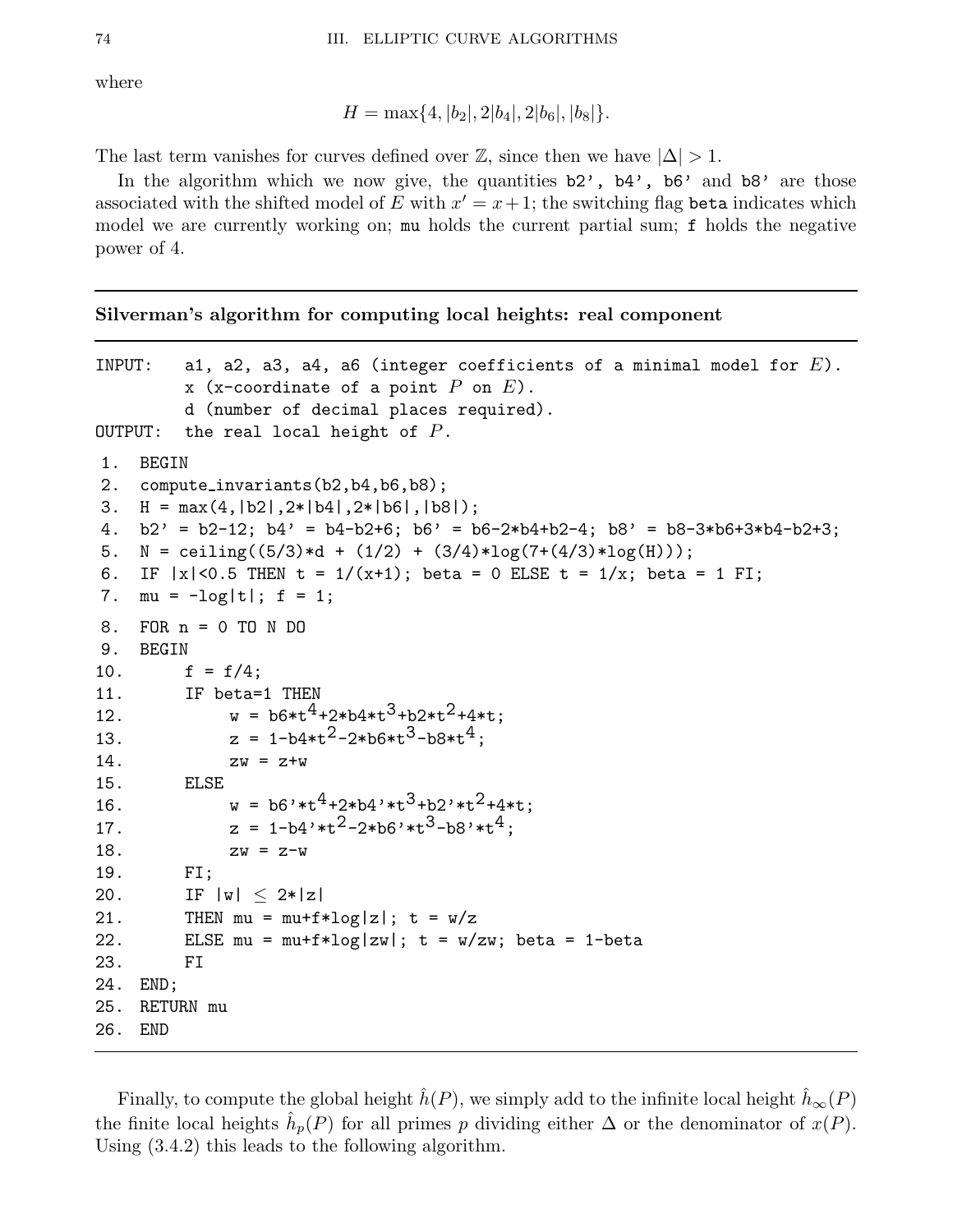Algorithm for computing global canonical heights

```
INPUT: a1, a2, a3, a4, a6 (integer coefficients of a minimal model for E).
         P=(x,y) (a rational point P on E).
OUTPUT: the global canonical height h(P) of P.
1. BEGIN
2. \Delta= discr(a1,a2,a3,a4,a6);
3. d = \text{denom}(x);
4. h = \text{real\_height}(P) + \log(d);
5. p_list = prime_divisors(\Delta);
6. FOR p IN p list DO
7. BEGIN
8. IF p/d THEN h = h + local \nleq h (p, P) FI
9. END;
10. RETURN h
11. END
```
# 3.5 The Mordell–Weil group II: generators

In this section we will show how we look for rational points of infinite order on an elliptic curve E. In compiling the tables, we usually knew the rank  $r$  in advance so that we knew how many independent points to expect to find (and only looked for such points when we knew that  $r > 0$ ; however, this procedure is also useful as an open-ended search when we do not know the rank, as obviously it can provide us with a lower bound for r.

The procedure divides into two parts. First, we have a searching routine which looks for points up to some bound on the naive height (equivalently, some bound on the numerator and denominator of the x-coordinate). As this routine finds points, it gives them to the second routine, which has at each stage a Z-basis for a subgroup A of  $E(\mathbb{Q})/T$ : initially  $A = 0$ . This second routine uses the height pairing to determine one of three possibilities: the new point P may be independent of those already found and can then be added to our cumulative list of independent points; the rank of  $A$  is thus increased by 1. Secondly,  $P$  may be an integral combination of the current basis (modulo torsion) and can then be ignored. Finally, if a multiple kP of P is an integral combination of the current basis for some  $k > 1$ , we can find a basis for a new subgroup A which contains the old A with index k. Even when we know the rank r in advance, we do not stop as soon as we have a subgroup A of rank r, since A might still have finite index in  $E(\mathbb{Q})/T$ . To close this final gap we use explicit bounds for the difference between the naive and canonical heights, such as Silverman's result (Proposition 3.5.1) below.

The algorithm we use for the second procedure is a very general one, which can be used in many other similar situations; for example, as part of an algorithm for finding the unit group of a number field, where the first routine somehow finds units. Our algorithm is essentially the same as the 'Algorithm for enlarging sublattices' in the book by Pohst and Zassenhaus [50, Chapter 3.3].

A rational point P on  $E$  (given by a standard Weierstrass equation) may be written uniquely as  $P = (x, y) = (a/c^2, b/c^3)$  with integers a, b, and c satisfying  $gcd(a, c) = gcd(b, c) = 1$  and  $c \geq 1$ . The naive or Weil height of P is  $h(P) = \log \max\{|a|, c^2\}$ . Initially, we find the point of order 2 in  $E(\mathbb{R})$  with minimal x-coordinate  $x_0$ ; this gives a lower bound for the x-coordinates of all real points on E. We then search for points P with naive height up to some bound B by looping through positive integers  $c \leq \exp(B/2)$  and through a coprime to c in the range<sup>2</sup>

<sup>&</sup>lt;sup>2</sup>If  $E(\mathbb{R})$  has three points of order two, with x-coordinates  $x_0 < x_1 < x_2$ , then we also omit those a for which  $c^2x_1 < a < c^2x_2$ .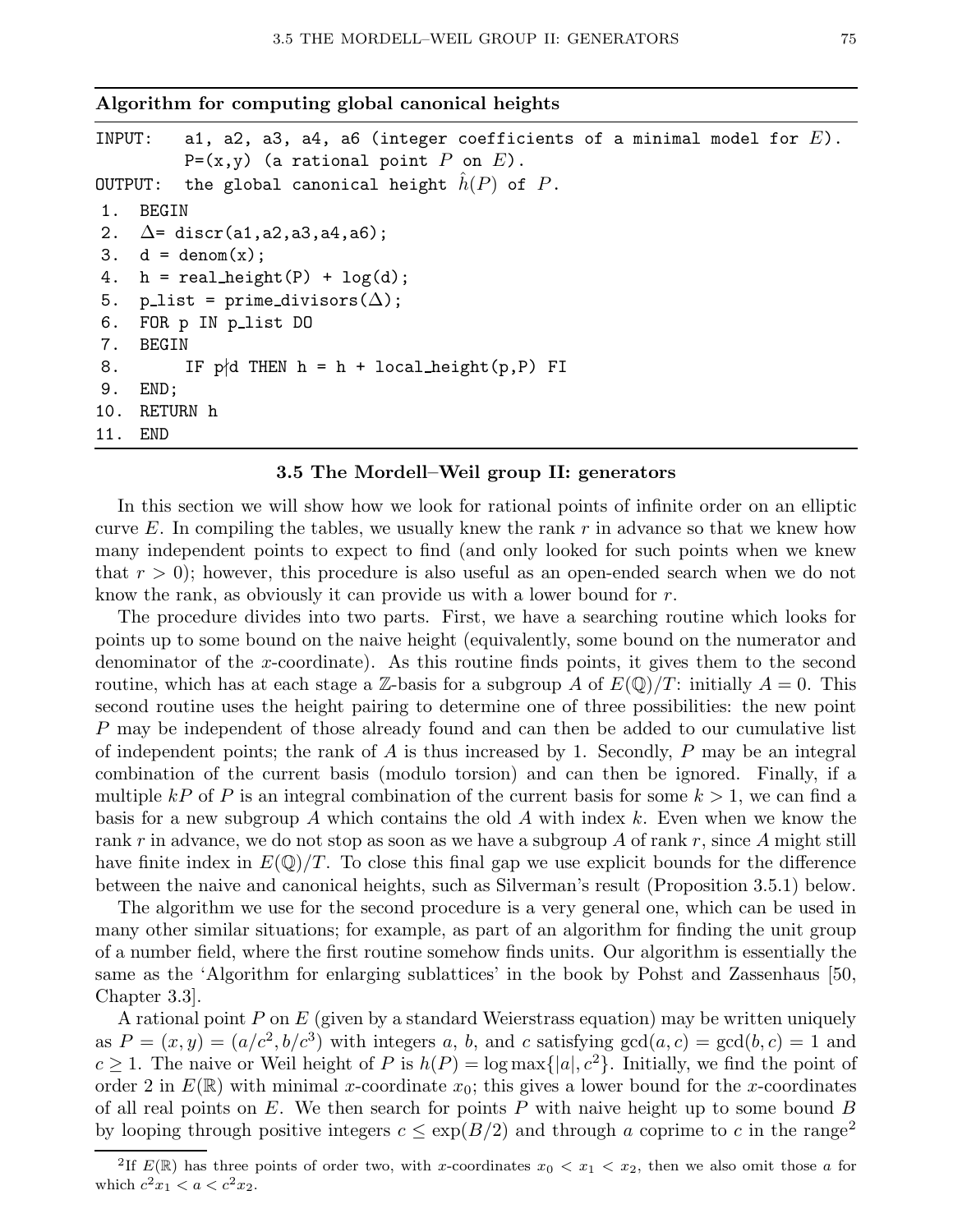$\max\{c^2x_0, -\exp(B)\}\leq a \leq \exp(B)$ . Given a and c, we attempt to solve the appropriate quadratic equation for  $b \in \mathbb{Z}$ . To speed up this procedure, we use a quadratic sieve: for each denominator c we precompute for about 10 auxiliary sieving primes  $p$  the residue classes modulo p to which a must belong if the equation for b is to be soluble modulo p. Each candidate value of a can then first be checked to see if it is admissible modulo each sieving prime before the more time-consuming step of attempting to solve for  $b$ . This improvement to the search results in a major time saving in most cases, though for most of the curves in our tables on which we expected to find points of infinite order, such a point was found very quickly anyway. (In some cases we had already found such a point during the search for torsion points.) In practice it may be better to use composite moduli for the sieving.

Each point  $P$  found by this search is passed to the second procedure, which tests whether it has infinite order, discarding it if not. At the general stage we will have  $k$  independent points  $P_i$  for  $1 \le i \le k$  (initially  $k = 0$ ) which generate a subgroup A of rank k, and will have stored the  $k \times k$  height pairing matrix  $M = (h(P_i, P_j))$  and its determinant R. Now we set  $P_{k+1} = P$  and compute  $\hat{h}(P_i, P_{k+1})$  for  $i \leq k+1$  to obtain a new height pairing matrix of order  $k+1$ . If the determinant of this new matrix is non-zero, the new point is independent of the previous ones and we add it to the current list of generators, increment  $k$ , replace  $R$  by the new determinant, and go on with the point search. If the new determinant is zero, however, we use the values  $h(P_i, P)$  to express  $P_{k+1}$  as a linear combination of the  $P_i$  for  $i \leq k$ , with approximate real coefficients: in fact we have

$$
a_1P_1 + a_2P_2 + ... + a_kP_k + a_{k+1}P_{k+1} = 0
$$
 (modulo torsion)

where for  $1 \leq i \leq k+1$  the coefficient  $a_i$  is the  $(i, k+1)$  cofactor of the enlarged matrix, which we will have stored during the computation of the new determinant. In particular,  $a_{k+1}$  is (up to sign) the previous value of  $R$ , and hence is non-zero. Next we find rational approximations to these floating-point coefficients  $a_i$  (using continued fractions, or MLLL if available), and clear denominators to obtain a new equation of the same form with coprime integer coefficients  $a_i$ , which we can check holds exactly. In this relation we still have  $a_{k+1} \neq 0$  (the first k points are independent). The simplest case now is when  $a_{k+1} = \pm 1$ , for then  $P_{k+1}$  is redundant and can be discarded. Similarly, if  $a_i = \pm 1$  for some  $i \leq k$ , then we may discard  $P_i$ , replacing it by  $P_{k+1}$ , and gaining index  $|a_{k+1}|$ . In general let  $a_i$  be the minimal non-zero coefficient (in absolute value); if  $|a_i| > 1$ , we find a coefficient  $a_j$  not divisible by  $a_i$  (which must exist since the coefficients are coprime) and write  $a_j = a_i q + b$  where  $0 < b < |a_i|$ . Now since

$$
a_i P_i + a_j P_j = a_i P_i + (a_i q + b) P_j = a_i (P_i + q P_j) + b P_j
$$

we may replace the generator  $P_i$  by  $P_i + qP_j$ , replace the coefficient  $a_j$  by b (which is smaller than  $|a_i|$ , and replace i by j. After a finite number of steps we obtain a minimal coefficient  $a_i = 1$  and can discard the current generator  $P_i$ , leaving a new set of k independent generators which generate a group larger than before by a finite index equal to the original value of  $|a_{k+1}|$ .

In this way, we will be able to find a  $\mathbb{Z}$ -basis for the subgroup A of the Mordell–Weil group (modulo torsion) which is generated by the points of naive height less than the bound B. Often we know the rank r of our curve in advance, so that we can increase  $B$  until  $A$  has rank  $r$ . Then A has finite index in  $E(\mathbb{Q})$ , and we must enlarge it to give the whole of  $E(\mathbb{Q})$ . There are various methods one can use here, all of which rely on having explicit bounds for the difference between the naive and canonical heights on the curve  $E$ . The simplest general bound here is a result of Silverman (see [60]). One can certainly often obtain better bounds for individual curves, and there are also more complicated results which apply in general and which usually give much better bounds, such as the main result of [57].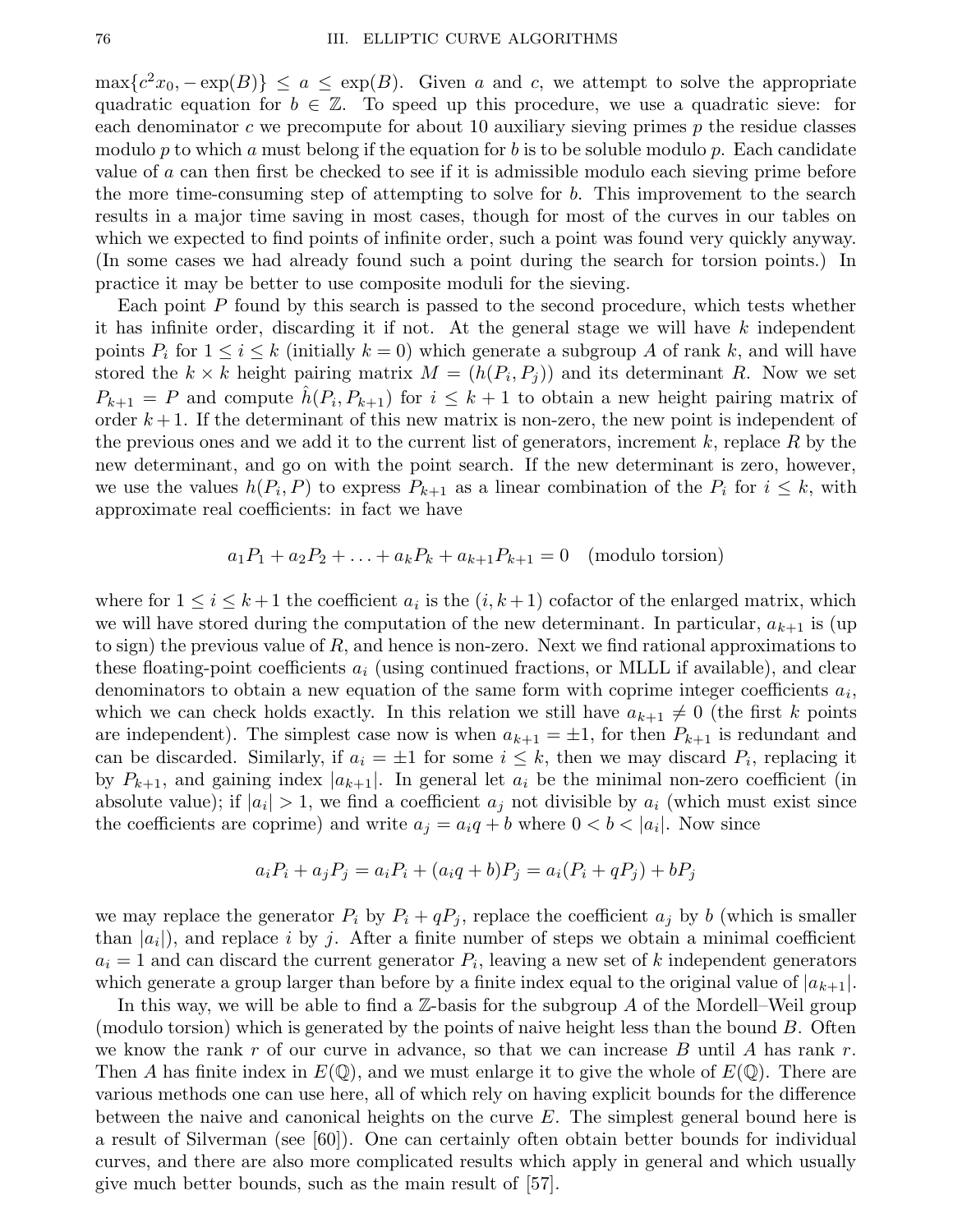For simplicity we will only give Silverman's version of the bound. In the following proposition,<sup>3</sup> the height of a rational number  $a/b$  with  $gcd(a, b) = 1$  is  $h(a/b) = log max\{|a|, |b|\}$ , and  $\log^+(x) = \log \max\{1, |x|\}$  for  $x \in \mathbb{R}$ .

**PROPOSITION** 3.5.1. Let  $E$  be an elliptic curve defined by a standard Weierstrass equation over  $\mathbb{Z}$ , with discriminant  $\Delta$  and j-invariant j. Set  $2^* = 2$  if  $b_2 \neq 0$ , or  $2^* = 1$  if  $b_2 = 0$ . Define

$$
\mu(E) = \frac{1}{6} \left( \log |\Delta| + \log^+(j) \right) + \log^+(b_2/12) + \log(2^*).
$$

Then for all  $P \in E(\mathbb{Q}),$ 

$$
-\frac{1}{12}h(j) - \mu(E) - 1.922 \le \hat{h}(P) - h(P) \le \mu(E) + 2.14.
$$

This result is easiest to apply in the rank 1 case, as follows. Suppose we have a rational point P of infinite order on E, of height  $h(P)$ . If P is not a generator it is a multiple  $P = kQ$  (modulo torsion) of some generator Q, where  $k \geq 2$ , so that  $\hat{h}(Q) \leq \frac{1}{4}$  $\frac{1}{4}\hat{h}(P)$ . By the preceding proposition we can bound the naive height of  $Q$  and adjust the bound  $B$  in our search accordingly. If a further search up to this bound finds no more points, then  $P$  was a generator after all; otherwise we are sure to find a generator.

Similar techniques are possible in higher rank situations, using estimates from the geometry of numbers. See the papers [70] and [57] for more details.

We may also remark that since P has finite order if and only if  $\hat{h}(P) = 0$ , the proposition implies that all torsion points have naive height  $h(P) \leq \frac{1}{12}h(j) + \mu(E) + 1.922$ , giving us another way of finding all the rational torsion points.

For the general case, the following simple result<sup>4</sup> may be used.

LEMMA 3.5.2. Let  $B > 0$  be such that

$$
S = \{ P \in E(\mathbb{Q}) \mid \hat{h}(P) \le B \}
$$

contains a complete set of coset representatives for  $2E(\mathbb{Q})$  in  $E(\mathbb{Q})$ . Then S generates  $E(\mathbb{Q})$ .

PROOF. Let A be the subgroup of  $E(\mathbb{Q})$  modulo torsion generated by the points in S. Suppose that A is a proper subgroup; then we may choose  $Q \in E(\mathbb{Q}) - A$  with  $h(Q)$  minimal, since h takes a discrete set of values. By hypothesis, there exist  $P \in A$  and R such that  $Q = P + 2R$ ; certainly  $R \notin A$ , so that  $\hat{h}(R) \geq \hat{h}(Q)$  by minimality. Now using the fact that  $\hat{h}$  is quadratic and non-negative we obtain a contradiction:

$$
\hat{h}(P) = \frac{1}{2}(\hat{h}(Q+P) + \hat{h}(Q-P)) - \hat{h}(Q)
$$
  
\n
$$
\geq \frac{1}{2}\hat{h}(2R) - \hat{h}(Q)
$$
  
\n
$$
= 2\hat{h}(R) - \hat{h}(Q) \geq \hat{h}(Q) > B. \quad \Box
$$

We have two ways of using this in practice. First of all, it is possible to obtain from the two-descent procedure which we use to determine the rank (see the next section), a set of coset representatives for  $E(\mathbb{Q})$  modulo  $2E(\mathbb{Q})$ . Computing the heights of these points we can find

<sup>&</sup>lt;sup>3</sup>When referring to [60], recall that our  $\hat{h}$  is double Silverman's; also, the constant 1.922 appearing here is a (normalized) correction, due to Bremner, of the constant in Silverman's paper.

<sup>&</sup>lt;sup>4</sup>Attributed in [60] to Zagier, it is also exercise 5 on page 84 of Cassels' book [8].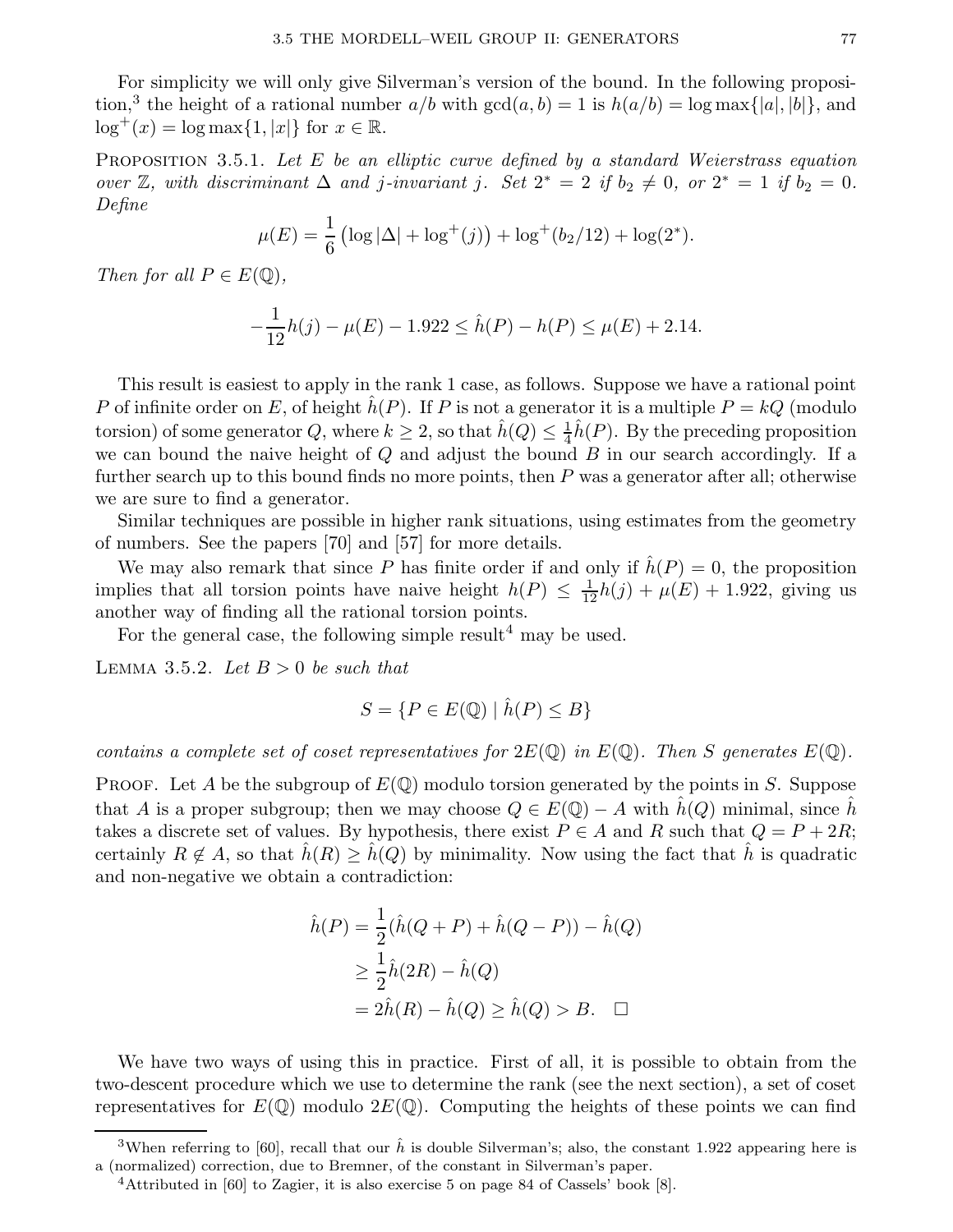a B for which the Lemma holds, to which we add the maximum difference between naive and canonical heights from the preceding proposition to get a bound on the naive heights of a set of generators.

Alternatively, assuming that we know the rank  $r$ , we first run our search until we find  $r$ independent points  $P_i$ . Now it is easy to check whether a point P is twice another: if any subset of the  $P_i$  sums to 2Q for some Q we replace one of the  $P_i$  in the sum by Q and gain index 2. After a finite number of steps (since we are in a finitely-generated group) we obtain independent points which are independent modulo 2, and proceed as before.

Again, we have only presented here the most straightforward strategies for enlarging a set of r independent points in  $E(\mathbb{Q})$  to a full Z-basis; this is a topic of active research, with new ideas being developed rapidly: see the paper [57] for some recent advances.

Putting the pieces together, we can determine a set of generators for  $E(\mathbb{Q})$  modulo torsion, and then compute the regulator, provided that we know its rank. If we do not know the rank, we at least can obtain lower bounds for the rank. Together with the torsion points found in section 3.3, we will have determined the Mordell–Weil group  $E(\mathbb{Q})$  explicitly. Computing the rank is the subject of the next section.

### 3.6 The Mordell–Weil group III: the rank

For an elliptic curve E defined over the rationals, the rank of the Mordell–Weil group  $E(\mathbb{Q})$  is by far the hardest of the elementary quantities associated with  $E$  to compute, both theoretically and in terms of implementation. Strictly speaking, the two-descent algorithms we will describe are not algorithms at all, as they are not guaranteed to terminate in all cases. One part of the procedure involves establishing whether or not certain curves of genus one have rational points, when they are known to have points everywhere locally (that is, over  $\mathbb R$  and over the p-adic field  $\mathbb{Q}_p$  for all primes p): there is no known algorithm to decide this in general. Moreover, even without this difficulty, for curves with large coefficients and no rational points of order two, the general two-descent algorithm takes too long to run in practice. For simplicity, we will refer to the procedures as rank algorithms, although their output in certain cases will be bounds on the rank rather than its actual value.

We originally decided to implement a general two-descent procedure in order to check that the modular curves we had computed did have their rank equal to the analytic rank, which we knew, as described in the previous chapter. This was a somewhat thankless task, as it involved a large programming effort, and a large amount of computer time to run the resulting program, in order to verify that approximately 2500 numbers did in fact have the values 0, 1 or 2 which we were already sure were correct. Since the project started, the major theoretical advances by Kolyvagin, Rubin and others meant that all the cases of rank 0 or 1 were known anyway, which left just 18 cases of conjectured rank 2 to verify. In the end we were able to verify these cases, and to check all but a few dozen of the rank 0 or 1 curves; we also obtained extra information by the two-descent procedure, such as the 2-rank of the Tate–Shafarevich group III, and a set of coset representatives for  $E(\mathbb{Q})/2E(\mathbb{Q})$ .

Since the original implementation, the algorithm has been much improved in many ways (notably the syzygy sieve in the search for quartics, the systematic use of group structure in the 2-isogeny case, and the use of quadratic sieving in searching for rational points on homogeneous spaces: see below for details). Our program  $m$ wrank,<sup>5</sup> based on the algorithm, now works well on a much larger set of curves, including some of fairly high rank such as a curve of Fermigier [23] with rank 13 and 2-torsion (see the example below), and several curves with no 2-torsion and ranks 6, 7 and 8. However, curves with extremely large coefficients, such as Nagao's curve of rank (at least) 21 (see [45]), are beyond the reach of this algorithm owing to the enormous

<sup>5</sup>Available from the author's ftp site: see the Introduction for details.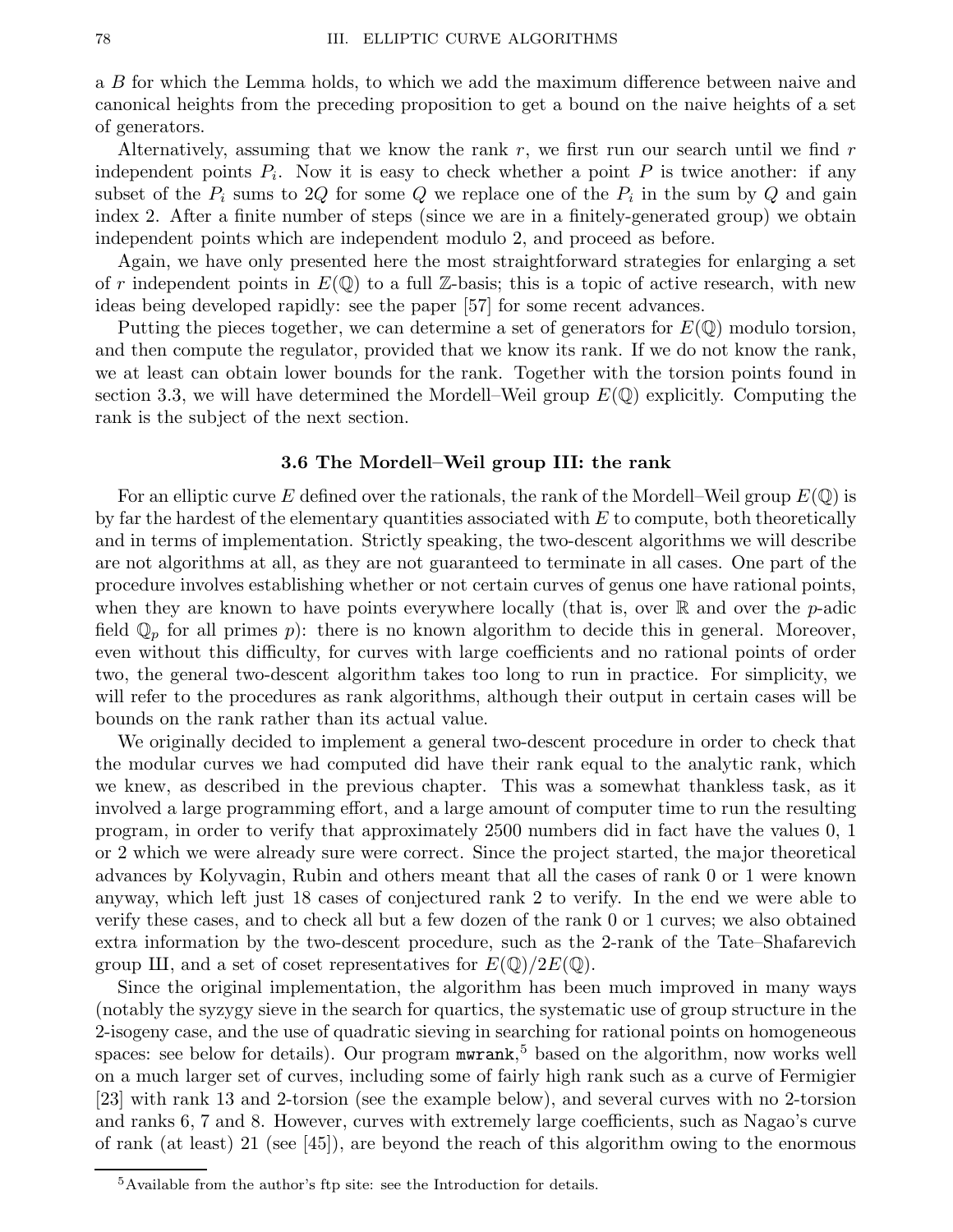search regions required. One can also use the program mwrank to find points on curves which are too large to find by the search methods of the previous section.

We will not describe here the theory of two-descent, which is the basis of the algorithm, in great detail. Roughly speaking, one has an injective homomorphism from  $E(\mathbb{Q})/2E(\mathbb{Q})$  into a finite elementary abelian 2-group, the 2-Selmer group, and attempts to determine the image; if this has order  $2^t$  then the rank of  $E(\mathbb{Q})$  is t,  $t-1$  or  $t-2$  according to whether the number of points of order 2 in  $E(\mathbb{Q})$  is 0, 1 or 3 (respectively). This procedure applies to arbitrary curves, and is called *general two-descent*. When  $E$  has a rational point  $P$  of order two, there is a rational 2-isogeny  $\phi: E \to E' = E/\langle P \rangle$  and a dual isogeny  $\phi': E' \to E$ . We may then proceed differently, using a procedure we call two-descent via 2-isogeny: we embed each of  $E'/\phi(E)$  and  $E/\phi'(E')$  into finite subgroups of  $\mathbb{Q}^*/(\mathbb{Q}^*)^2$ , which are easy to write down. This is in contrast to the general two-descent, where one has to work hard to find the Selmer group itself. A full description of two-descent can be found in the standard references such as the books by Silverman [58], Husemöller [27], Knapp [28], or Cassels [8], but the descriptions given there are only easy to apply when  $E$  has all its 2-torsion rational. For the general case where there are no rational points of order 2, the main reference is one of the original papers [3] by Birch and Swinnerton–Dyer on their Conjecture, and we followed that paper closely in writing the first version of our program. More detail on the invariant theory, which has resulted in substantial improvements to the general two-descent algorithm, can be found in the paper [20]; a very full description of the algorithm, together with its extension to real quadratic number fields (see also [19]), can be found in Serf's thesis [52].

Both algorithms involve the classification of certain curves, associated with the given elliptic curve  $E$ , called *principal homogeneous spaces*. These are twists of  $E$ : curves of genus 1 isomorphic to E over an extension field, but not (necessarily) over  $\mathbb Q$  itself; they need not have rational points, so need not themselves be elliptic curves. When they do have rational points, these map to rational points on E; the maps  $H \to E$  are called 2-coverings and have degree 4 (in the general two-descent) or 2 (in the 2-isogeny descent). The homogeneous spaces which arise in both algorithms have equations of the form

(3.6.1) 
$$
H: \qquad y^2 = g(x) = ax^4 + bx^3 + cx^2 + dx + e
$$

where  $g(x)$  is a quartic polynomial with rational coefficients. For brevity we will usually refer to these principal homogeneous spaces simply as *quartics*. The invariants I and J of  $g(x)$  (see below for their definition) are related to the invariants  $c_4$  and  $c_6$  of either E or the 2-isogenous curve E'. In the case of descent via 2-isogeny,  $g(x)$  will in fact be a quadratic in  $x^2$ . We will be interested in whether the quartic H has points over Q or one of its completions, the p-adics  $\mathbb{Q}_p$ or the reals R. Such a point will either be an affine point  $(x, y)$  satisfying the equation (3.6.1), or one of the two points at infinity on the projective completion of  $H$ , which are rational if and only if a is a square.

In all cases, a quartic with a (global) rational point  $(x, y)$  will lead to a rational point on the original curve  $E$ , and the set of all the rational points thus obtained will cover the cosets of  $2E(\mathbb{Q})$  in  $E(\mathbb{Q})$ ; thus we will be able to determine the rank of  $E(\mathbb{Q})$ , and at the same time obtain a set of points which generates a subgroup of the Mordell-Weil group  $E(\mathbb{Q})$  of odd, finite index. Quartics with no global rational point which are everywhere locally soluble arise from non-trivial elements in the Tate–Shafarevich group of  $E$  (or of  $E'$ ); if these exist, we will only obtain upper and lower bounds for the rank. This is because we currently have no general procedure for proving that a quartic with no rational points does have none. In practice, moreover, it is often impossible to distinguish between such a quartic and one with rational points which are all very large, and hence outside the search region; this happens when a curve has some very large generators, and in such cases also we may only be able to give bounds for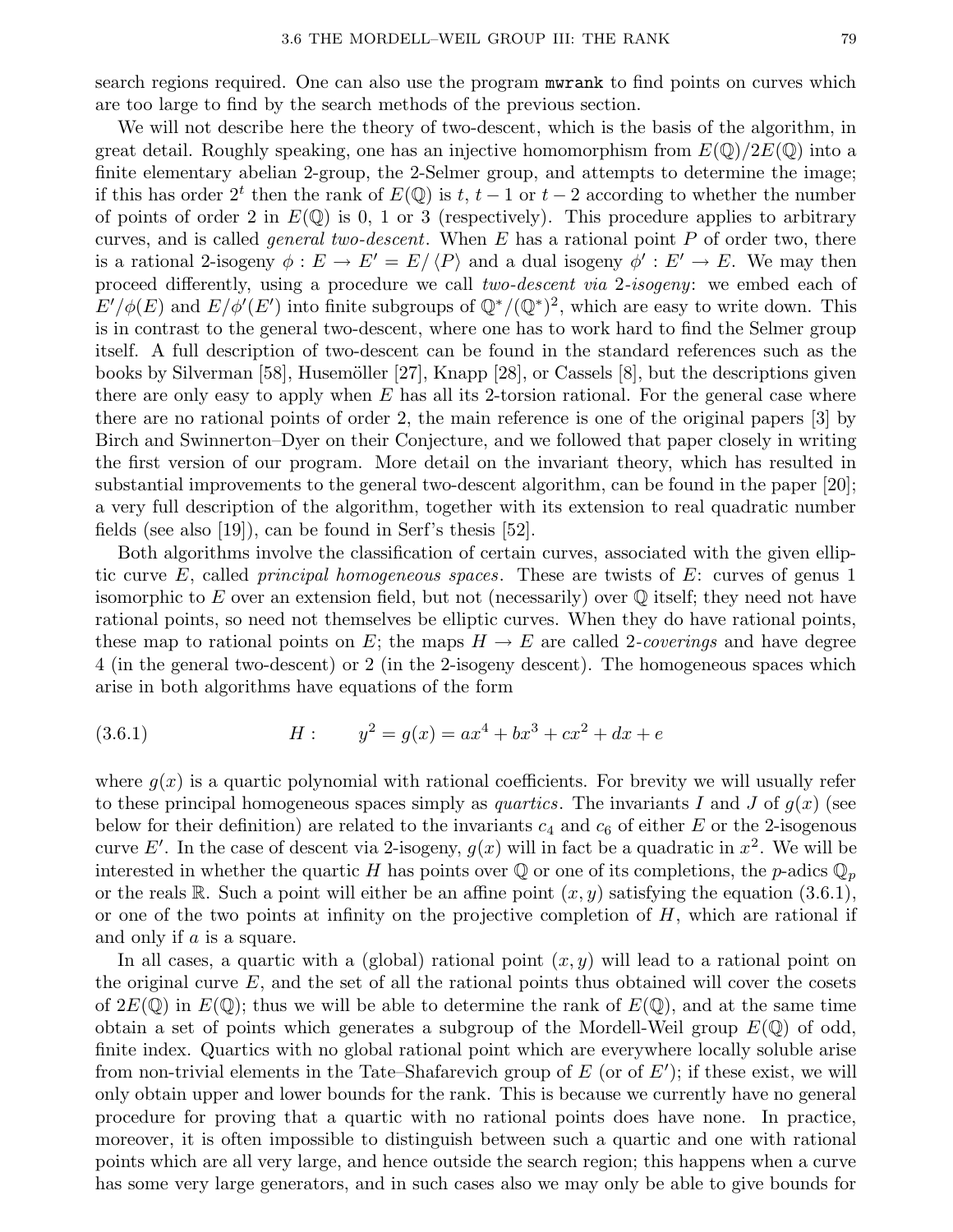the rank. Further work on these questions is clearly needed, and is currently the focus of much active research.

Since the covering maps  $H \to E$  have degree 2 or 4, the rational points on H tend to be smaller (in the sense of naive height) than the rational points they map to on  $E$ ; this makes them easier to find by search. Here is an example of this: the curve  $y^2 = x^3 - 673$  has rank 2, with generators  $P_1 = (29, 154)$  and  $P_2 = (33989323537/61761^2, -1384230292401340/61761^3)$ . The second generator, which would take a very long time to find by searching on the curve itself, is obtained from the rational point  $(x, y) = (191/97, 123522/97^2)$  on the quartic with coefficients  $(a, b, c, d, e) = (-2, 4, -24, 164, -58)$ . This is much easier to find: our program takes less than a second to find the rank and both generators of this curve (but in this time it does not prove that they are generators, only that they generate a subgroup of finite odd index in the Mordell-Weil group).

Before we describe the two main two-descent algorithms, we will present algorithms for determining local solubility and for attempting to determine global solubility of a quartic equation such as (3.6.1), as these are used in both the algorithms.

# Checking local solubility.

Here we present an algorithm for determining the local solubility of a curve of the form  $(3.6.1)$ , where  $g(x)$  is a square-free quartic polynomial with integer coefficients. It is easy to generalize this algorithm in two ways: firstly, one might be interested in polynomials of higher degree (when studying curves of higher genus, for example); secondly, working over a general number field K, one would replace the p-adic field  $\mathbb{Q}_p$  here with the appropriate completion of K. These extensions are quite straightforward.

Solubility at the infinite prime (that is, over the reals) is easily determined. If  $q(x)$  has a real root then it certainly takes positive values, so that H has real points; if  $g(x)$  has no real roots, then the values of  $g(x)$  have constant sign, and we merely have to check that  $a > 0$ .

Regarding the finite primes, we first observe that there are only a finite number which need checking in each case, for if  $p$  is an odd prime not dividing the discriminant of  $q$ , then  $H$ certainly has points modulo  $p$  which are nonsingular and hence lift to  $p$ -adic points. For the other primes, we present an algorithm first given in [3].

It suffices to determine solubility in  $\mathbb{Z}_p$  for either  $g(x)$  or  $g^*(x) = ex^4 + dx^3 + cx^2 + bx + a$ , and in the latter case we may assume  $x \in p\mathbb{Z}_p$ . Given  $x_k$  modulo  $p^k$ , one tries to lift to a p-adic point  $(x, y)$  with  $x \equiv x_k \pmod{p^k}$ . In [3], conditions are given for this to be possible; more precisely, one of three possibilities may occur (given k and  $x_k$ ): either a lifting is definitely possible, and we may terminate the algorithm with a positive result; or it is definitely not possible, and we reject this value of  $x_k$ ; or it is impossible to decide without considering  $x_k$ modulo a higher power of  $p$ . The test for this lifting is given below in the two subroutines called lemma6 and lemma7, named after the corresponding results in [3]. This leads to a recursive algorithm which is guaranteed to terminate since in any given case there is an exponent  $k$  such that it is possible<sup>6</sup> to determine *p*-adic solubility by considering solubility modulo  $p^k$ . All this is an exercise in Hensel's Lemma; the prime  $p = 2$  needs to be considered separately. For the details, we refer to the pseudocode below, or to [3]. Further information on local solubility may be found in [56] and [57].

Here is the pseudocode for these algorithms. Note that for any given elliptic curve, all the homogeneous spaces considered will have the same discriminant as the curve (up to a power of 2), so that in practice we would not need to factorize the discriminant of each quartic.

<sup>&</sup>lt;sup>6</sup>In fact, if  $k > \text{ord}_p(\text{disc}(g))$ , and also  $k \geq 2$  when  $p = 2$ , then the third possibility cannot occur in algorithms lemma6 and lemma7.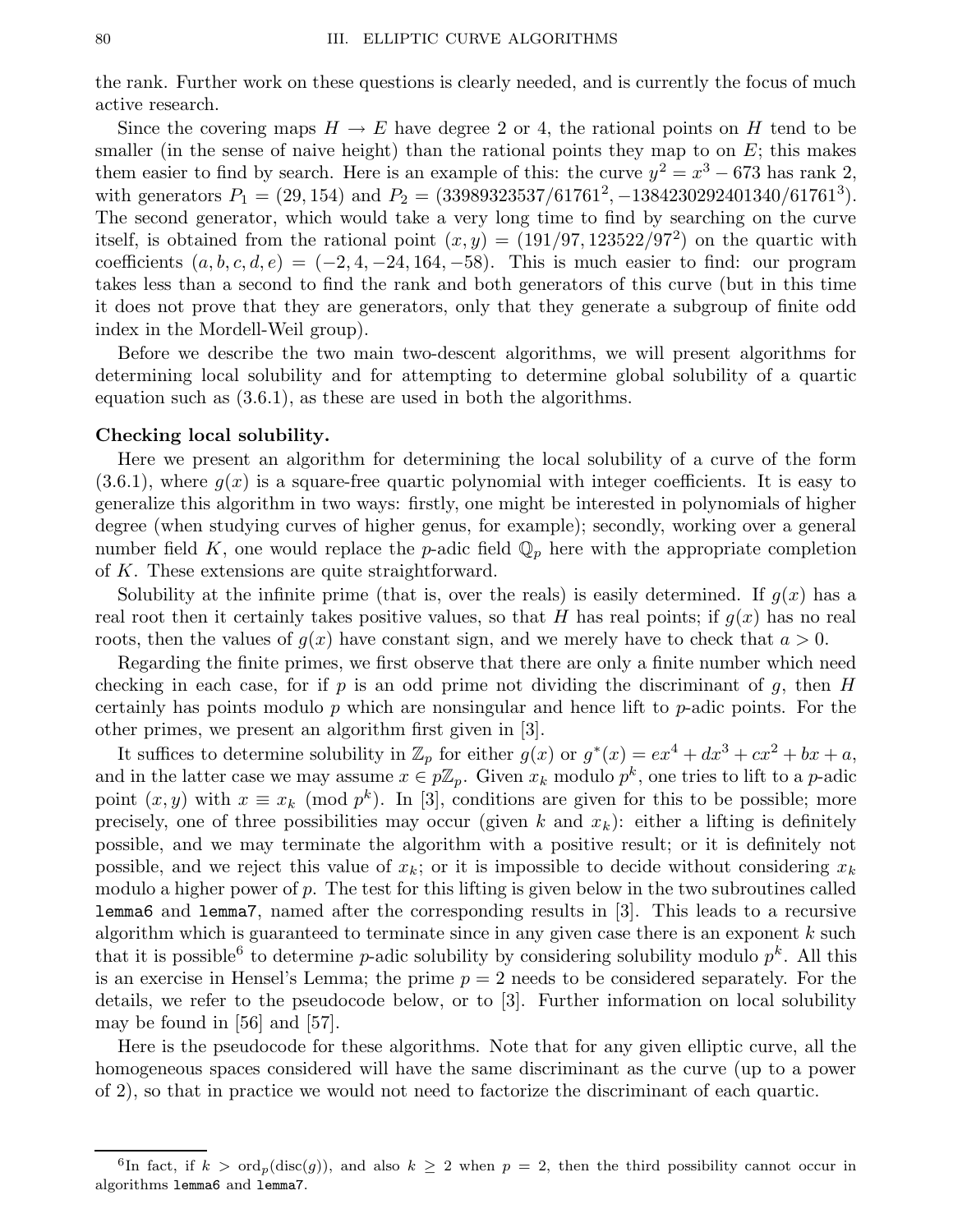Algorithm for determining local solubility of a quartic

```
INPUT: a, b, c, d, e (integer coefficients of a quartic g(x))
OUTPUT: TRUE/FALSE (solubility of y^2=g(x) in \mathbb R and in \mathbb Q_p for all p)
1. BEGIN
2. IF NOT R_soluble(a,b,c,d,e) THEN RETURN FALSE FI;
3. IF NOT Qp soluble(a,b,c,d,e,2) THEN RETURN FALSE FI;
4. \Delta = discriminant(a,b,c,d,e);
5. p_list = odd_prime_factors(\Delta);
6. FOR p IN p list DO
7. BEGIN
8. IF NOT Qp_soluble(a,b,c,d,e,p) THEN RETURN FALSE FI
9. END;
10. RETURN TRUE
11. END
(Subroutine for determining real solubility)
SUBROUTINE R soluble(a, b, c, d, e)INPUT: a, b, c, d, e (integer coefficients of a quartic g(x))
OUTPUT: TRUE/FALSE (solubility of y^2 = g(x) in \mathbb{R})
1. BEGIN
2. IF a>0 THEN RETURN TRUE FI;
3. x_list = real_roots(a*x^4+b*x^3+c*x^2+d*x+e=0);
4. IF length(x_list)>0 THEN RETURN TRUE FI;
5. RETURN FALSE
6. END
(Subroutine for determining p-adic solubility)
SUBROUTINE Qp_soluble(a,b,c,d,e,p)
INPUT: a, b, c, d, e (integer coefficients of a quartic g(x))
             p (a prime)
OUTPUT: TRUE/FALSE (solubility of y^2 = g(x) in \mathbb{Q}_p)
1. BEGIN
2. IF Zp_soluble(a,b,c,d,e,0,p,0) THEN RETURN TRUE FI;
3. IF Zp soluble(e,d,c,b,a,0,p,1) THEN RETURN TRUE FI;
4. RETURN FALSE
5. END
(Recursive \mathbb{Z}_p-solubility subroutine)
SUBROUTINE Zp\_soluble(a,b,c,d,e,x_k,p,k)INPUT: a, b, c, d, e (integer coefficients of a quartic g(x))
             p (a prime)
             x k (an integer)
             k (a non-negative integer)
OUTPUT: TRUE/FALSE (solubility of y^2 = g(x) in \mathbb{Z}_p, with x \equiv x_k \pmod{p^k})
1. BEGIN
2. IF p=2
3. THEN code = lemma7(a,b,c,d,e,x_k,k)4. ELSE code = lemma6(a,b,c,d,e,x_k,p,k)
```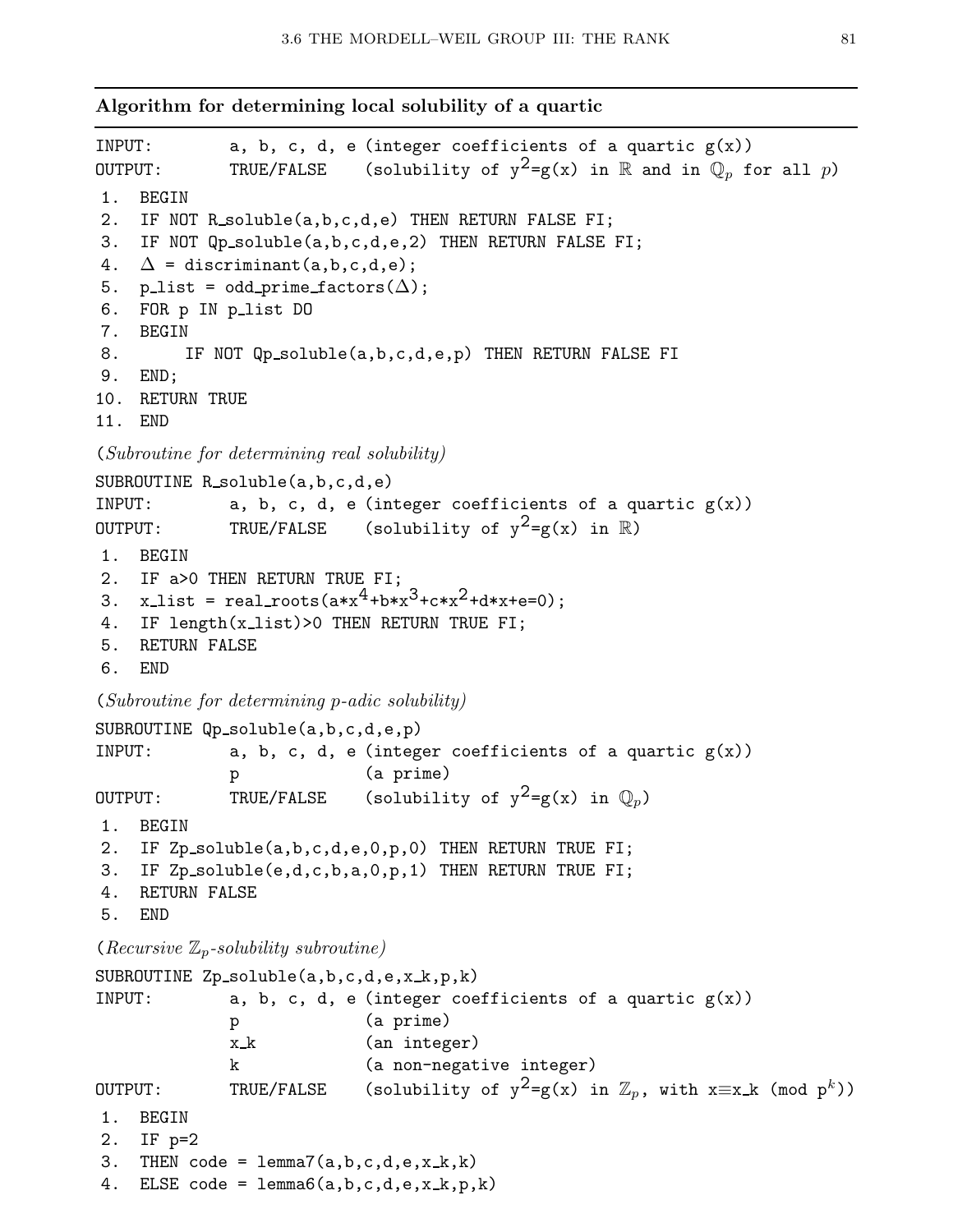```
5. FI;
6. IF code=+1 THEN RETURN TRUE FI;
7. IF code=-1 THEN RETURN FALSE FI;
8. FOR t = 0 TO p-1 DO
9. BEGIN
10. IF Zp_soluble(a,b,c,d,e,x_k+t*p<sup>k</sup>,p,k+1) THEN RETURN TRUE FI
11. END;
12. RETURN FALSE
13. END
(\mathbb{Z}_p lifting subroutine: odd p)
SUBROUTINE lemma6(a,b,c,d,e,x,p,n)
1. BEGIN
2. gx = a*x^4+b*x^3+c*x^2+d*x+e;3. IF p_adic_square(gx,p) THEN RETURN +1 FI;
4. gdx = 4*a*x^3+3*b*x^2+2*c*x+d;5. 1 = \text{ord}(p, gx); m = \text{ord}(p, gdx);
6. IF (1\geqm+n) AND (n>m) THEN RETURN +1 FI;<br>7. IF (1>2*n) AND (m>n) THEN RETURN 0 FI;
7. IF (1\geq2*n) AND (m\geqn) THEN RETURN 0 FI;<br>8. RETURN -1
     RETURN -19. END
(\mathbb{Z}_2 lifting subroutine)
SUBROUTINE lemma7(a,b,c,d,e,x,n)
1. BEGIN
2. gx = a*x^4 + b*x^3 + c*x^2 + d*x + e;
3. IF p_adic_square(gx,2) THEN RETURN +1 FI;
4. gdx = 4*ax^3+3*b*x^2+2*c*x+d;5. 1 = \text{ord}(p, gx); m = \text{ord}(p, gdx);
6. gxodd = gx; WHILE even(gxodd) DO gxodd = gxodd/2;
7. gxodd = gxodd (mod 4);8. IF (1 \geq m+n) AND (n>m) THEN RETURN +1 FI;<br>9. IF (n>m) AND (1=m+n-1) AND even(1) THEN
    IF (n>m) AND (l=m+n-1) AND even(1) THEN RETURN +1 FI;
10. IF (n>m) AND (l=m+n-2) AND (gxodd=1) AND even(l) THEN RETURN +1 FI;
11. IF (m \ge n) AND (1 \ge 2*n) THEN RETURN OFI;
12. IF (m≥n) AND (1=2*n-2) AND (gxodd=1) THEN RETURN O FI;<br>13. RETURN -1
    RETURN -1
14. END
```
A few further remarks on these algorithms: firstly, only trivial changes need to be made to the algorithms Qp\_soluble and Zp\_soluble to make them apply to more general equations of the form  $y^2 = g(x)$  where  $g(x)$  is a non-constant squarefree integer polynomial. This is relevant for work on curves of higher genus, and was observed by S. Siksek. Secondly, extensions to more general  $p$ -adic fields are also useful in studying curves over number fields, and again the extensions of Lemma 6 and Lemma 7 in [3] are not difficult. See the theses [56] and [52] for details of such extensions.

Lastly, D. Simon observed that in our application of the algorithms lemma6 and lemma7, we only care whether there is a solution, not necessarily that there is a solution congruent to the given  $x \pmod{p^k}$ ; hence line 6 of subroutine lemma6 and line 8 of subroutine lemma7 can both be replaced by:

IF l>2\*m THEN RETURN +1 FI.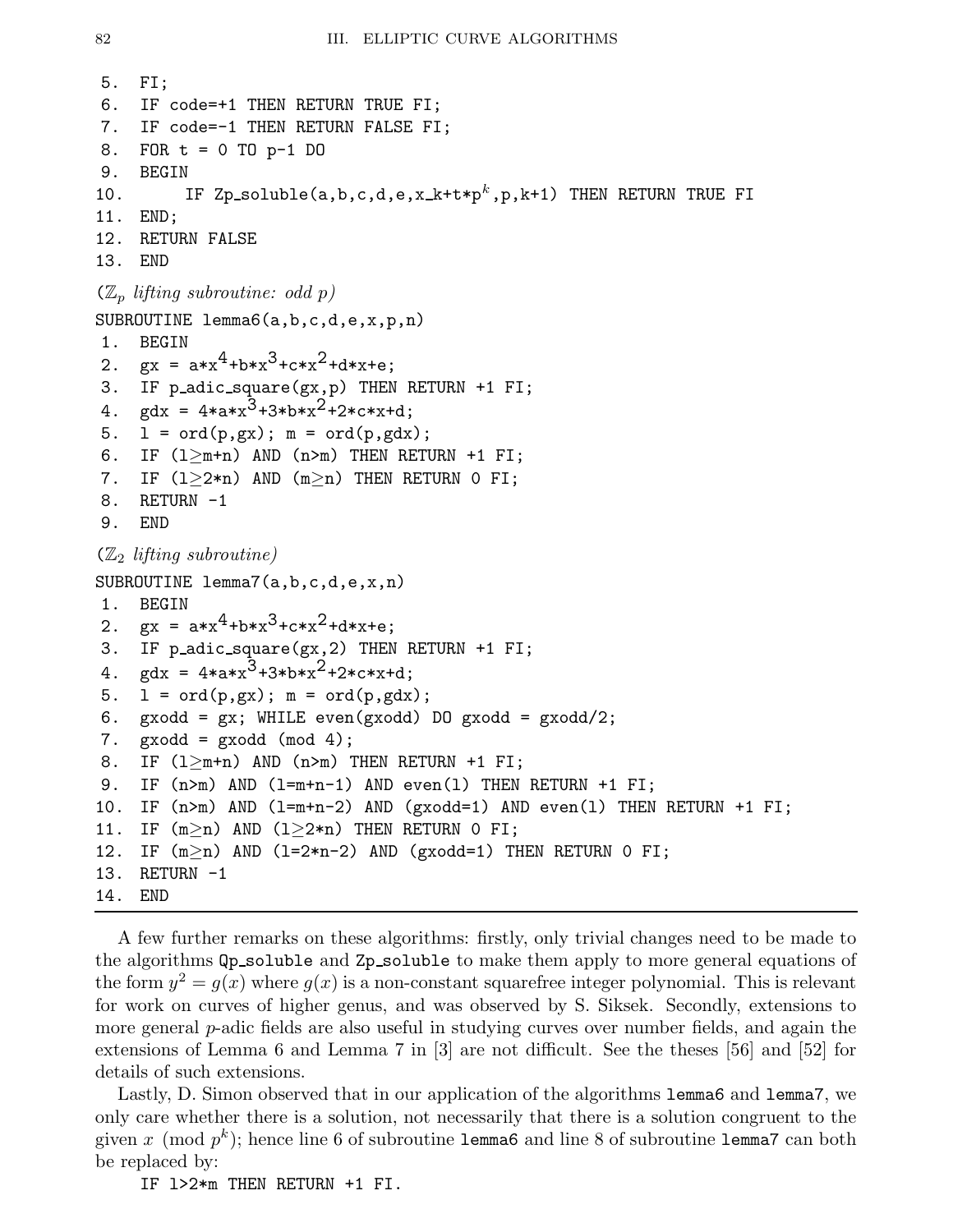# Checking global solubility.

To determine whether an equation (3.6.1) has a rational point is much harder than the corresponding local question. All we can do at present is search (efficiently) for a point up to a certain height, after checking that there is no local obstruction. The only satisfactory way known at present to decide on the existence of rational points on these homogeneous spaces is to carry out so-called higher descents; as mentioned above, this is the subject of current work (see [63], for example), and we will not consider it further here.

Our strategy is to look first for a small rational point, using a very simple procedure with low overheads; if this fails, we check for local solubility; if this passes, we start a much more thorough search for a global point, using a quadratic sieving procedure rather similar to the one described in the previous section for finding points on the elliptic curve itself. (In fact, such a sieve-assisted search may be used to find rational points on any curve given by an equation of the form  $y^2 = g(x)$  where  $g(x)$  is a polynomial in x.) The philosophy here is that there is no point in looking hard for rational points unless one is sure of local solubility, but also that there is no point in checking local solubility when there is an obvious global point.

To carry out the sieve-assisted search, for each possible denominator of  $x$  one precomputes, for each of several sieving moduli m, the residues to which the numerator of x must belong if the right-hand side of the equation is to be a square modulo  $m$ . In addition, it is easy to see that for every odd prime  $p$  dividing the denominator of the x-coordinate of a rational point, we must have  $\left(\frac{a}{n}\right)$  $\frac{a}{p}$ ) = +1; so provided that the leading coefficient a is not a square (in which case the points at infinity are rational anyway), we precompute a list of primes  $p$  for which  $\left(\frac{a}{n}\right)$  $\frac{a}{p}$ ) = -1, and discard possible denominators divisible by any of these primes. For  $p = 2$  a similar condition holds.<sup>7</sup> One also obviously restricts the search to ranges of x for which  $g(x)$ is positive; depending on the number of real roots of q and the sign of  $a$ , this splits the search into up to three intervals. Finally, in the case of two-descent via 2-isogeny, where the quartics are polynomials in  $x^2$  and thus even, we may restrict to positive x.

For reasons of space, we will only give here the code for a simple point search with no sieving.

### Algorithm for searching for a rational point on a quartic: simple version

```
INPUT: a, b, c, d, e (integer coefficients of a quartic g(x))
           k1, k2 (lower and upper bounds)
OUTPUT: TRUE/FALSE (solubility of y^2 = g(x) in \mathbb Q with x=u/w
                      and k1 < |u| + w < k2)
1. BEGIN
2. FOR n = k1 TO k2 DO
3. BEGIN
4. IF n=1 THEN
5. IF square(a) RETURN TRUE FI;
6. IF square(e) RETURN TRUE FI
7. ELSE
8. FOR u = 1 TO n-1 DO
9. BEGIN
10. IF gcd(u, n) = 111. THEN
12. w = n-u;
13. IF square(a*u^4+b*u^3w+c*u^2w^2+d*uw^3+e*w^4) RETURN TRUE FI;
```
<sup>7</sup> I am grateful to J. Gebel for this idea, which saves considerable time in practice.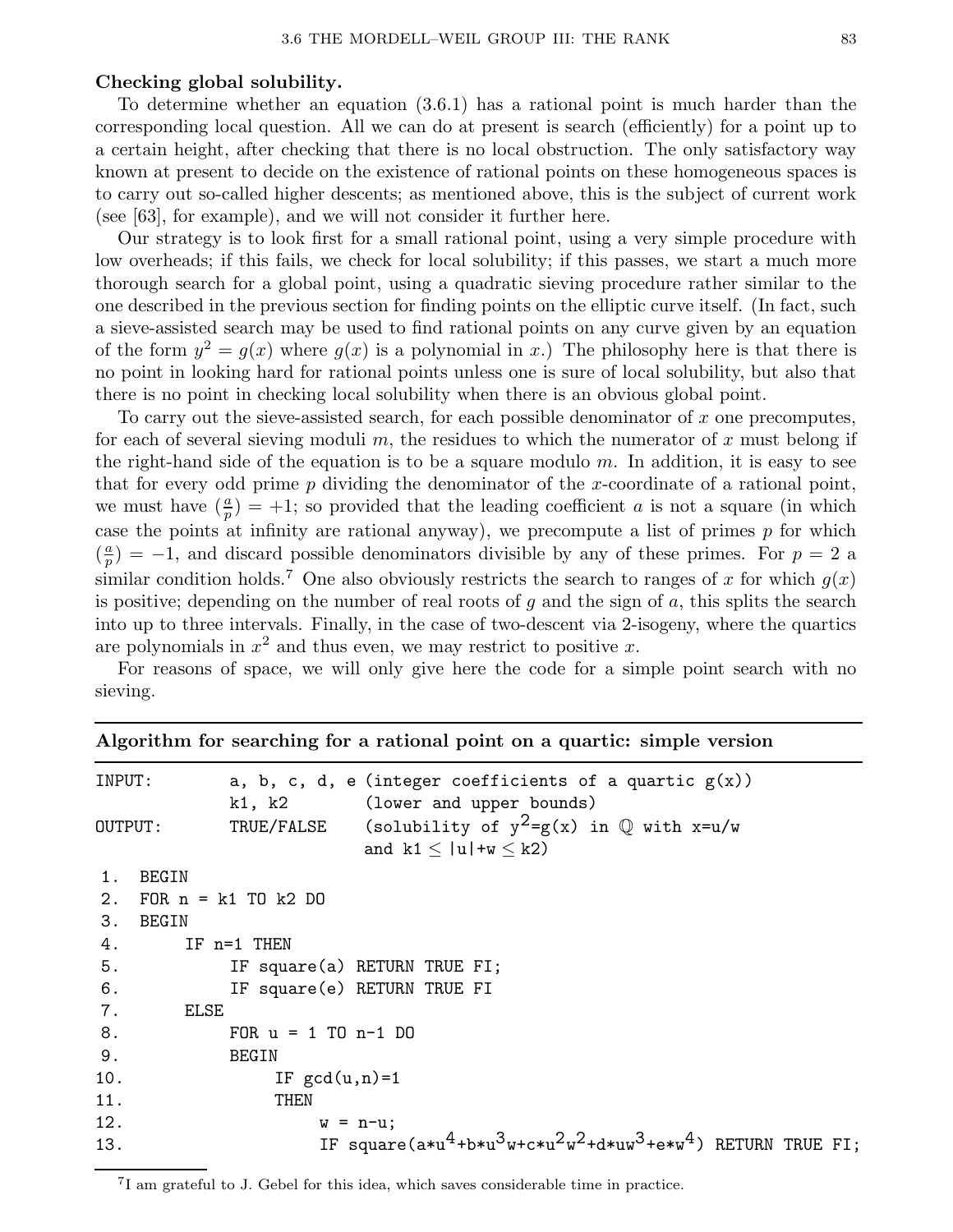| 14. |                  |    | IF square $(a*u4-b*u3w+c*u2w2-d*uw3+e*w4)$ RETURN TRUE FI |  |  |
|-----|------------------|----|-----------------------------------------------------------|--|--|
| 15. |                  | FI |                                                           |  |  |
| 16. | <b>END</b>       |    |                                                           |  |  |
| 17. | FI               |    |                                                           |  |  |
| 18. | END;             |    |                                                           |  |  |
|     | 19. RETURN FALSE |    |                                                           |  |  |
| 20. | <b>END</b>       |    |                                                           |  |  |

We will now describe the two main two-descent algorithms: two-descent via 2-isogeny for use when E has a rational point of order 2, and general two-descent in the general case. We only use general two-descent when there is no point of order 2, so that the first method does not apply. The situation is not appreciably simpler when  $E$  has all three of its points of order two rational than when there is just one rational point of order two, and so we will not bother to consider this case separately.

#### Method 1: descent using 2-isogeny.

Suppose that  $E$  has a rational point  $P$  of order 2. By a change of coordinates we may assume that  $E$  has equation

$$
E: \quad y^2 = x(x^2 + cx + d)
$$

where  $P = (0, 0)$ , and  $c, d \in \mathbb{Z}$ . Explicitly, in terms of a Weierstrass equation, let  $x_0$  be a root of the cubic  $x^3 + b_2x^2 + 8b_4x + 16b_6$ , and set  $c = 3x_0 + b_2$ ,  $d = (c + b_2)x_0 + 8b_4$ . If  $a_1 = a_3 = 0$ , then we can avoid a scaling factor of 2 by letting  $x_0$  be a root of  $x^3 + a_2x^2 + a_4x + a_6$ , and setting  $c = 3x_0 + a_2$ ,  $d = (c + a_2)x_0 + a_4$ . The 2-isogenous curve  $E' = E/P$  has equation

$$
E': y^2 = x(x^2 + c'x + d')
$$

where

$$
c' = -2c \qquad \text{and} \qquad d' = c^2 - 4d.
$$

The nonsingularity condition on E is equivalent to  $dd' \neq 0$ . The 2-isogeny  $\phi: E \to E'$  has kernel  $\{0, P\}$  and in general maps  $(x, y)$  to  $\left(\frac{y^2}{x^2}, \frac{y(x^2-d)}{x^2}\right)$  $\frac{x^2-d}{x^2}$ ). The dual isogeny  $\phi' : E' \to E$  maps  $(x, y)$  to  $\left(\frac{y^2}{4x^2}, \frac{y(x^2-d')}{8x^2}\right)$ .

For each factorization  $d = d_1 d_2$ , with  $d_1$  square-free, we consider the homogeneous space

$$
H(d_1, c, d_2): \quad v^2 = d_1 u^4 + c u^2 + d_2.
$$

Let  $n_1 = n_1(c, d)$  be the number of factorizations of d for which the quartic  $H(d_1, c, d_2)$  has a rational point, and  $n_2 = n_2(c, d)$  the number for which the quartic has a point everywhere locally. Define  $n'_1 = n_1(c', d')$  and  $n'_2 = n_2(c', d')$  similarly. Then it is not hard to show by rather explicit calculation (see below and the references given) that  $E(\mathbb{Q})/\phi'(E'(\mathbb{Q}))$  is isomorphic to the subgroup of  $\mathbb{Q}^*/(\mathbb{Q}^*)^2$  generated by the factors  $d_1$  for which  $H(d_1, c, d_2)$  has a rational point. Thus

$$
|E(\mathbb{Q})/\phi'(E'(\mathbb{Q}))|=n_1,
$$

which must therefore be a power of 2, say  $n_1 = 2^{e_1}$ ; similarly,

$$
|E'(\mathbb{Q})/\phi(E(\mathbb{Q}))|=n_1'=2^{e_1'}.
$$

It then follows (see below) that

(3.6.2) 
$$
rank(E(\mathbb{Q})) = rank(E'(\mathbb{Q})) = e_1 + e'_1 - 2.
$$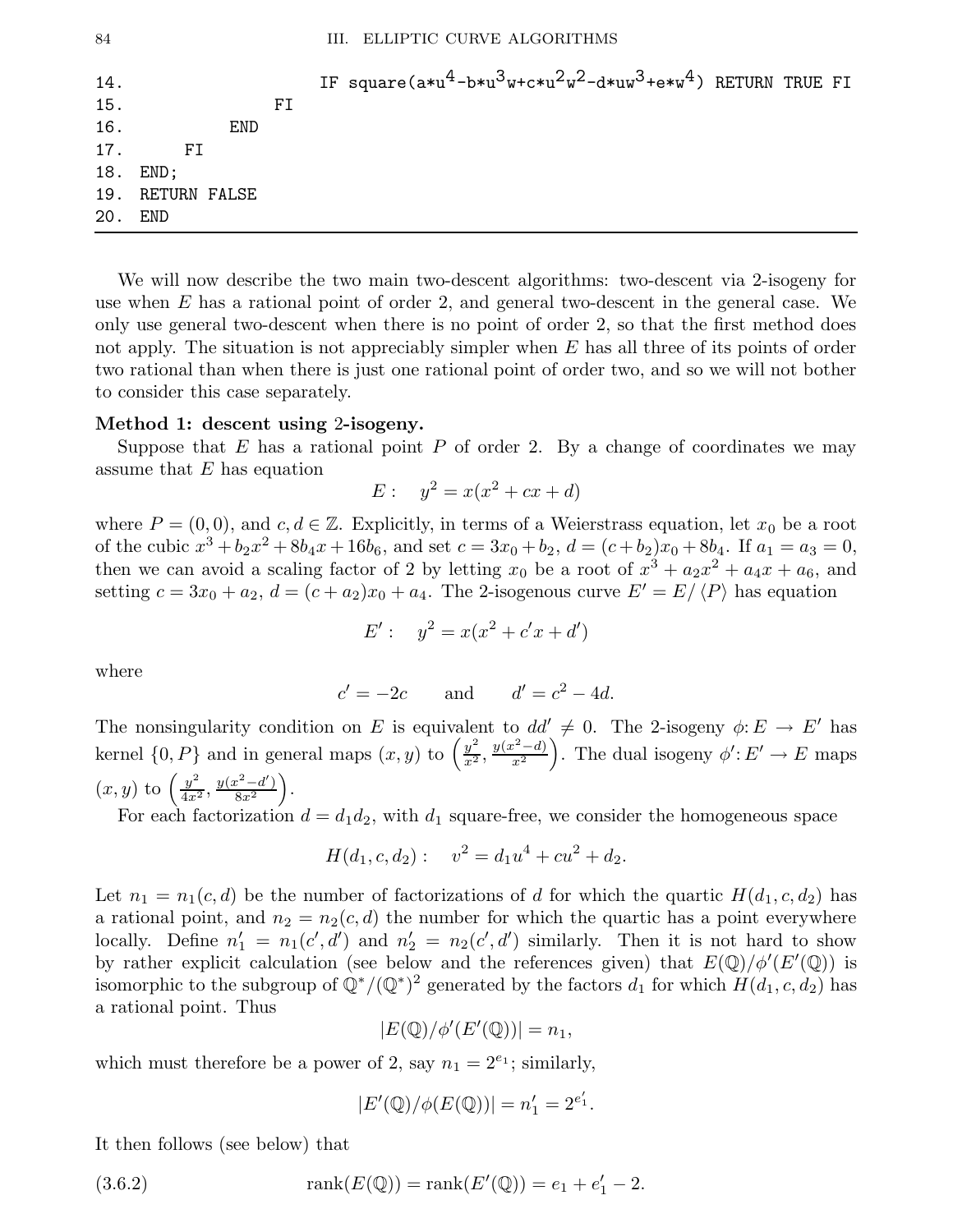With luck one will find rational points on all the quartics which have them everywhere locally; then  $n_1 = n_2$ , and there is no ambiguity in the result. However there will be cases in which the number  $\tilde{n}_1$  of quartics on which we can find a rational point is strictly less than  $n_2$ . In such cases, we will only have upper and lower bounds for  $n_1$ , and similarly for  $n'_1$ , leading to upper and lower bounds for the rank. This can happen for two reasons: either there is a rational point on some quartic, but our search bound was too small to find it; or the quartic has points everywhere locally but no global rational point.

The quartics  $H$  which have points everywhere locally but not globally come from elements of order 2 in the Tate–Shafarevich groups  $III(E/\mathbb{Q})$  and  $III(E'/\mathbb{Q})$ . There is an exact sequence

$$
0 \to E(\mathbb{Q})/\phi'(E'(\mathbb{Q})) \to S^{(\phi')}(E'/\mathbb{Q}) \to \mathrm{III}(E'/\mathbb{Q})[\phi'] \to 0
$$

coming from Galois cohomology; here  $S^{(\phi')}(E' / \mathbb{Q})$  is the Selmer group of order  $n_2$  whose elements are represented by the homogeneous spaces  $H(d_1, c, d_2)$  which are everywhere locally soluble, and  $III(E' / Q)$  is the Tate–Shafarevich group of E'. The injective map  $E(Q) / \phi'(E'(Q)) \to$  $S^{(\phi')}(E' / \mathbb{Q})$  is induced by taking a point  $(x, y)$  in  $E(\mathbb{Q})$  with  $x \neq 0$  to the space  $H(d_1, c, d_2)$ where  $d_1 = x$  modulo squares: if  $x = d_1u^2$  and  $v = uy/x$  then  $(u, v)$  is a rational point on  $H(d_1, c, d_2)$ . The point  $P = (0, 0)$  maps to d modulo squares. Conversely, if  $(u, v)$  is a rational point on  $H(d_1, c, d_2)$  then  $(x, y) = (d_1u^2, d_1uv)$  is a rational point on E. (In proving these statements, one has to check that two rational points on  $E$  have the same x-coordinate modulo squares if and only if their difference is in  $\phi'(E'(\mathbb{Q}))$ ; for example, the image of P is d, which is a square if and only if  $P \in \phi'(E'(\mathbb{Q}))$ .) It follows that  $n_1$  is the order of  $E(\mathbb{Q})/\phi'(E'(\mathbb{Q}))$ , as stated above, and hence that

$$
|\amalg (E'/\mathbb{Q})[\phi']| = n_2/n_1.
$$

Similarly, from the exact sequence

$$
0 \to E'(\mathbb{Q})/\phi(E(\mathbb{Q})) \to S^{(\phi)}(E/\mathbb{Q}) \to \mathrm{III}(E/\mathbb{Q})[\phi] \to 0
$$

with similarly defined maps, we obtain

$$
|\mathrm{III}(E/\mathbb{Q})[\phi]|=n_2'/n_1'.
$$

Thus the result is only genuinely ambiguous when either  $III(E/\mathbb{Q})[\phi]$  or  $III(E'/\mathbb{Q})[\phi']$  is non-trivial, so that not all elements of the Selmer groups are obtained from rational points on the elliptic curves. This is rare for the curves in the tables, but obviously must be taken into account in general. A typical situation is to have  $n_2 n_2' = 16$  and  $n_1 n_1' \ge 4$ , when one suspects that  $r = 0$  with  $|\text{III}(E/\mathbb{Q})[2]| = 4$  or  $|\text{III}(E'/\mathbb{Q})[2]| = 4$ , but where it is possible instead that  $r = 2$  and  $|\text{III}(E/\mathbb{Q})[2]| = |\text{III}(E'/\mathbb{Q})[2]| = 1$ . Curve 960D1 in the tables is an example of this, although in this case since the curve is modular and we know that  $L(E, 1) \neq 0$ , it must have rank 0 by the result of Kolyvagin mentioned earlier. We can also deduce this by working with the 2-isogenous curves 960D3 and 960D2, where there is no ambiguity: here  $n_1 = n_2 = n'_1 = n'_2 = 2$ , showing that the rank is certainly 0. (Note that isogenous curves have the same rank, but not necessarily the same order of III, which can work to our advantage in cases like this.) Returning to the pair 960D1-960D2 where we compute  $n_1 = n_2 = 1$ ,  $n'_2 = 16$ and  $n'_1 \geq 4$ , now we know that the rank is in fact zero we can conclude that  $n'_1 = 4$ , and that  $|\text{III}(E/\mathbb{Q})[\phi]| = 4.$  The nontriviality of  $\text{III}(E/\mathbb{Q})$  in this case is confirmed by the Birch–Swinnerton-Dyer conjecture, which for this curve predicts that  $III$  has order 4 (see Table 4).

Local solubility of  $H(d_1, c, d_2)$  is automatic for all primes p which do not divide  $2dd'$ ; for those  $p$  which do divide  $2dd'$  we may apply the general criteria of Birch and Swinnerton-Dyer.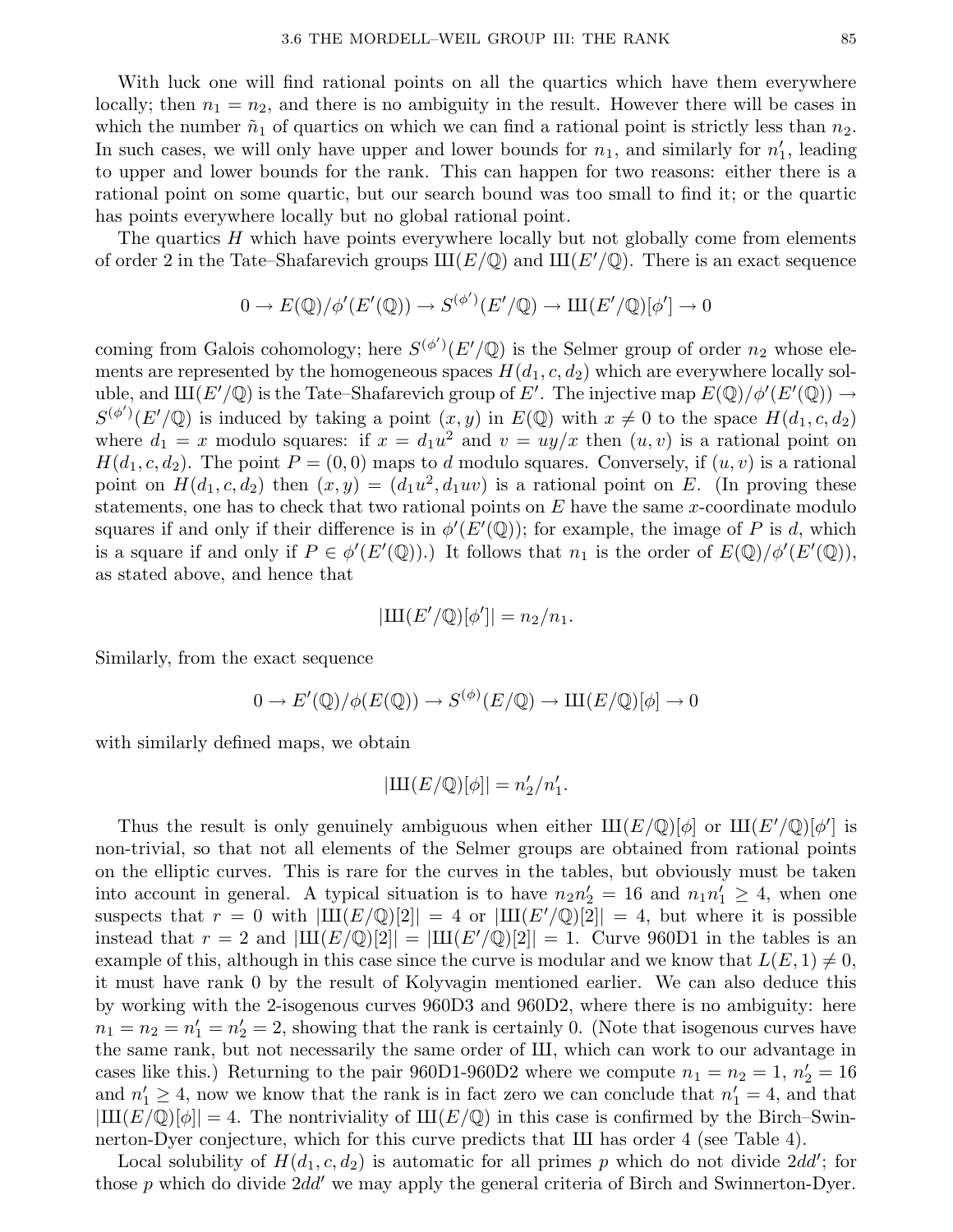Local solubility in  $\mathbb R$  is easy to determine here: if  $d' < 0$  then we require  $d_1 > 0$ , while if  $d' > 0$  then either  $d_1 > 0$  or  $c + \sqrt{d'} > 0$  is necessary. Thus if either  $d' < 0$ , or  $d' > 0$  and  $c + \sqrt{d'} < 0$ , then we only consider positive divisors  $d_1$  of d, and need not apply the general test for solubility in R.

Each rational point  $(u, v)$  on  $H(d_1, c, d_2)$  maps, as observed above, to the point  $(d_1u^2, d_1uv)$ on E; modulo  $\phi'(E'(\mathbb{Q}))$ , this is independent of the rational point  $(u, v)$ , and only depends on  $d_1$  modulo squares. Similarly, a rational point  $(u, v)$  on  $H(d'_1, c', d'_2)$  maps to a point on  $E'$ , and hence via the dual isogeny  $\phi'$  to the point

$$
\left(\frac{v^2}{4u^2},\frac{v(d_1'u^4-d_2')}{8u^3}\right)
$$

in  $E(\mathbb{Q})$ . The set of  $n_1n'_1$  points in  $E(\mathbb{Q})$  thus determined (by adding the points constructed in this way) cover the cosets of  $E(\mathbb{Q})/2E(\mathbb{Q})$ , either once each, when  $|E(\mathbb{Q})[2]|=4$ , which is when d' is a square, or twice, when d' is not a square and  $|E(\mathbb{Q})[2]|=2$ . Thus, when  $|E(\mathbb{Q})[2]|=2$ we have

$$
\frac{n_1 n_1'}{2} = |E(\mathbb{Q})/2E(\mathbb{Q})| = 2^{r+1},
$$

while if  $|E(\mathbb{Q})[2]|=4$  we have

$$
n_1 n'_1 = |E(\mathbb{Q})/2E(\mathbb{Q})| = 2^{r+2};
$$

hence  $2^r = n_1 n_1'/4$  in both cases, proving (3.6.2).

When counting  $n_1$  and  $n_2$  (and similarly,  $n'_1$  and  $n'_2$ ), it is very useful to use the fact that each is a power of 2, being the order of an elementary abelian 2-group. This is particularly important when  $d$  (or  $d'$ ) has many distinct prime factors. Let  $A_0$  be the group of all divisors of d modulo squares, of order  $n_0$  (say). Then  $A_0$  is generated by  $-1$  and the primes dividing d, so that  $n_0 = 2^{e_0}$  where  $e_0$  is the number of distinct prime factors of d, plus 1. Within  $A_0$  we must determine the subgroups  $A_1$  and  $A_2$  of orders  $n_1$  and  $n_2$ , consisting of those divisors  $d_1$ of d for which the corresponding homogeneous space is everywhere locally or globally soluble, respectively.

We can effectively reduce the size of the set  $A_0$  of divisors to be searched by a factor up to 8 as follows: as observed above, if either  $d' < 0$ , or  $d' > 0$  and  $c + \sqrt{d'} < 0$ , then we need only consider positive divisors  $d_1$  of d, cutting in two the number of elements of  $A_0$  which may lie in  $A_1$ . Secondly, we may take advantage of the fact that we know the rational point  $(0,0)$  on E; thus we know that d is in  $A_2$  (though possibly just the identity if d is a square); similarly, if d' is a square then  $x^2 + cx + d$  factorizes, say as  $(x - x_2)(x - x_3)$ , and we know that  $x_2$  and  $x_3$ also lie in  $A_2$ .

More generally, whenever we find in the course of our systematic search through the elements of  $A_0$  that the element  $d_1$  lies in  $A_2$ , we can effectively factor out  $d_1$  and reduce the number of remaining values to check by a factor of 2. Of course, this requires careful book-keeping in the implementation; for simplicity, we omit these refinements from the pseudocode below, where we simply loop over all square-free divisors of  $d$  and  $d'$ .

As an example of the saving that can be made, consider the curve of rank 13 constructed by Fermigier in [23]; this is of the form  $y^2 = x(x^2 + cx + d)$  with

$$
c = 36861504658225 \qquad \text{and} \qquad
$$

$$
d = 1807580157674409809510400 = 2^{15} \cdot 3^4 \cdot 5^2 \cdot 7^2 \cdot 17 \cdot 23 \cdot 29 \cdot 41 \cdot 103 \cdot 113 \cdot 127 \cdot 809,
$$

so that d has 12 distinct prime factors and  $2^{13} = 8192$  square-free divisors. Since d is non-square we can cut the set in half, say by excluding all  $d_1$  divisible by the largest prime factor 809, leaving 4096 values to test. In our implementation, the results of the test are as follows: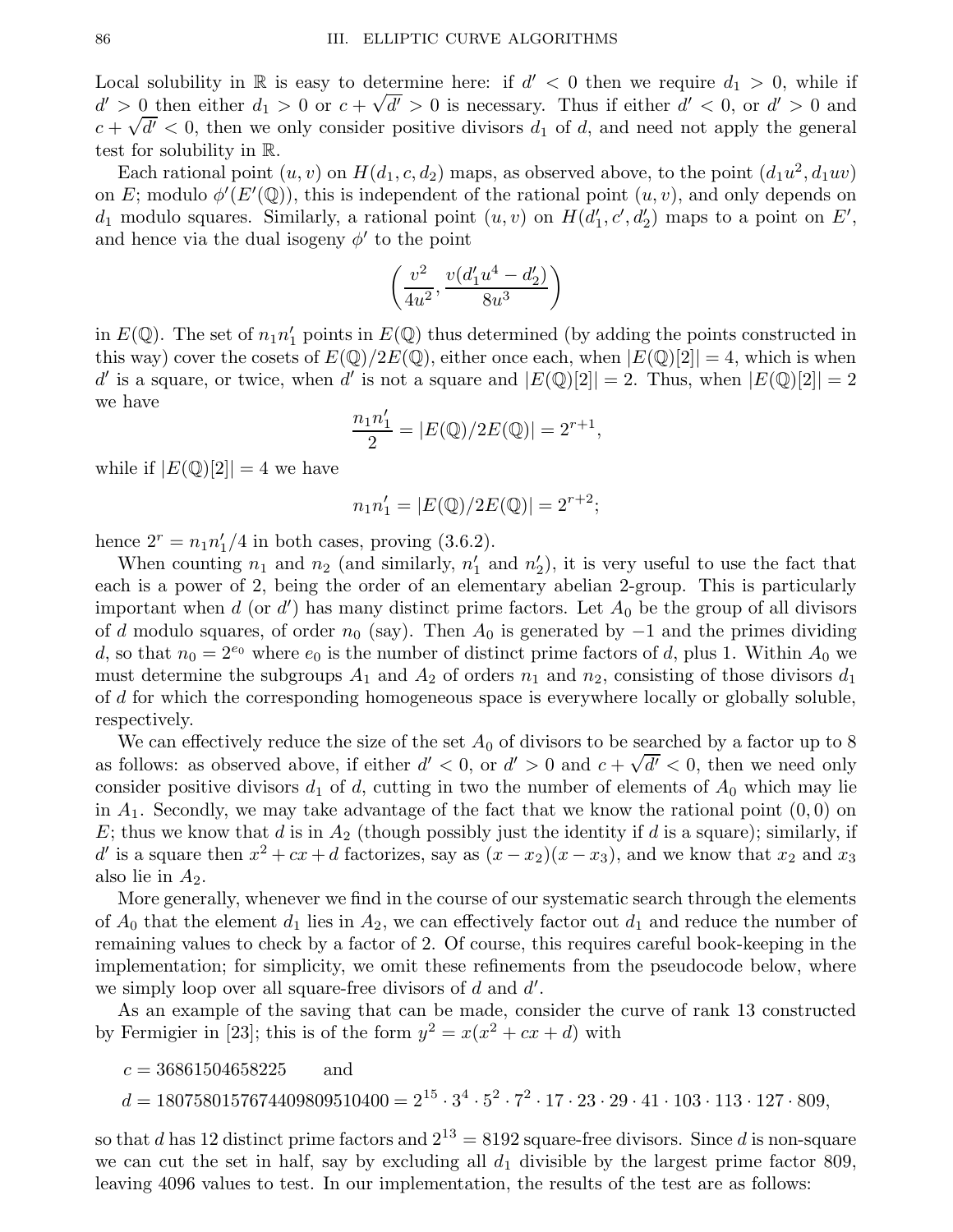- 7 non-trivial values of  $d_1$  give rational points after searching, as well as  $d_1 = 1$  which gives the trivial point;
- 120 further values are in the subgroup  $A_2$  generated by these 7 values and need not be tested;
- 122 further values were tested and found to be not everywhere locally soluble, hence not in  $A_1$ ;
- 3846 further values were discarded as being a product of an element of  $A_2$  and an element not in  $A_1$ , and hence not in  $A_1$ .

Thus in this case we find that  $n_1 = n_2 = 256$ , after only having to search for points on seven homogeneous spaces. Working with the isogenous curve, we obtain  $n'_1 = n'_2 = 128$  after only searching six homogeneous spaces for points. Thus  $e_1 = 8, e_1' = 7$  and the rank is 13. Note that in the course of computing this value, we have searched precisely 13 homogeneous spaces, and the points we thereby construct give 13 generators of  $E(\mathbb{Q})/2E(\mathbb{Q})$  modulo torsion. Adding  $P = (0,0)$  to this list gives 14 points which generate  $E(\mathbb{Q})/2E(\mathbb{Q})$  (which has order  $2^{14}$ ), and which therefore generate a subgroup of finite odd index in the full Mordell-Weil group  $E(\mathbb{Q})$ .

The situation is not always this simple, however, even for curves where  $III[2]$  is trivial, since there may be homogeneous spaces with rational points which are hard to find. For example, consider Fermigier's curve of rank 14 from [23], with  $c = 2429469980725060$  and  $d =$ 275130703388172136833647756388 (which has 14 prime factors). When we run our program using a (logarithmic) bound of 10 in the search for rational points on the quartics, we find  $n_1 \ge 64, n'_1 \ge 128$ , while  $n_2 = n'_2 = 256$ . Here the correct values are  $n_1 = n'_1 = 256$ , giving  $r = 14$ , but we only find  $11 \le r \le 14$ ; and in the process, we have had to search many more homogeneous spaces for rational points.

Here is the pseudo-code which implements the algorithm just described. The main routine aborts if either the input curve is singular (this is useful if one wants to apply the algorithm systematically to a range of inputs) or if there is no point of order two. The latter is detected in lines 6–7, where an integer root to a monic cubic with integer coefficients is found (if it exists). Most of the work is done in the subroutine count( $c, d, p$ list) which determines  $n_2(c, d)$  and, as far as possible,  $n_1(c, d)$ . Here plast is the set of 'bad' primes dividing  $2dd'$  where local solubility needs to be checked, which we only compute once. There are two calls to the subroutine rational point  $(a,b,c,d,e,k1,k2)$ , which seeks a rational  $u/w$  with  $k_1 \leq |u| + w \leq k_2$  such that  $g(u/w)$  is a rational square, where  $g(x) = ax^4 + bx^3 + cx^2 + dx + e$ . (Here  $w > 0$  and  $gcd(u, w) = 1$ .) In the first call we carry out a quick check for 'small' points; then we look further, having first checked for everywhere local solubility. The particular parameters lim1, lim2 for the search will probably be decided at run time. The subroutines Qp soluble and rational point are implementations of the algorithms given earlier (though in practice we would use a more efficient algorithm for the second call to rational point, as explained above).

### Algorithm for computing rank: rational 2-torsion case

```
INPUT: a1, a2, a3, a4, a6 (coefficients of E)
OUTPUT: r_min, r_max (bounds for rank of E)
             S,S' (upper bounds for \#\mathrm{III}(E)[\phi] and \#\mathrm{III}(E')[\phi'])1. BEGIN
2. IF a1=a3=0
3. THEN s2 = a2; s4 = a4; s6 = a6
4. ELSE s2 = a1*a1+4*a2; s4 = 8*(a1*a3+2*a4); s6 = 16*(a3*a3+4*a6)5. FI;
6. x_list = integer_roots(x^3+s2*x^2+s4*x+s6=0);
```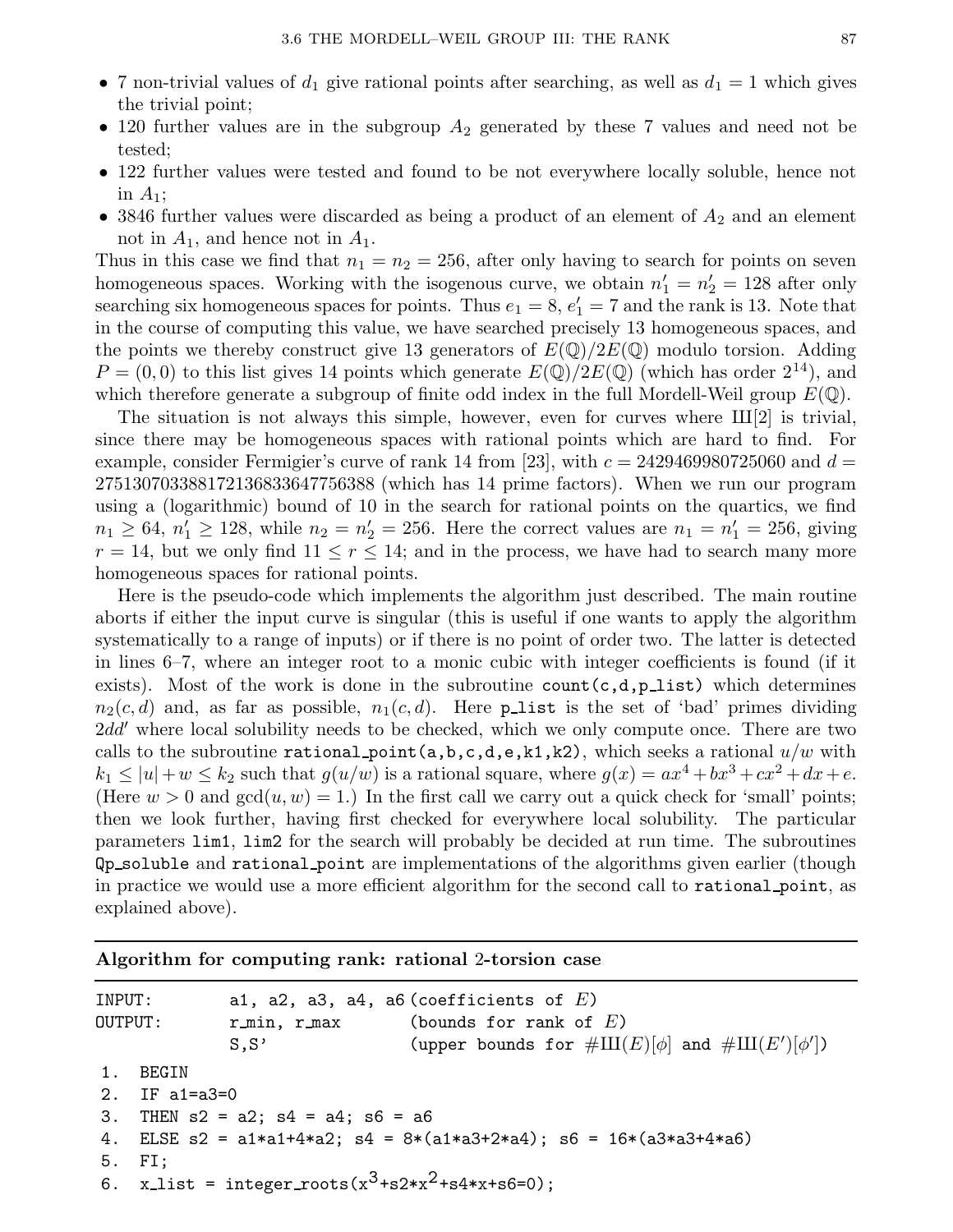```
7. IF length(x list)=0 THEN abort ELSE x0 = x list[1] FI;
8. c = 3*x0+s2; d = (c+s2)*x0 + s4;
9. c' = -2*c; d' = c^2-4*d;
10. IF d*d'=0 THEN abort FI;
11. p_{\text{list}} = p \text{time\_divisors}(2 * d * d');12. (n1, n2) = count(c, d, p\_list);13. (n1',n2') = count(c',d',p\_list);14. e1 = \log_2(n1); e2 = \log_2(n2);
15. e1' = \log_2(n1'); e2' = \log_2(n2');
16. r min = e1+e1'-2; r max = e2+e2'-2;
17. S = n2'/n1; S' = n2/n1;
18. RETURN r min, r max, S, S'
19. END
(Main counting subroutine)
SUBROUTINE count(c,d,p_list)
1. BEGIN
2. nl = n2 = 1; d' = c^2-4*d;
3. d1list = squarefree_divisors(d);
4. FOR d1 IN d1 list DO
5. BEGIN
6. IF rational point(d1,0,c,0,d/d1,1,lim1)
7. THEN n1 = n1+1; n2 = n2+1
8. ELSE
9. IF everywhere_locally_soluble(c,d,d',d1,p_list)
10. THEN
n2 = n2+1;12. IF rational point(d1,0,c,0,d/d1,lim1+1,lim2)
13. THEN n1 = n1+114. FI
15. FI
16. FI
17. END;
18. RETURN (n1, n2)
19. END
(Subroutine to check for everywhere local solubility)
1. SUBROUTINE everywhere_locally_soluble(c,d,d',d1,p_list)
2. BEGIN
3. IF d'<0 AND d1<0 THEN RETURN FALSE FI;
4. IF d'>0 AND d1<0 AND (c+sqrt(d'))<0 THEN RETURN FALSE FI;
5. FOR p IN plist DO
6. BEGIN
7. IF NOT Qp soluble(d1,0,c,0,d/d1,p) THEN RETURN FALSE FI
8. END;
9. RETURN TRUE
10. END
```
# Method 2: general two-descent.

We now turn to the general two-descent, which applies whether or not  $E$  has a rational point of order 2. Again, the basic idea is to associate to  $E$  a collection of 2-covering quartic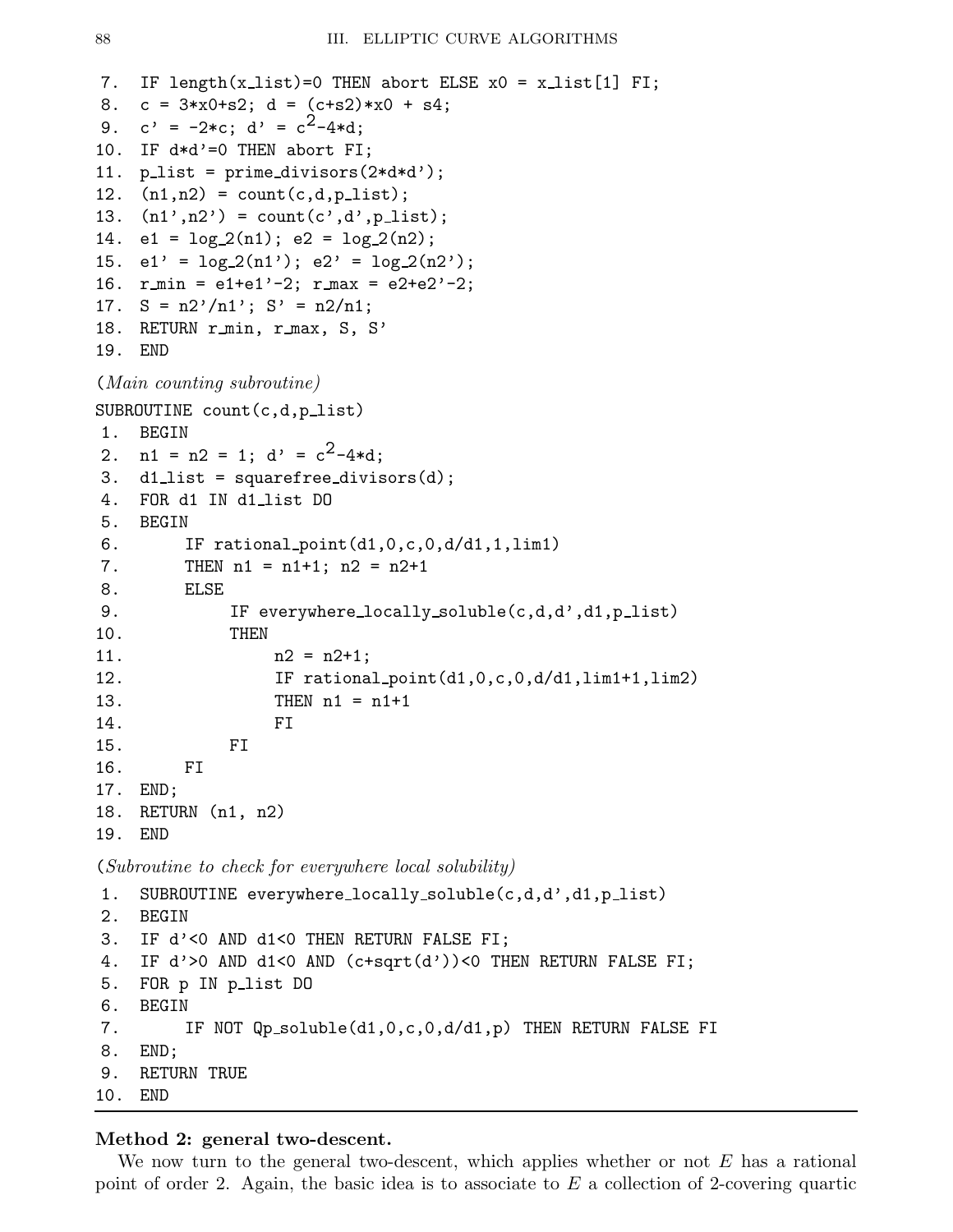curves (or homogeneous spaces)  $H$ . These have equations of the form

(3.6.1) 
$$
H: \qquad y^2 = g(x) = ax^4 + bx^3 + cx^2 + dx + e
$$

with  $a, b, c, d, e \in \mathbb{Q}$ , such that the *invariants* 

$$
I = 12ae - 3bd + c^2 \qquad \text{and} \qquad J = 72ace + 9bcd - 27ad^2 - 27eb^2 - 2c^3
$$

are related to the  $c_4$  and  $c_6$  invariants of E via

$$
I = \lambda^4 c_4 \qquad \text{and} \qquad J = 2\lambda^6 c_6
$$

for some  $\lambda \in \mathbb{Q}^*$ . Two such quartics  $g_1(x)$ ,  $g_2(x)$  are equivalent if

$$
g_2(x) = \mu^2(\gamma x + \delta)^4 g_1\left(\frac{\alpha x + \beta}{\gamma x + \delta}\right)
$$

for some  $\alpha$ ,  $\beta$ ,  $\gamma$ ,  $\delta$  and  $\mu \in \mathbb{Q}$ , with  $\mu$  and  $\alpha\delta - \beta\gamma$  non-zero. The invariants of  $g_1(x)$  and  $g_2(x)$ are then related by the scaling factor  $\lambda = \mu(\alpha \delta - \beta \gamma)$ :

$$
I(g_2) = \mu^4 (\alpha \delta - \beta \gamma)^4 I(g_1),
$$
  
\n
$$
J(g_2) = \mu^6 (\alpha \delta - \beta \gamma)^6 J(g_1).
$$

We set  $\Delta = 4I^3 - J^2 = 27 \text{disc}(g)$ , and call  $\Delta$  the discriminant.

In particular, by scaling up the coefficients, we may assume that the invariants  $I$  and  $J$  are integral. The number of equivalence classes of quartics with given invariants (up to a scaling factor  $\lambda$ ) which are everywhere locally soluble is finite. One of our tasks will be to determine, for a given integral quartic, an equivalent integral one with minimal invariants. This process is closely analogous to the one considered earlier in this chapter, using Kraus's conditions or Tate's algorithm to determine minimal models for elliptic curves. Indeed, we will see below that if  $c_4$  and  $c_6$  are invariants of a minimal model for the elliptic curve E, then  $I = c_4$  and  $J = 2c_6$ are also minimal, except possibly at the prime 2. (We may lose minimality at 2 because the equations (3.6.1) we use for homogeneous spaces are not completely general, not having terms in y, xy or  $x^2y$ ; to remove these by completing the square involves a scaling by a factor of 2.)

We now explain the relationship between equivalence classes of soluble quartics with invariants  $I$  and  $J$  and rational points on the elliptic curve. More details of this relationship, including proofs, may be found in [20]. For convenience, we again start by making a coordinate transformation: if  $c_4$  and  $c_6$  are the integral invariants of our curve E, we set  $I = c_4$  and  $J = 2c_6$ , and replace E by the isomorphic curve

(3.6.3) 
$$
E_{I,J}: Y^2 = F(X) = X^3 - 27IX - 27J.
$$

This is the model on which the rational points we construct will naturally lie; it is then a simple matter to transfer them back to the original model for  $E$ . For simplicity, we will still continue to refer to the curve simply as  $E$  when this will not cause confusion.

Associated to each quartic g there are two so-called *covariants*, which we denote  $g_4$  and  $g_6$ :

$$
g_4(X,Y) = (3b^2 - 8ac)X^4 + 4(bc - 6ad)X^3Y + 2(2c^2 - 24ae - 3bd)X^2Y^2
$$
  
+ 4(cd - 6be)XY<sup>3</sup> + (3d<sup>2</sup> - 8ce)Y<sup>4</sup>,  

$$
g_6(X,Y) = (b^3 + 8a^2d - 4abc)X^6 + 2(16a^2e + 2abd - 4ac^2 + b^2c)X^5Y
$$
  
+ 5(8abe + b<sup>2</sup>d - 4acd)X<sup>4</sup>Y<sup>2</sup> + 20(b<sup>2</sup>e - ad<sup>2</sup>)X<sup>3</sup>Y<sup>3</sup>  
- 5(8ade + bd<sup>2</sup> - 4bce)X<sup>2</sup>Y<sup>4</sup> - 2(16ae<sup>2</sup> + 2bde - 4c<sup>2</sup>e + cd<sup>2</sup>)XY<sup>5</sup>  
– (d<sup>3</sup> + 8be<sup>2</sup> - 4cde)Y<sup>6</sup>.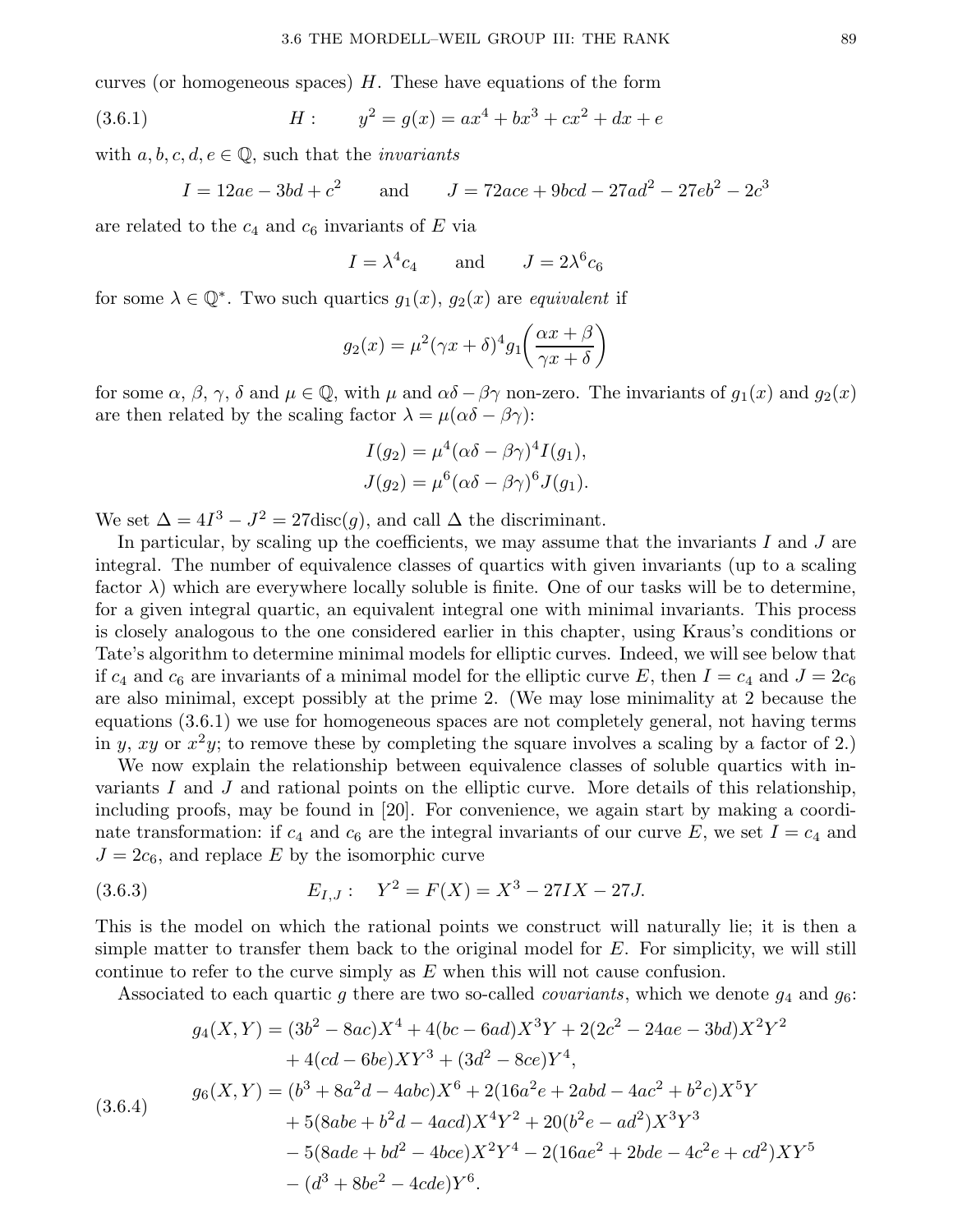Wherever convenient, we will also denote by g the homogenized polynomial  $g(X, Y) = aX^4 +$  $bX^{3}Y + cX^{2}Y^{2} + dXY^{3} + eY^{4}$ . These three homogeneous polynomials satisfy an algebraic identity, or syzygy:

(3.6.5) 
$$
27g_6^2 = g_4^3 - 48Ig^2g_4 - 64Jg^3.
$$

Later we will also need a simpler form of this syzygy; set

(3.6.6) 
$$
p = g_4(1, 0) = 3b^2 - 8ac \quad \text{and} \quad r = g_6(1, 0) = b^3 + 8a^2d - 4abc;
$$

these quantities are called *seminvariants* of q. Substituting  $(X, Y) = (1, 0)$  in the covariant syzygy (3.6.5) gives an identity (the seminvariant syzygy) between these seminvariants:

(3.6.7) 
$$
27r^2 = p^3 - 48Ia^2p - 64Ja^3.
$$

We will make use of this equation in our search for quartics with given invariants, where it will allow us to set up a quadratic sieve.

It follows from the covariant syzygy (3.6.5), by simple substitution, that the map

(3.6.8) 
$$
\xi: (x,y) \mapsto \left(\frac{3g_4(x,1)}{(2y)^2}, \frac{27g_6(x,1)}{(2y)^3}\right)
$$

maps rational points  $(x, y)$  on H (satisfying  $y^2 = g(x, 1)$ ) to rational points on  $E_{I,J}$ , thus defining a rational map  $\xi$ , of degree 4, from  $H(\mathbb{Q})$  to  $E_{I,J}(\mathbb{Q})$ . We are using affine coordinates here; the points at infinity on H map to  $\left(\frac{3p}{4}\right)$ 4a  $\frac{\pm 27r}{(4.13)}$  $(4a)^{3/2}$  $\setminus$ , which are rational if and only if  $a$  is a square.

We now have the following facts (see [20] for details):

• If  $R \in H(\mathbb{Q})$  with  $P = \xi(R) \in E_{I,J}(\mathbb{Q})$ , then the coset of P modulo  $2E_{I,J}(\mathbb{Q})$  is independent of  $R$ , and of the particular quartic  $g$  up to equivalence; in fact, equivalences between quartics induce rational maps between the associated homogeneous spaces, and the covariant property of  $g_4$  and  $g_6$  ensures that corresponding rational points on the homogeneous spaces have the same image in  $E_{I,J}(\mathbb{Q})$ .

• Each rational point  $P = (x, y) \in E_{I,J}(\mathbb{Q})$  arises as the image of a rational point on some quartic q with invariants I and J: explicitly, one can take the rational point at infinity on the quartic with coefficients  $(a, b, c, d, e) = (1, 0, -x/6, y/27, I/12 - x^2/432)$ ; the equivalence class of g depends only on the coset of P modulo  $2E_{I,J}(\mathbb{Q})$ .

• The equivalence classes of everywhere locally soluble quartics with invariants  $I$  and  $J$  form a finite elementary abelian 2-group, isomorphic to the 2-Selmer group  $S^{(2)}(E/\mathbb{Q})$ .

• The equivalence classes of soluble quartics with invariants  $I$  and  $J$  form a finite elementary abelian 2-group isomorphic to  $E(\mathbb{Q})/2E(\mathbb{Q})$ ; the identity is the *trivial* class, consisting of quartics with a rational root.

• More generally, when E has no 2-torsion, for any extension field K of  $\mathbb Q$  there is a bijection between the roots of  $g(x)$  in K and the solutions  $Q \in E_{I,J}(K)$  to the equation  $2Q = P$  (where  $P = \xi(R)$  for  $R \in H(\mathbb{Q})$  as above). In particular, non-trivial quartics are irreducible in this case. We will use this fact with  $K = \mathbb{R}$  later.

We therefore classify the set of equivalence classes of quartics with invariants I and J as follows:

- (0) the trivial class consists of those quartics  $g(x)$  which have a rational root. These are elliptic curves isomorphic to  $E$  over  $\mathbb{Q}$ .
- (1) those which have a rational point: these are also elliptic curves, isomorphic to E over  $\mathbb{Q}$ .
- (2) those which have points everywhere locally.
- (3) those which fail to have points everywhere locally.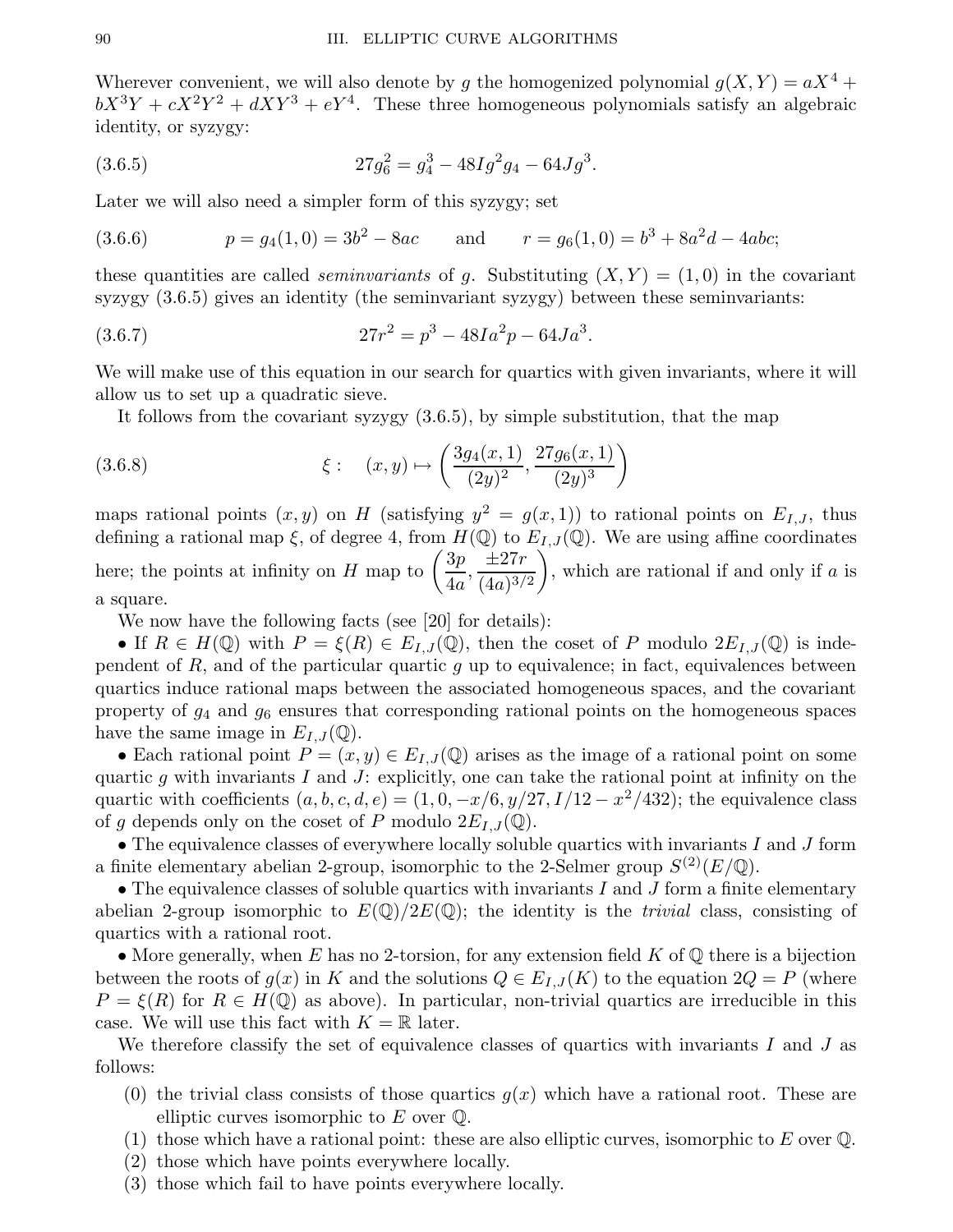Let the number of inequivalent quartics in the first three sets be  $n_0 = 1$ ,  $n_1$  and  $n_2$ . (Those in the last set will not be used.) Because of the group structure, each of these numbers is a power of 2. We write  $n_i = 2^{e_i}$  for  $i = 1, 2$ .

As in the case of descent via 2-isogeny, Galois cohomology gives an exact sequence

$$
0 \to E(\mathbb{Q})/2E(\mathbb{Q}) \to S^{(2)}(E/\mathbb{Q}) \to \mathrm{III}(E/\mathbb{Q})[2] \to 0.
$$

Thus the quotient of  $S^{(2)}(E/\mathbb{Q})$  by the image of  $E(\mathbb{Q})$  is isomorphic to  $\text{III}(E/\mathbb{Q})[2]$ , the 2torsion subgroup of the Tate–Shafarevich group  $III(E/\mathbb{Q})$ . So it is the points of order 2 in  $III(E/\mathbb{Q})$ , if any, which account for the possible existence of homogeneous spaces which have points everywhere locally but not globally, and we have

$$
|\amalg (E/\mathbb{Q})[2]|=n_2/n_1.
$$

As before, the potential practical difficulty lies in determining whether each homogeneous space  $H$  has a rational point, as there is no known algorithm to do this in general. Again, for the vast majority of the curves in the tables, we found a rational point easily on each space which was everywhere locally soluble, which not only determined the rank of  $E$ , but also implied that the Tate–Shafarevich group had no 2-torsion. The only example with  $n_1 < n_2$  in the tables (for a curve with no 2-torsion) is curve 571A1, where  $n_1 = 1$  and  $n_2 = 4$ ; here the rank is 0, and  $|\text{III}(E/\mathbb{Q})[2]| = 4$ ; the Birch–Swinnerton-Dyer conjecture predicts  $|\text{III}(E/\mathbb{Q})| = 4$ .

The steps of the algorithm are as follows: first we determine the pair or pairs of integral invariants  $(I, J)$  such that every quartic associated with our curve E is equivalent to one with integer coefficients and these invariants. There will be either one or two such pairs. For each pair  $(I, J)$ , we find a finite set of quartics with invariants  $(I, J)$  such that every non-trivial, everywhere locally soluble quartic with these invariants is equivalent to one in the list. This is the most time-consuming step, as the search region can be very large when  $I$  and  $J$  are large. Now we must test the quartics in our list pairwise for equivalence, discarding those equivalent to earlier ones; look for rational points; and test everywhere local solubility. Again, there may be quartics where we do not find rational points despite their having points everywhere locally, so that although we can always (given enough time) determine  $n_2$ , we may in some cases only find bounds on  $n_1$ . Since  $n_1 = |E(\mathbb{Q})/2E(\mathbb{Q})|$ , we can then compute the rank r, or bounds on the rank. Usually,  $E$  will have no rational 2-torsion, or we would probably be using descent via 2-isogeny, and then simply  $2^r = n_1$ .

We now consider each of these steps in more detail.

#### Step 1: Determining the invariants  $(I, J)$ .

Given an integral quartic g with invariants I and J, we must consider the question of whether there exists an equivalent integral quartic with smaller invariants. The smaller invariants will have the form  $\lambda^{-4}I$ ,  $\lambda^{-6}J$  with  $\lambda \in \mathbb{Q}^*$ . In [3, Lemmas 3–5], conditions are stated under which g is equivalent to an integral quartic with invariants  $p^{-4}I$ ,  $p^{-6}J$  for a prime p; we call such a quartic *p-reducible*, otherwise *p-minimal*. Clearly a necessary condition for reducibility is that  $p^4$  | I and  $p^6$  | J. We say that the pair  $(I, J)$  is *p-reducible* if every integral quartic with these invariants which is p-adically soluble is equivalent to an integral quartic with invariants  $p^{-4}I$ and  $p^{-6}J$ .

The question of p-reducibility is almost completely settled by the following proposition. The result is simplest for primes greater than 3, but even for these it is important to note that the assumption of p-adic solubility is necessary for reduction to be possible when the divisibility conditions are satisfied.

PROPOSITION 3.6.1. Let I and J be integers such that  $\Delta = 4I^3 - J^2 \neq 0$ . (1) If p is a prime and  $p \ge 5$ , then  $(I, J)$  is p-reducible if and only if  $p^4 \mid I$  and  $p^6 \mid J$ .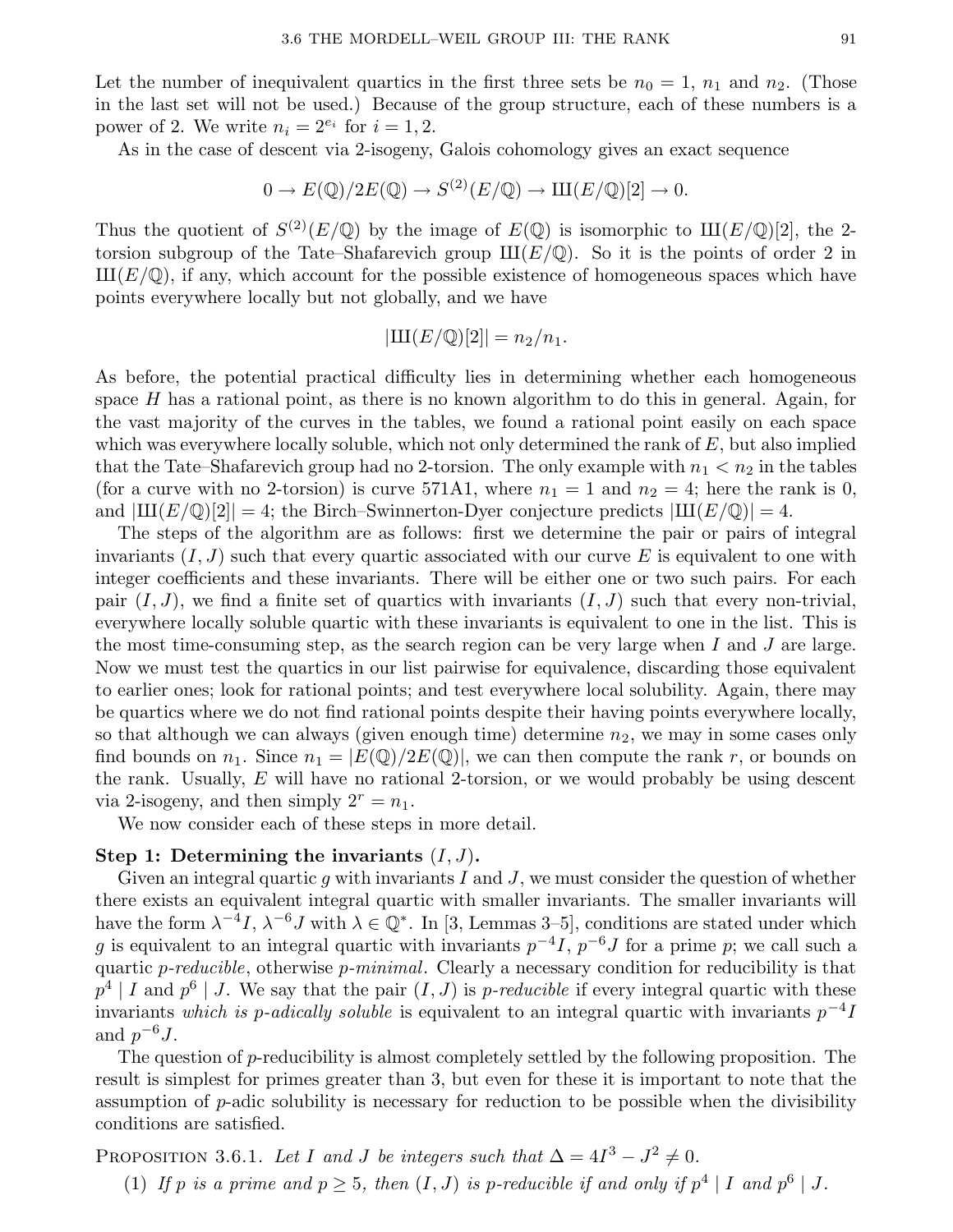(2)  $(I, J)$  is 3-reducible if and only if either  $3^5 \mid I$  and  $3^9 \mid J$ , or  $3^4 \mid I$ ,  $3^6 \mid J$  and  $3^{15} \mid \Delta$ . (3)  $(I, J)$  is 2-reducible if  $2^6 | I, 2^9 | J$  and  $2^{10} | 8I + J$ .

This proposition is stated in [3] as Lemmas 3–5, but only the proof of Lemma 3 (covering the case  $p \geq 5$ ) is given there. Complete proofs in all cases (which are elementary though somewhat lengthy) can be found in [52].

Note that for  $p = 2$  we only have sufficient conditions for reducibility. Because of this, we will sometimes have to consider two pairs of invariants, a smaller pair  $(I_0, J_0)$  and a larger pair  $(16I_0, 64J_0)$ . However, when searching for integral quartics with the larger invariants, we may assume that the quartic cannot be 2-reduced, and this provides us with useful congruence conditions on the coefficients of such a quartic. We state these here.

PROPOSITION 3.6.2. Let q be an integral 2-adically soluble quartic whose invariants satisfy  $2^4 \mid I \text{ and } 2^6 \mid J, \text{ such that}$ 

- (1) g is not equivalent to an integral quartic with invariants  $2^{-4}I$  and  $2^{-6}J$ ;
- $(2)$  g is not equivalent to an integral quartic with the same invariants I and J and smaller leading coefficient a.

Then the coefficients of g satisfy

- (a)  $2 \nmid a, 2^2 \mid b, 2 \mid c, 2^4 \nmid e \text{ and } 2^4 \nmid a+b+c+d+e; \text{ or }$
- (b) 2 || a,  $2^2$  | b,  $2^2$  | c,  $2^3$  | e and  $2^3$  | a + b + c + d + e.

Moreover, if  $2^6 \mid I \text{ and } 2^7 \mid J$ , then we must have

- $(a') 2 \nmid a, 2^2 \mid b, 2^2 \mid c, 2^3 \mid d, \text{ and } 2^2 \mid e;$  or
- (b')  $2 \nmid a, 2^2 \mid b, 2^2 \mid c 2a + 3b, 2^3 \mid d b \text{ and } 2^2 \mid a + c + e.$

The first set of conditions stated here were given in [3]; the second set are from [52], which contains complete proofs in both cases.

Using this proposition, we may ensure that few of the quartics we find when searching the larger pair of invariants are equivalent to one with smaller invariants. More significantly in terms of running time, we have extra congruence conditions to apply when searching for the larger invariants, which speeds up this search.

It would appear that rational points in  $E(\mathbb{Q})$  whose quartics have the larger pair of invariants lie in certain components of the 2-adic locus  $E(\mathbb{Q}_2)$ . Further study of this would be very useful, since if the search for quartics with the larger pair of invariants could be eliminated or curtailed, it could result in a major saving of time in the algorithm.

In practice, suppose that our original curve  $E$  is given by a minimal equation, with invariants  $c_4$  and  $c_6$ . We set  $I = c_4$  and  $J = 2c_6$ . Clearly the pair  $(I, J)$  is p-minimal for  $p \geq 5$ : for if  $p^4$  | I and  $p^6$  | J then  $p^{-4}c_4$  and  $p^{-6}c_6$  would be integral invariants of an elliptic curve, contradicting minimality of E, and similarly the pair  $(p^4I, p^6J)$  is certainly p-reducible by Proposition 3.6.1(1). Less obvious is that  $(I, J)$  is also 3-minimal; using Kraus's conditions, it is easy to check first that  $(3^4I, 3^6J)$  is certainly 3-reducible (one needs here that  $\text{ord}_3(c_6) \neq 2$ ), and then that  $(I, J)$  itself is not 3-reducible, using Proposition 3.6.1(2).

For  $p = 2$ , the best we can do is the following. First set  $I = c_4$  and  $J = 2c_6$ . Replace  $(I, J)$ by  $(2^{-4}I, 2^{-6}J)$  if  $2^4 \mid I$  and  $2^6 \mid J$ ; the resulting pair  $(I, J)$  (which will not be further divisible by 2) will be the basic pair of invariants. Then we also use the pair  $(16I, 64J)$  unless  $4 \mid I$ ,  $8 | J \text{ and } 16 | (2I + J).$ 

The result of this step is then to produce either one or two pairs of invariants  $(I, J)$ . In the latter case, the following steps must be carried out with both pairs separately.

# Step 2: Finding the quartics with given  $I$  and  $J$ .

We now have a fixed pair of invariants  $(I, J)$  with  $\Delta = 4I^3 - J^2 \neq 0$ , and we wish to find all integral quartics with these invariants, up to equivalence. We classify the quartics  $g(x)$  into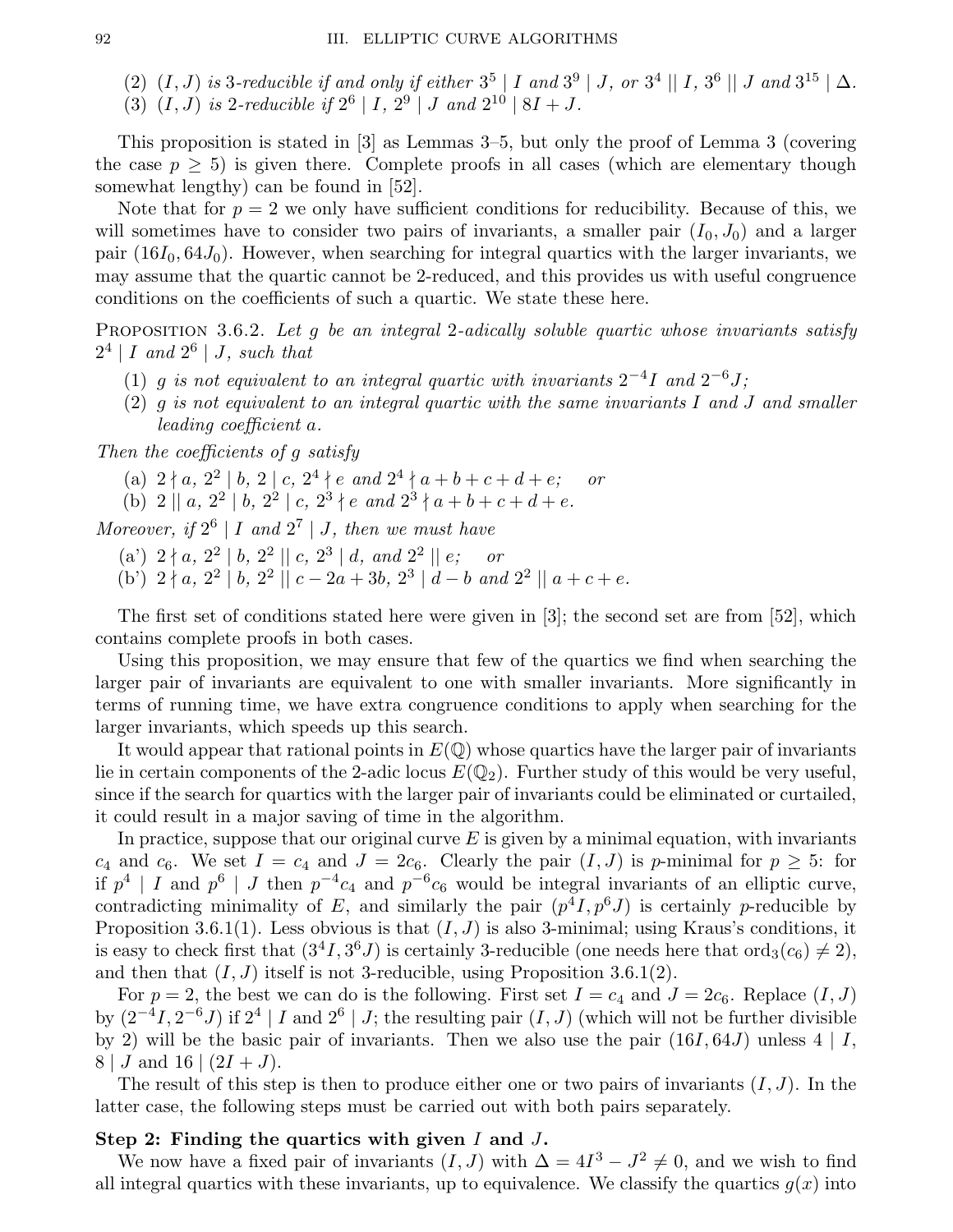types, according as  $g(x)$  has no real roots (type 1), four real roots (type 2) or two real roots

(type 3). When  $\Delta < 0$  only type 3 is possible, while if  $\Delta > 0$ , only types 1 and 2 are possible. For each relevant type, we now determine a finite list of quartics of that type with the given invariants such that every soluble quartic with these invariants is equivalent to at least one on the list. We can ignore quartics which are negative definite (type 1 with  $a < 0$ ), since they will not be soluble over  $\mathbb R$ . For each type, we will determine a finite region of  $(a, b, c)$ -space such that every quartic with invariants  $I$  and  $J$  is equivalent to at least one in this region.

As observed above, the number of real roots of  $q(x)$  is equal to the number of points  $Q \in E(\mathbb{R})$  satisfying  $2Q = P$ , where  $P \in E(\mathbb{R})$  is the image under the map  $\xi$  of any real point on the homogeneous space H with equation  $y^2 = g(x)$ . When  $\Delta < 0$ , the real locus is in one component, and  $E(\mathbb{R})$  is isomorphic to the circle group, which is 2-divisible with two 2-torsion points, so in this case the equation  $2Q = P$  has exactly two solutions for all  $P \in E(\mathbb{R})$ . This agrees with the observation just made, that quartics with negative discriminant  $\Delta$  will all have exactly two real roots.

Consider further the case  $\Delta > 0$ . Now  $E(\mathbb{R})$  has two components, the connected component of the identity  $E^0(\mathbb{R})$  and a second component which we call the 'egg'. There are four 2-torsion points, and  $2E(\mathbb{R}) = E^0(\mathbb{R})$ . There are therefore two possibilities for a point  $P \in E(\mathbb{R})$  and its associated real quartic: if  $P \in E^0(\mathbb{R})$ , then there are four solutions  $Q$  to  $2Q = P$ , and P will be associated to a quartic of type 2 with four real roots. On the other hand, if  $P \notin E^0(\mathbb{R})$ , then there are no solutions and the quartic associated to P will be of type 1, with no real roots.

The image of  $E(\mathbb{Q})$  in  $E(\mathbb{R})/2E(\mathbb{R})$  has order 2 or 1, depending on whether or not there are any rational points on the egg. Thus there are two sub-cases to the case  $\Delta > 0$ : if  $E(\mathbb{Q}) \subset E^0(\mathbb{R})$ , then there are no rational points on the egg, the index is 1, and there will be no soluble quartics of type 1; on the other hand, if  $E(\mathbb{Q}) \not\subset E^0(\mathbb{R})$ , then there are rational points on the egg, the index is 2, and there are equal numbers of (equivalence classes of) soluble quartics of types 1 and 2. Those of type 2 will lead to rational points on  $E(\mathbb{Q}) \cap E^0(\mathbb{R})$ , while those of type 1 will lead to rational points on the egg.

To take advantage of this in practice, when  $\Delta > 0$  we will first look for quartics of type 2; let the number of these be  $n_1^+$ <sup>+</sup><sub>1</sub>, where  $n_1/n_1^+$  is either 1 or 2. At this stage we will already know the rank to within one, since if we set  $r^+ = \log_2(n_1^+$  $_1^+$ ) then (assuming no rational 2-torsion) we have either  $r = r^+$  or  $r = r^+ + 1$ . Then we start to look for quartics of type 1; as soon as we find one which is soluble, then we may abort the search for type 1 quartics at that point, and assert that  $r = r^+ + 1$ . On the other hand, if we complete the search for quartics of type 1 without finding any soluble ones, then we will know that  $r = r^{+}$ , and we will have proved that there are no rational points on the egg. An example of the second possibility happens with the curve  $E = [0, 0, 1, -529, -3042]$  (which is the  $-23$ -twist of the curve  $[0, 0, 1, -1, 0]$  with conductor 37 and rank 1), which has rank 1 with generator (46, 264) on the identity component, and no rational points on the egg.<sup>8</sup>

If we happened to know in advance that there were rational points on the egg (perhaps by a short preliminary search for such points with small height), then we would already know that  $r = r<sup>+</sup> + 1$ , and we would not need to search for type 1 quartics at all.

In order to find all integral quartics of a given type (up to equivalence) we proceed as follows. First, following [3], we determine bounds on the coefficients  $a, b$  and c. We also set up a sieve based on the seminvariant syzygy (3.6.7) to speed up our search through this region of  $(a, b, c)$ -space. For triples  $(a, b, c)$  in the region which pass the sieve, we solve for d and e and ensure that they are integral. Finally, we check that the quartic we have constructed satisfies any further congruence conditions we require (for example, when we are using the larger pair of invariants).

<sup>8</sup>Thanks to Nelson Stephens for this example.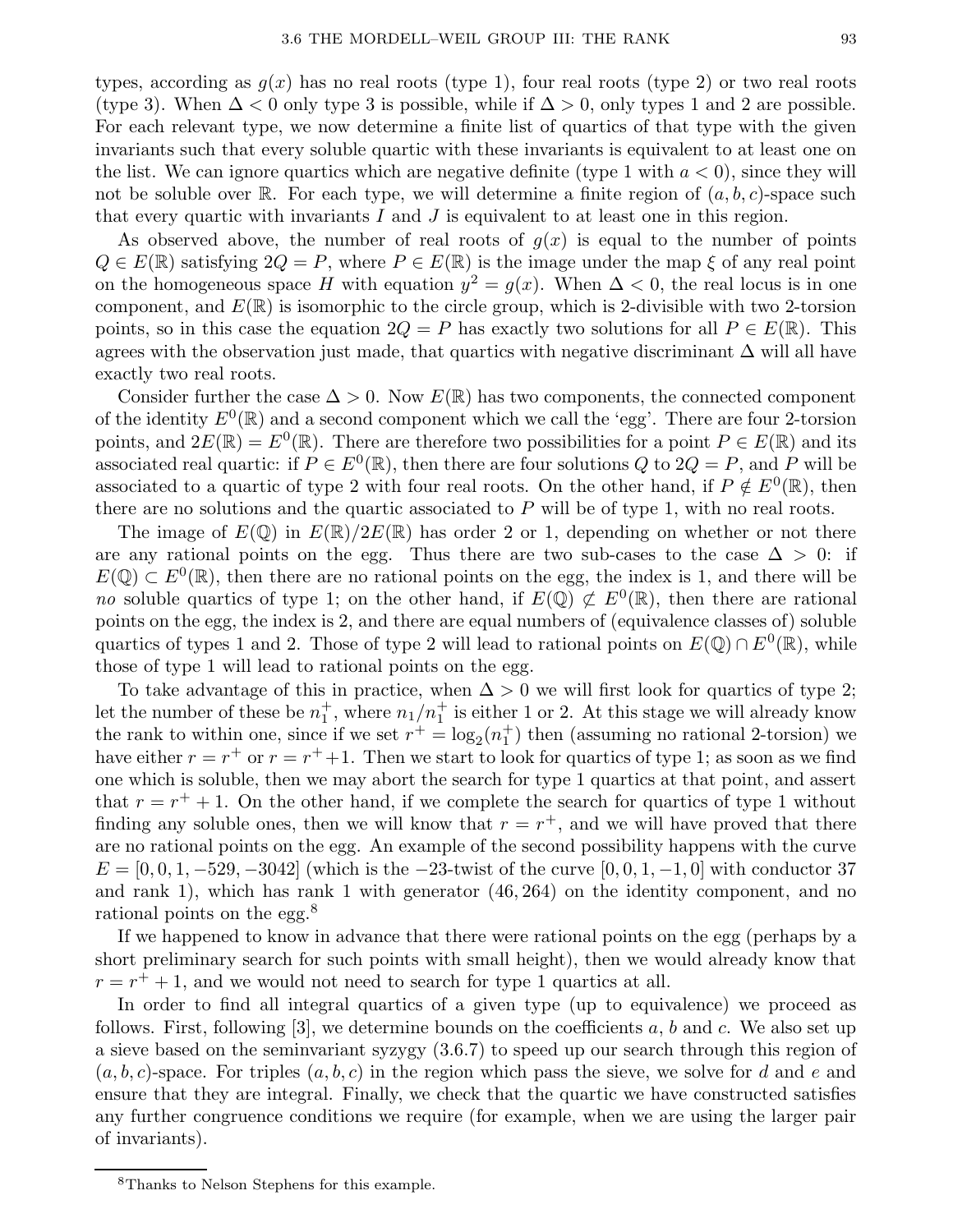The method for bounding the coefficients which is developed in [3] involves using the auxiliary (resolvent) cubic equation

(3.6.9) 
$$
\phi^3 - 3I\phi + J = 0
$$

which will have one real root (type 3) or three real roots (types 1 and 2), since its discriminant is 27∆. Indeed,  $\phi$  is a root of (3.6.9) if and only if  $(-3\phi, 0)$  is a point of order 2 on the curve  $E_{I,J}$ .

In each case, the bound for b arises simply from the fact that the quartics  $g(x)$  and  $g(x+k)$ are equivalent, and the coefficients of the latter are  $(a, b + 4ak, \dots)$ , so that we may assume that b is reduced modulo  $4a$ . Also, note that the bounds on c are effectively bounds on the seminvariant  $8ac - 3b^2 = -p$ , which is how they arise in [3].

Bounds for  $(a, b, c)$ : Type 1. Here we may assume  $a > 0$  for real solubility. Order the three real roots of (3.6.9) as  $\phi_1 > \phi_2 > \phi_3$ , and set  $K = (4I - \phi_1^2)/3$ . Then the bounds on a, b, c are

$$
0 < a \le \frac{K + K^{\frac{1}{2}}\phi_1}{3K^{\frac{1}{2}} + \phi_1 + 2\phi_2};
$$
\n
$$
-2a < b \le 2a;
$$
\n
$$
\frac{4a\phi_2 + 3b^2}{8a} \le c \le \frac{4a\phi_1 + 3b^2}{8a}.
$$

*Bounds for*  $(a, b, c)$ : Type 2. This subdivides into subtypes according as  $a > 0$  or  $a < 0$ . For  $a > 0$  we take  $\phi_1 > \phi_2 > \phi_3$  and search the region

$$
0 < a \le \frac{I - \phi_2^2}{3(\phi_2 - \phi_3)};
$$
\n
$$
-2a < b \le 2a;
$$
\n
$$
\frac{4a\phi_2 - \frac{4}{3}(I - \phi_2^2) + 3b^2}{8a} \le c \le \frac{4a\phi_3 + 3b^2}{8a}.
$$

Then for  $a < 0$  we take  $\phi_1 < \phi_2 < \phi_3$  and search over

$$
0 < -a \le \frac{I - \phi_2^2}{3(\phi_3 - \phi_2)};
$$
\n
$$
-2|a| < b \le 2|a|;
$$
\n
$$
\frac{4a\phi_2 - \frac{4}{3}(I - \phi_2^2) + 3b^2}{8a} \ge c \ge \frac{4a\phi_3 + 3b^2}{8a}.
$$

*Bounds for*  $(a, b, c)$ : Type 3. Here we let  $\phi$  be the unique real root of (3.6.9), and search

$$
\frac{1}{3}\phi - \sqrt{\frac{4}{27}(\phi^2 - I)} \le a \le \frac{1}{3}\phi + \sqrt{\frac{4}{27}(\phi^2 - I)}; \n-2|a| < b \le 2|a|;
$$
\n
$$
\frac{9a^2 - 2a\phi + \frac{1}{3}(4I - \phi^2) + 3b^2}{8|a|} \le c.\text{sign}(a) \le \frac{4a\phi + 3b^2}{8|a|}.
$$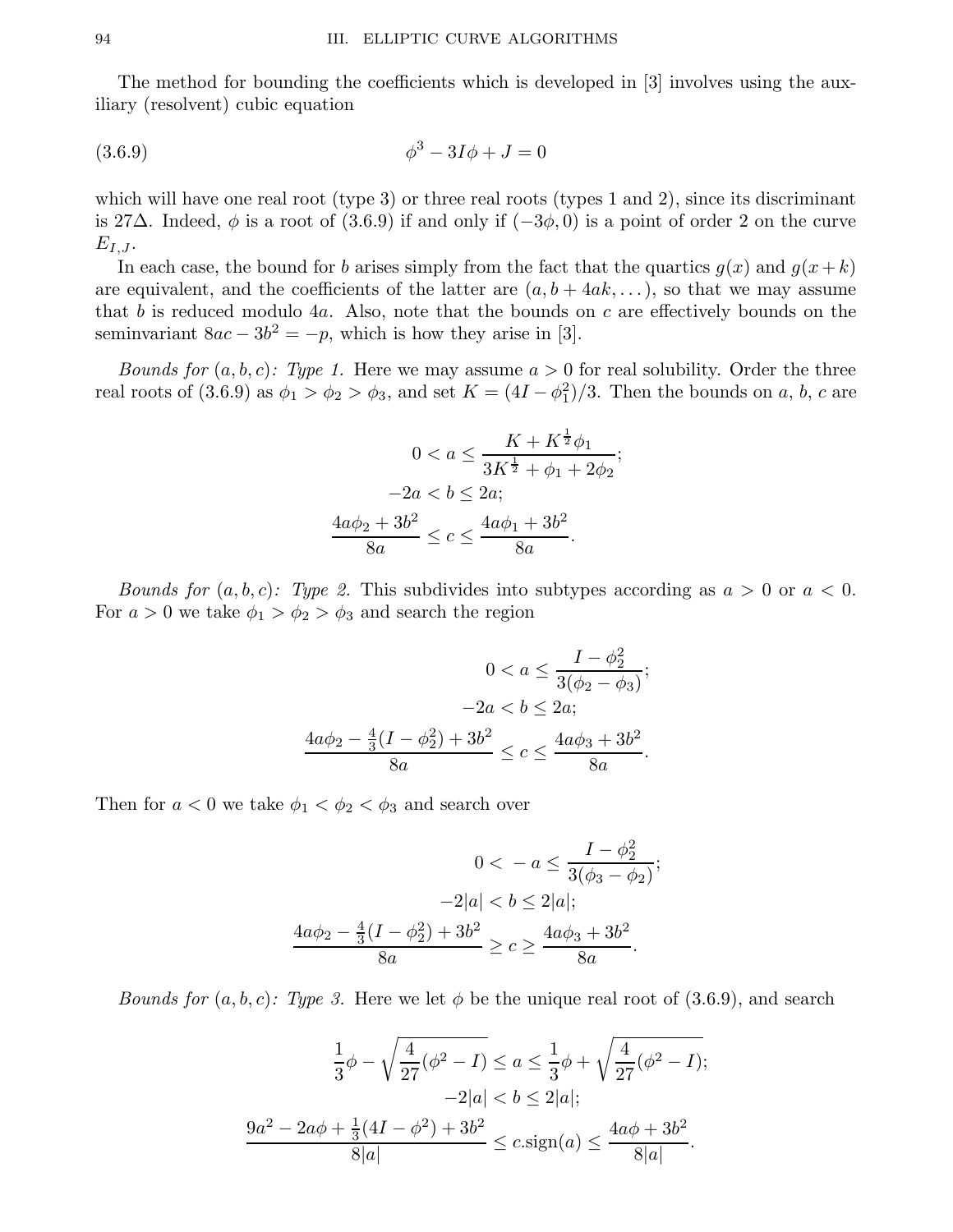The syzygy sieve. Recall the seminvariant syzygy

(3.6.7) 
$$
27r^2 = p^3 - 48Ia^2p - 64Ja^3 = s(a, p),
$$

say, where  $p = 3b^2 - 8ac$  and  $r = b^3 + 8a^2d - 4abc$ . For fixed I, J the expression  $s(a, p)$  is a polynomial in  $a, b$  and  $c$ , which we require to be 27 times an integer square. We can set up a quadratic sieve as follows: for each of several sieving moduli  $m$  we create and initialize an  $m \times m$  array indicating whether  $s(a, p)$  is 27 times a square modulo m, for each pair  $(a, p)$ modulo m. We take one of the moduli to be 9 and use it to force the right-hand side of  $(3.6.7)$ to be divisible by 27; it will certainly be positive, as this is ensured by the bounds on c.

For each  $(a, b, c)$  in the region searched, we check that it passes the sieving test; it is then quite likely that  $s(a, p)$  will be 27 times a square, since it is so modulo a large modulus and is positive. We then test whether this is the case, discarding  $(a, b, c)$  if not, and if so we then find r. We can take  $r > 0$ , since the quartics with coefficients  $(a, b, c, d, e)$  and  $(a, -b, c, -d, e)$  are equivalent, with opposite signs of their respective r-seminvariants. In fact, we treat the triples  $(a, \pm b, c)$  together in practice.

Implementation note: It is worth pointing out that a large proportion of the running time of our algorithm is spent testing whether large integers are squares (given that they are positive and congruent to squares modulo several carefully chosen moduli), and find their integer square root if so. This is needed here, and in our searches for rational points, both on the elliptic curve directly, and on the homogeneous spaces. Hence it is crucial that we have access to efficient procedures for this in the multiprecision integer package we use.

Solving for d and e. Given integers a, b, c, r satisfying  $(3.6.7)$  with  $p = 3b^2 - 8ac$ , we can solve for d and e, setting

$$
d = (r - b^3 + 4abc)/(8a^2)
$$
 and  $e = (I + 3bd - c^2)/(12a)$ .

This will certainly give rational values for d and e; we must check that they are integral, discarding the triple  $(a, b, c)$  if not. If they are, we have integral coefficients  $(a, b, c, d, e)$  of a quartic  $g(x)$  with invariants I and J in the search region, which we add to our list for further processing.

Solving for the roots of  $g(x)$ . For later use, when we check for triviality, and again when we search for rational points on the homogeneous spaces, we will need to know the real roots of the quartic  $q(x)$  we have constructed. Although the formulae for finding the roots of quartic are well-known, we give them here: since we already know the roots of the resolvent cubic, there is very little work remaining.

For  $i = 1, 2, 3$  we set  $z_i = (4a\phi_i + p)/3$  where the  $\phi_i$  are the three roots of (3.6.9). The product of these quantities is  $r^2$  (from (3.6.7) again), and we form their square roots with product r by setting  $w_1 = \sqrt{z_1}$ ,  $w_2 = \sqrt{z_2}$ , and  $w_3 = r/(w_1w_2)$ . Then the roots of  $g(x)$  are

$$
x_1 = (w_1 + w_2 - w_3 - b)/(4a),
$$
  
\n
$$
x_2 = (w_1 - w_2 + w_3 - b)/(4a),
$$
  
\n
$$
x_3 = (-w_1 + w_2 + w_3 - b)/(4a),
$$
  
\n
$$
x_4 = (-w_1 - w_2 - w_3 - b)/(4a).
$$

We will not give here a pseudo-code algorithm for the search for quartics, as it is straightforward in principle, although in practice it needs careful book-keeping. As this is the most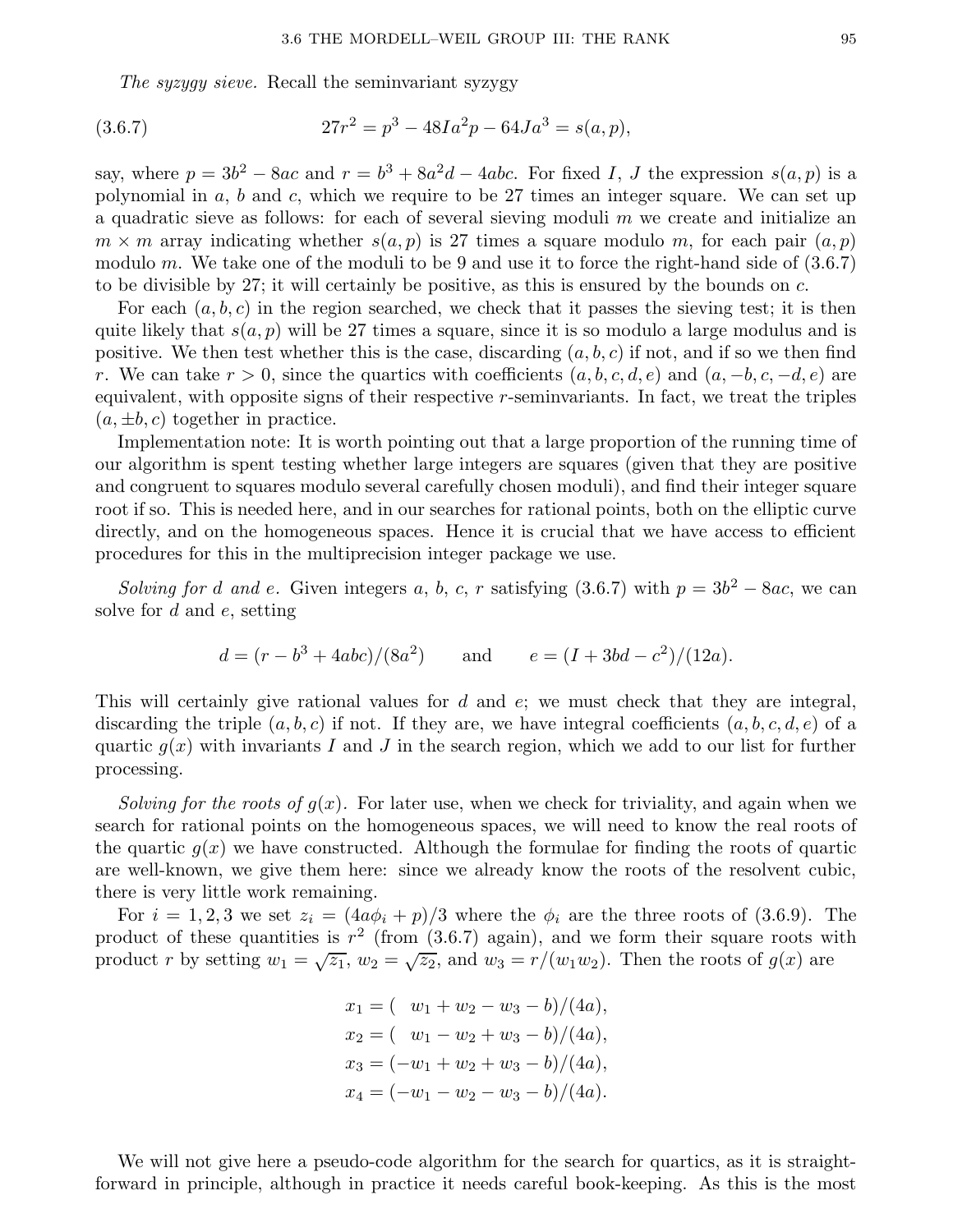time-consuming part of the whole procedure, particularly when the second, larger, pair of invariants must be used, it is important to make the implementation code as efficient as possible.

At the end of this step we will have a list of quartics with the desired invariants. We now discard any which are equivalent to earlier ones, or are not locally soluble at some prime  $p$ , and try to find rational roots on the remainder. In practice we may choose to apply these tests in a different order, such as not bothering to check equivalences between quartics which are not locally soluble.

# Step 3: Testing triviality.

For each quartic  $q(x)$  in the list, we already know its roots x to reasonable precision. If x is rational, then  $ax$  is integral, which we can test. If we suspect that  $ax$  is equal to an integer n to within some working tolerance, we can check whether  $n/a$  is a root of  $g(x)$  using exact arithmetic.

### Step 3: Testing equivalence of quartics.

With each quartic we find with the right invariants, we store its coefficients, type, roots and seminvariants  $p$  and  $r$ . We also compute and store the number of roots of the quartic (including roots at infinity) modulo each of several primes not dividing its discriminant, as these numbers are clearly invariant under equivalence.<sup>9</sup>

When testing equivalence of two quartics, we first check that their invariants and type are the same, as well as their numbers of roots modulo these primes. If this is the case, we use a general test for equivalence (valid over any field) from  $[20]$ , which we state here.<sup>10</sup>

PROPOSITION 3.6.3. Let  $g_1$  and  $g_2$  be quartics over the field K, both having the same invariants I and J, and with leading coefficients  $a_i$  and seminvariants  $p_i$  and  $r_i$  for  $i = 1, 2$ . Then  $g_1$  is equivalent to  $g_2$  over K if and only if the quartic  $u^4 - 2pu^2 - 8ru + s$  has a root in K, where

$$
p = (32a_1a_2I + p_1p_2)/3,
$$
  
\n
$$
r = r_1r_2, \qquad and
$$
  
\n
$$
s = (64I(a_1^2p_2^2 + a_2^2p_1^2 + a_1a_2p_1p_2) - 256a_1a_2J(a_1p_2 + a_2p_1) - p_1^2p_2^2)/27.
$$

The quantities  $p$ ,  $r$  and  $s$  in this proposition will be integers when  $g_1$  and  $g_2$  are integral. Converting the proposition into an algorithm is straightforward.

### Step 5: Testing local and global solubility.

This is carried out using the procedures and strategy described earlier.

#### Step 6: Final computation of the rank.

The number of quartics found (up to equivalence) which are everywhere locally soluble is  $n_2$ , the order of the 2-Selmer group. This must be a power of 2, say  $n_2 = 2^{e_2}$ , which serves as a check on our procedures. The number  $n_1$  with a rational point is also a power of 2, say  $n_1 = 2^{e_1}$ , equal to the order of  $E(\mathbb{Q})/2E(\mathbb{Q})$ . If we have found rational points on all  $n_2$  locally soluble quartics, then certainly  $n_1 = n_2$ , so that  $\text{III}(E/\mathbb{Q})[2]$  is trivial, and the rank of  $E(\mathbb{Q})$  is  $e_1 - e_0$  where  $|E(\mathbb{Q})[2]| = 2^{e_0}$  with  $e_0 = 0, 1$  or 2. The rank is equal to the Selmer rank  $e_2 - e_0$ in this case. (Usually  $e_0 = 0$  when we are using this method.)

As before, we may not have found global points on all the locally soluble quartics; if the number on which we have points is  $\tilde{n}_1$  with  $\tilde{n}_1 < n_2$  then we only know that  $\tilde{n}_1 \leq n_1 \leq n_2$ . If

<sup>&</sup>lt;sup>9</sup>This was suggested to us by S. Siksek.

<sup>&</sup>lt;sup>10</sup>The algorithm presented here only applies to quartics. In the First Edition we presented a different algorithm, described in [3], which is messier to implement, but which generalizes more readily to more general situations, such as testing the equivalence of binary forms of higher degree.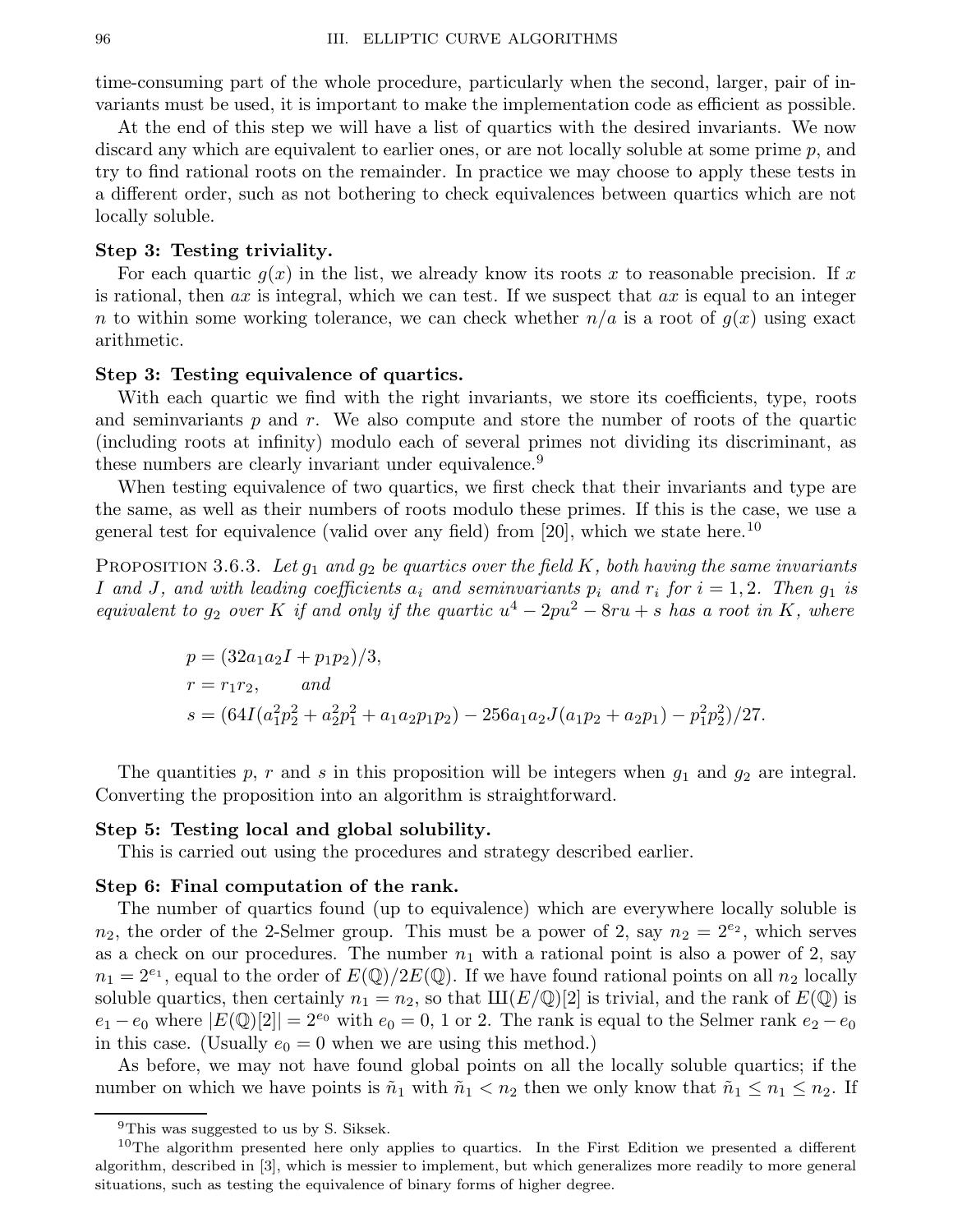$\tilde{n}_1$  is not a power of 2, we will know that  $n_1 > \tilde{n}_1$ , so that at least some of our locally soluble quartics must have rational points which we have not found. In this case, we replace  $\tilde{n}_1$  by the next highest power of 2, say  $\tilde{n}_1 = 2^{\tilde{e}_1}$ . Then we have bounds on the rank, namely

$$
\tilde{e}_1 - e_0 \le e_1 - e_0 = \text{rank}(E(\mathbb{Q})) \le e_2 - e_0,
$$

and on the order of  $III(E/\mathbb{Q})[2]$ :

$$
|\text{III}(E/\mathbb{Q})[2]|\leq n_2/\tilde{n}_1.
$$

One final point: from the Selmer conjecture, we expect the Selmer rank  $e_2 - e_0$  to differ from the actual rank  $e_1 - e_0$  by an even number, so that  $e_2 \equiv e_1 \pmod{2}$ . This would also follow from the conjecture that  $III(E/\mathbb{Q})$  is finite, since then its order is known to be a perfect square, so that  $n_2/n_1$  must be a square. So if we find that  $e_2 \not\equiv \tilde{e}_1 \pmod{2}$ , then we suspect that the rank is at least one more than our lower bound, and can output a comment to this effect, though of course we will not have proved that the rank is greater than our lower bound. In some cases, such as for a modular curve where we know the sign of the functional equation, we may have other conjectural evidence for the parity of the rank.

# Step 7: Recovering points on E.

Each quartic  $g(x)$  for which the homogeneous space  $y^2 = g(x)$  has a rational point R leads to a rational point  $P = \xi(R)$  on the model  $E_{I,J}$  of our curve E, via the formula (3.6.8) given above. If we apply this formula to all the inequivalent quartics with rational points which we found in computing the rank of  $E$ , we will have a complete set of coset representatives for  $2E(\mathbb{Q})$  in  $E(\mathbb{Q})$ , provided that  $\tilde{n}_1 = n_1$ . In cases where we have rounded up  $\tilde{n}_1$  to the nearest power of 2, we will still have generators for  $E(\mathbb{Q})/2E(\mathbb{Q})$ , and can fill in the missing coset representatives if we wish.

This completes our description of algorithms for determining the Mordell-Weil group  $E(\mathbb{Q})$ .

### 3.7 The period lattice

In this section we show how to compute the complex periods for an elliptic curve defined over the complex numbers. We used this in our investigation of modular curves to check that the exact integral equations we found (after rounding the approximate computed values of  $c_4$ and  $c_6$ ) did have the correct periods; and also in our method for computing isogenous curves, which we describe in the following section.

Let E be an elliptic curve defined over the complex numbers  $\mathbb{C}$ , given by a Weierstrass equation. We wish to compute periods  $\lambda_1$  and  $\lambda_2$  which are a Z-basis for the period lattice Λ of E. We do this using Gauss's arithmetic–geometric mean (AGM) algorithm. Write the equation for  $E$  in the form

$$
\left(y + \frac{a_1x + a_3}{2}\right)^2 = x^3 + \frac{b_2}{4}x^2 + \frac{b_4}{2}x + \frac{b_6}{4} = (x - e_1)(x - e_2)(x - e_3),
$$

where the roots  $e_i$  are found as complex floating-point approximations (using Cardano's formula, say). Then the periods are given by

(3.7.1) 
$$
\lambda_1 = \frac{\pi}{\text{AGM}(\sqrt{e_3 - e_1}, \sqrt{e_3 - e_2})},
$$

$$
\lambda_2 = \frac{\pi i}{\text{AGM}(\sqrt{e_3 - e_1}, \sqrt{e_2 - e_1})}.
$$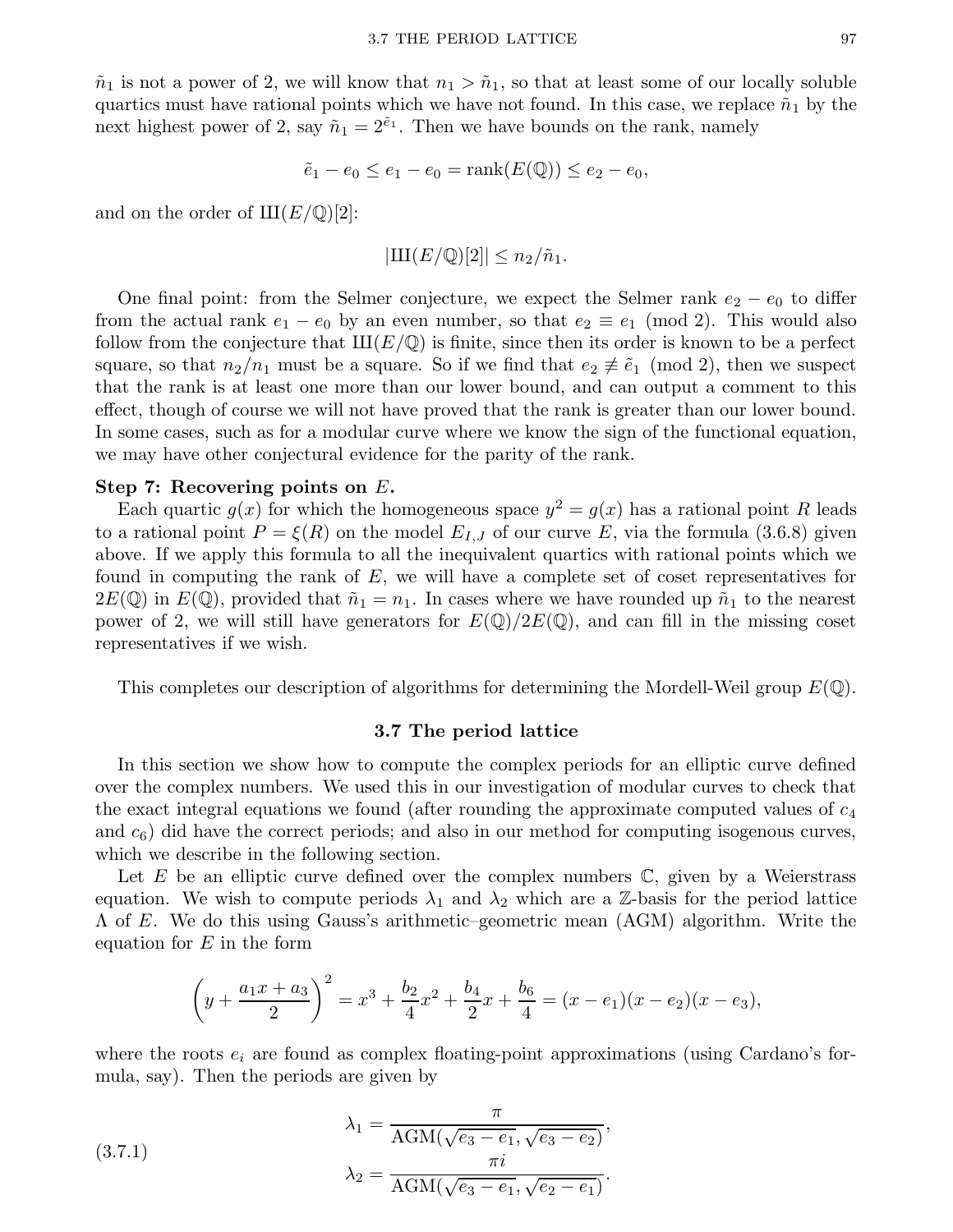Notice that in general this involves the AGM of pairs of complex numbers. This is a multivalued function: at each stage of the AGM algorithm we replace the pair  $(z, w)$  by  $(\sqrt{zw}, \frac{1}{2})$  $rac{1}{2}(z+$  $(w)$ , and must make a choice of complex square root. It follows from work of Cox (see [11]) that while a different set of choices does lead to a different value for the AGM, the periods we obtain this way will nevertheless always be a  $\mathbb{Z}$ -basis for the full period lattice Λ. We have found this to be the case in practice, where we always choose a square root with positive real part, or with positive imaginary part when the real part is zero. The computation of  $\lambda_1$  and  $\lambda_2$  by this method is very fast, as the AGM algorithm converges extremely quickly, even in its complex form. As a check on the values obtained, in each case we recomputed the invariants  $c_4$  and  $c_6$  of each curve from these computed periods  $\lambda_1$  and  $\lambda_2$ , using the standard formulae given in Chapter II; in every case we obtained the correct values (known exactly from the coefficients of the minimal Weierstrass equation) to within computational accuracy.

If the curve is defined over  $\mathbb{R}$ , we can avoid the use of the complex AGM, and also arrange that  $\lambda_1$  is a positive real period, as follows. First suppose that all three roots  $e_i$  are real; order the roots so that  $e_3 > e_2 > e_1$ , and take the positive square root in the above formulae. Then we may use the usual AGM of positive reals in (3.7.1), and thus obtain a positive real value for  $\lambda_1$  and a pure imaginary value for  $\lambda_2$ . This is the case where the discriminant  $\Delta > 0$  and the period lattice is rectangular. When  $\Delta < 0$  there is one real root, say  $e_3$ , and  $e_2 = \overline{e_1}$ . If  $\sqrt{e_3 - e_1} = z = s + it$  with  $s > 0$  then  $\sqrt{e_3 - e_2} = \overline{z} = s - it$ , so that  $\lambda_1 = \pi / \text{AGM}(z, \overline{z}) = \pi / \text{AGM}(|z|, s)$  which is also real and positive.

#### 3.8 Finding isogenous curves

Given an elliptic curve E defined over  $\mathbb{Q}$ , we now wish to find all curves  $E'$  isogenous to E over  $\mathbb Q$ . The set of all such curves is finite (up to isomorphism), and any two curves in the isogeny class are linked by a chain of isogenies of prime degree  $l$ . Thus it suffices to be able to compute *l*-isogenies for prime *l*, if we can determine those *l* for which rational *l*-isogenies exist. The latter question can be rather delicate in general, and we have to have a completely automatic algorithmic procedure if we are to apply it to several thousand curves, such as we had to when preparing the tables.

When the conductor N of E is square-free, so that E has good or multiplicative reduction at all primes, E is called semi-stable. In this case, a result of Serre (see [53]) says that either E or the isogenous curve E' has a rational point of order l, and so by Mazur's result already mentioned, l can only be 2, 3, 5 or 7. Moreover, if a curve E possesses a rational point of order l, then the congruence  $1 + p - a_p \equiv 0 \pmod{l}$  holds for all primes p not dividing Nl, so the presence of such a point is easy to determine, even if it is not  $E$  itself but the isogenous curve  $E'$  which possesses the rational *l*-torsion, since the trace of Frobenius  $a_p$  is isogeny-invariant.

If  $E$  is not semi-stable we argue as follows. The existence of a rational *l*-isogeny is purely a function of the *j*-invariant *j* of E: in fact, pairs  $(E, E')$  of *l*-isogenous curves parametrize the modular curve  $X_0(l)$  whose non-cuspidal points are given by the pairs  $(j(E), j(E'))$ . For  $l = 2, 3, 5, 7$  or 13 the genus of  $X<sub>0</sub>(l)$  is zero, and infinitely many rational j occur. The only other values of l for which rational l-isogenies occur are  $l = 11, 17, 19, 37, 43, 67,$  and 163, and these occur for only a small finite number of j-invariants (see below). The fact that no other l occur is a theorem of Mazur (see [39] and [40]), related to the theorem limiting the rational torsion which we quoted earlier in Section 3.3 of this chapter. These extra values occur only for curves with CM (complex multiplication, see the next section), apart from  $l = 17$  (where  $X_0(l)$  has genus 1) and the exotic case  $l = 37$  studied by Mazur and Swinnerton–Dyer in [41] (where  $X_0(l)$  has genus 2).

For isogenies of non-prime degree m, the degrees which occur are:  $m \leq 10$ , and  $m = 12, 16$ 18, and 25 (where  $X_0(l)$  has genus 0, infinitely many cases); and finally  $m = 14, 15, 21,$  and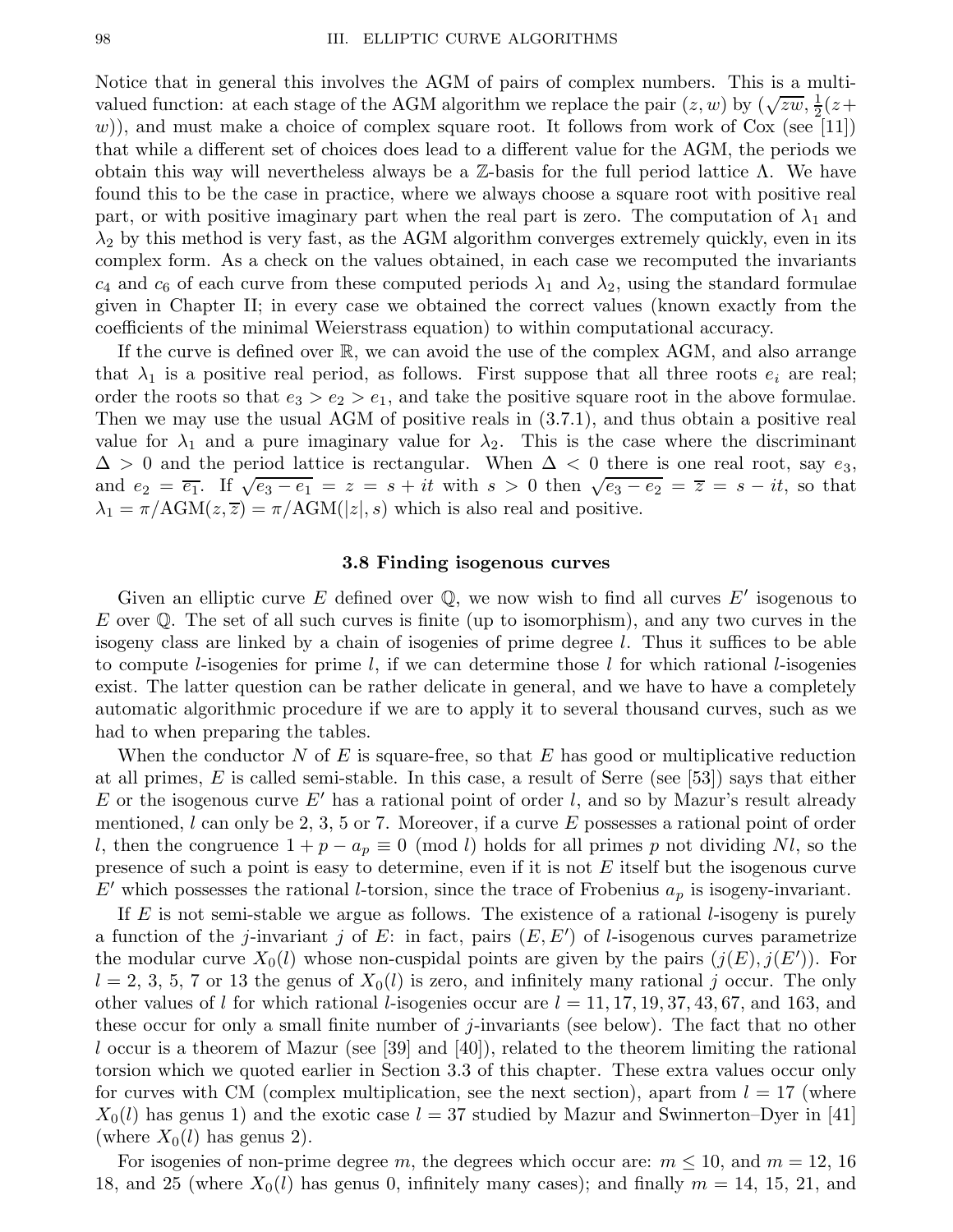27. The latter occur first for conductors  $N = 49$  (with CM),  $N = 50$ ,  $N = 162$  and  $N = 27$ (with CM) respectively. See [2, pages 78–80] for more details.

Thus our procedure is:

- If N is square-free, try  $l = 2, 3, 5, 7$  only;
- else try  $l = 2, 3, 5, 7$  and 13 in all cases; and
- if  $j(E) = -2^{15}$ ,  $-11^2$ , or  $-11 \cdot 131^3$ , try also  $l = 11$ ;
- if  $j(E) = -17^2 \cdot 101^3/2$  or  $-17 \cdot 373^3/2^{17}$ , try also  $l = 17$ ;
- if  $j(E) = -96^3$ , try also  $l = 19$ ;
- if  $j(E) = -7 \cdot 11^3$  or  $-7 \cdot 137^3 \cdot 2083^3$ , try also  $l = 37$ ;
- if  $j(E) = -960^3$ , try also  $l = 43$ ;
- if  $j(E) = -5280^3$ , try also  $l = 67$ ;
- if  $j(E) = -640320^3$ , try also  $l = 163$ .

Now we turn to the question of finding all curves (if any) which are l-isogenous to our given curve E for a specific prime l. The kernel of the isogeny is a subgroup A of  $E(\mathbb{Q})$  which is defined over  $\mathbb{Q}$ , but the points of A may not be individually rational points. If we have the coordinates of the points of a subgroup of  $E$  of order l defined over  $K$ , we may use Vélu's formulae in [68] to find the corresponding l-isogenous curve. Finding such coordinates by algebraic means is troublesome, except when the subgroup is point-wise defined over  $K$ , and instead we resort to a floating-point method.

The case  $l = 2$  is simpler to describe separately. Obviously in this case the subgroup of order 2 defined over  $\mathbb Q$  must consist of a single rational point P of order 2 together with the identity. We have already found such points, if any, in computing the torsion. There will be 0, 1 or 3 of them according to the number of rational roots of the cubic  $4x^3 + b_2x^2 + 2b_4x + b_6$ . If  $x_1$  is such a root, then  $P = (x_1, y_1)$  has order 2, where  $y_1 = -(a_1x_1 + a_3)/2$ . As a special case of Vélu's formulae we find that the isogenous curve E' has coefficients  $[a'_1, a'_2, a'_3, a'_4, a'_6] =$  $[a_1, a_2, a_3, a_4 - 5t, a_6 - b_2t - 7w]$  where

$$
t = (6x_1^2 + b_2x_1 + b_4)/2
$$
 and  $w = x_1t$ .

Note that the point  $(x_1, y_1)$  need not be integral even when E has integral coefficients  $a_i$ , but that  $4x_1$  and  $8y_1$  are certainly integral, by the formulae given; thus the model just given for the isogenous curve may need scaling by a factor of 2 to make it integral.

The simpler formula for a curve in the form  $y^2 = x^3 + cx^2 + dx$  and the point  $P = (0,0)$ was given in the previous section: the formulae just given take the curve  $[0, c, 0, d, 0]$  to  $[0, c, 0, -4d, -4cd]$ , which transforms to  $[0, -2c, 0, c^2 - 4d, 0]$  after replacing x by  $x - c$ . The relation between the two formulae is given by  $c = 12x_1 + b_2$  and  $d = 16t$ .

For reference we give here similar algebraic formulae for *l*-isogenies for  $l = 3$  and  $l = 5$ , from Laska's book [35]. In each case we assume that the curve  $E$  is given by an equation of the form  $y^2 = x^3 + ax + b$ , and the isogenous curve E' by  $y^2 = x^3 + Ax + B$ . Each subgroup of E of order l is determined by a rational factor of degree  $(l-1)/2$  of the l-division polynomial of degree  $(l^2 - 1)/2$ , whose roots are the x-coordinates of the points in the subgroup. The simplest case is  $l = 3$ , where there is just one x-coordinate, which must be rational.

 $l = 3$ . Let  $\xi$  be a root of the 3-division polynomial  $3x^4 + 6ax^2 + 12bx - a^2$ . Then the 3-isogenous curve  $E'$  is given by

$$
A = -3(3a + 10\xi^{2})
$$
  

$$
B = -(70\xi^{3} + 42a\xi + 27b).
$$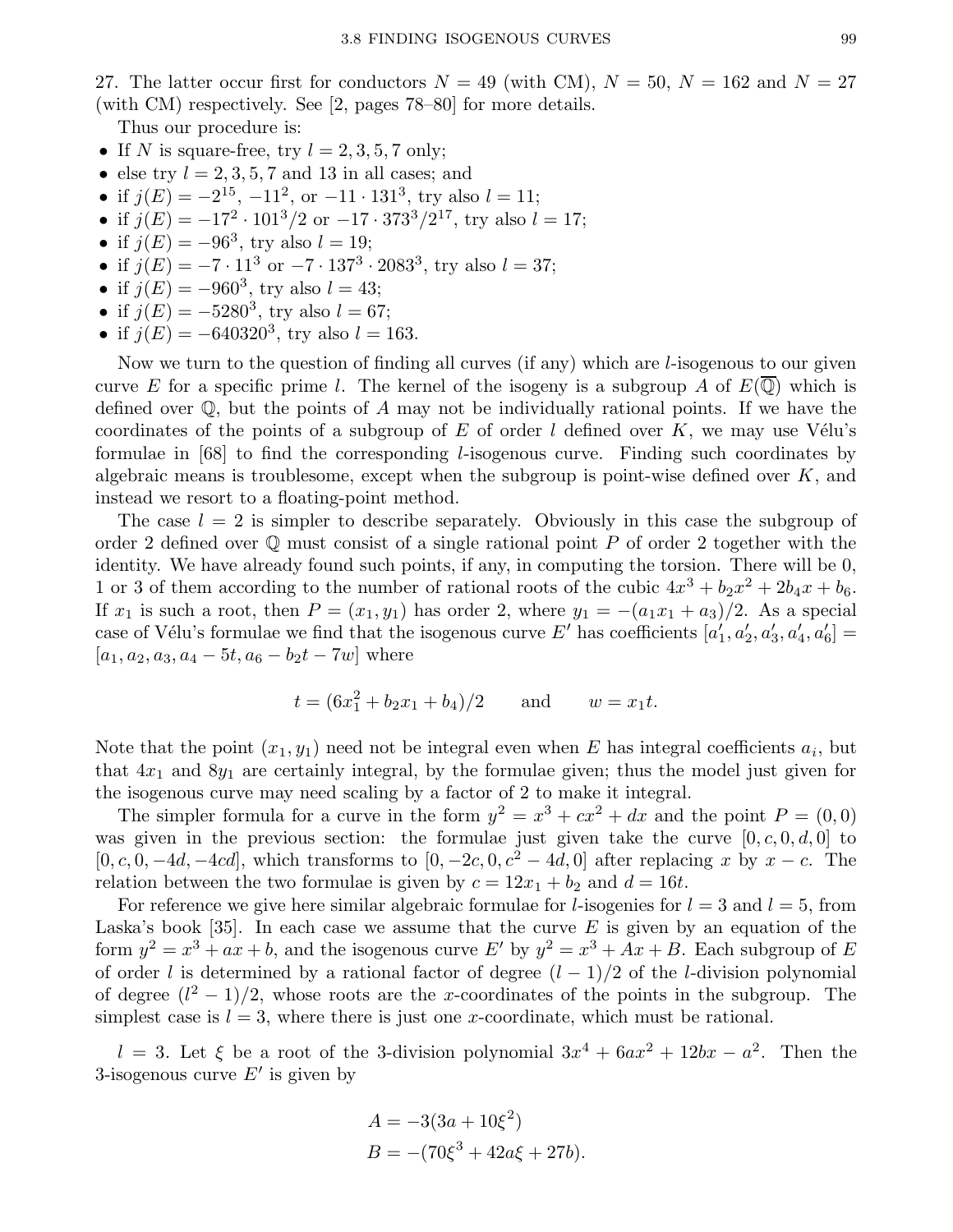$l = 5$ . Let  $x^2 + h_1x + h_2$  be a rational factor of the 5-division polynomial  $5x^{12} + 62ax^{10} +$  $380bx^9 - 105a^2x^8 + 240abx^7 - (300a^3 + 240b^2)x^6 - 696a^2bx^5 - (125a^4 + 1920ab^2)x^4 - (1600b^3 +$  $80a^3b)x^3 - (50a^5 + 240a^2b^2)x^2 - (100a^4b + 640ab^3)x + (a^6 - 32a^3b^2 - 256b^4)$ . Then the 5-isogenous curve  $E'$  is given by

$$
A = -19a - 30(h_1^2 - 2h_2)
$$
  
\n
$$
B = -55b - 14(15h_1h_2 - 5h_1^3 - 3ah_1).
$$

A similar formula is given in [35] for  $l = 7$ , where A and B are given in terms of a, b and the coefficients of a factor  $x^3 + h_1x^2 + h_2x + h_3$  of the 7-division polynomial. Rather than take up space by giving the latter here, we refer the reader to [35, page 72].

Now we turn to Vélu's formulae in the case of an odd prime l. Let  $P = (x_1, y_1)$  be a point of order l in  $E(\overline{\mathbb{Q}})$ , and set  $kP = (x_k, y_k)$  for  $1 \leq k \leq (l-1)/2$ . Define

$$
t_k = 6x_k^2 + b_2x_k + b_4
$$
 and  $u_k = 4x_k^3 + b_2x_k^2 + 2b_4x_k + b_6$ ,

and then set

$$
t = \sum_{k=1}^{(l-1)/2} t_k
$$
 and  $w = \sum_{k=1}^{(l-1)/2} (u_k + x_k t_k).$ 

Then the isogenous curve E' has coefficients  $[a_1, a_2, a_3, a_4 - 5t, a_6 - b_2t - 7w]$  as before. Again, these may not be integral, even when the original coefficients were; but since the  $x_k$  are the roots of a polynomial of degree  $(l-1)/2$  with integral coefficients and leading coefficient  $l^2$ (the so-called *l*-division equation), we must have  $l^2 x_k$  integral. Thus a scaling factor of *l* will certainly produce an integral equation.

We make these remarks on integrality as our method is to find the coordinates  $x_k$  and  $y_k$  as real floating-point approximations, and thus to determine the coefficients of any curves *l*-isogenous to E over  $\mathbb{R}$ ; there will always be exactly two such curves over  $\mathbb{R}$ , but of course they will not necessarily be defined over  $\mathbb{Q}$ . As we will only know the coefficients  $a'_i$  of the isogenous curves approximately, we wish to ensure that if they are rational then they will in fact be integral, so that we will be able to recognize them as such.

First we find the period lattice  $\Lambda$  of E, as described in the previous section. The Z-basis  $[\lambda_1, \lambda_2]$  of  $\Lambda$  is normalized as follows: there are two cases to consider, according as  $\Delta > 0$  (first or 'harmonic' case) or  $\Delta < 0$  (second or 'anharmonic' case). In both cases  $\lambda_1$  is real (the least positive real period); in the first case,  $\lambda_2$  is pure imaginary, while in the second case,  $2\lambda_1 - \lambda_2$ is pure imaginary. We can also ensure that  $\tau = \lambda_2/\lambda_1$  is in the upper half-plane; however we can not simultaneously arrange that  $\tau$  is in the usual fundamental region for  $SL(2, \mathbb{Z})$ , and this needs to be remembered when evaluating the Weierstrass functions below.

Of the  $l + 1$  subgroups of  $\mathbb{C}/\Lambda$  of order l, the two defined over R are the one generated by  $z = \lambda_1/l$  (in both cases), and in the first case, the one generated by  $z = \lambda_2/l$ , or in the second case, the one generated by  $z = (\lambda_1 - 2\lambda_2)/l$ . Thus  $z/\lambda_1$  is either  $1/l$ ,  $\tau/l$ , or  $(1 - 2\tau)/l$ . Let  $\wp(z;\tau)$  denote the Weierstrass  $\wp$ -function relative to the lattice  $[1,\tau]$ . Then we have

$$
x_k = \wp(kz\lambda_1^{-1}; \tau)\lambda_1^{-2} - \frac{1}{12}b_4
$$
 and  $y_k = \frac{1}{2} (\wp'(kz\lambda_1^{-1}; \tau)\lambda_1^{-3} - a_1x_k - a_3).$ 

Here we have had to take account of the lattice scaling  $[\lambda_1, \lambda_2] = \lambda_1[1, \tau]$ , and also of the fact that  $(\varphi(z), \varphi'(z))$  is a point on the model of E of the form  $y^2 = 4x^3 - g_2x - g_3 =$  $4x^3 - (c_4/12)x - (c_6/216)$  rather than a standard model where the coefficient of  $x^3$  is 1.

We evaluate these points of order l numerically for  $k = 1, 2, \ldots, (l-1)/2$ , for each of the two values of z (depending on whether we are in case 1 or case 2). Substituting into Vélu's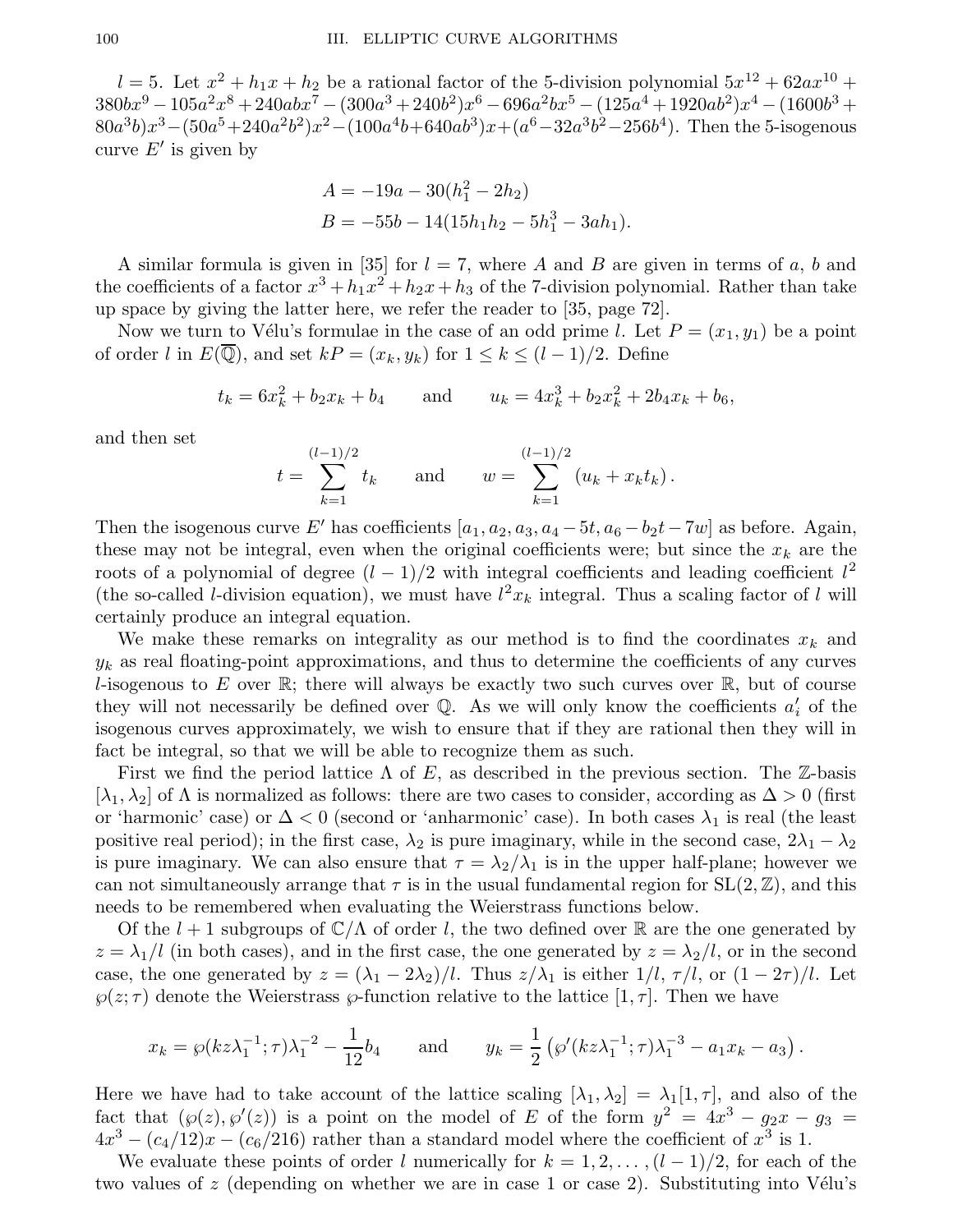formulae, we obtain in each case the real coefficients  $a'_i$  of a curve which is *l*-isogenous to E over R. If these coefficients are close to integers we round them and check that the resulting curve over  $\mathbb Q$  has the same conductor N as the original curve E. If not, we also test the curve with coefficients  $l^i a'_i$ .

The resulting program finds *l*-isogenous curves very quickly for any given prime *l*. We run it for all primes l in the set determined previously, applying it recursively to each new curve found until we have a set of curves closed under l-isogeny for these values of l. Since the set of primes  $l$  for which a rational  $l$ -isogeny exists is itself an isogeny invariant, once we have finished processing the first curve in the class, we will already know which primes  $l$  to use for all the remaining curves.

Some care needs to be taken with a method of computation such as this, where we use floating-point arithmetic to find integers. The series we use to compute the periods and the Weierstrass function and its derivative all converge very quickly, so that we can compute the  $a'_i$  to whatever precision is available, though of course in practice some rounding error is bound to arise. When we test whether a floating-point number is 'approximately an integer' in the program, we must make a judgement on how close is close enough. With too relaxed a test, we will find too many curves are 'approximately integral'; usually these will fail the next hurdle, where we test the conductor, but this takes time to check (using Tate's algorithm). On the other hand, too strict a test might mean that we miss some rational isogenies altogether, which is far more serious. In compiling the tables, there was only one case which caused trouble after the program had been finely tuned. The resulting error resulted in a curve (916B1) being erroneously listed as 3-isogenous to itself in the first (preprint) edition of the tables; this is possible only when a curve has complex multiplication, which is not the case here, though it does not often occur even in the complex multiplication case (see the remarks in the next section). Unfortunately the error was not noticed in the automatic generation of the typeset tables, and I am grateful to Elkies for spotting it.<sup>11</sup> The curve  $E = [0, 0, 0, -1013692, 392832257]$ has three real points of order 2, two of which are equal to seven significant figures; the period ratio is approximately 7*i*. One of the curves 2-isogenous to E over R has coefficients [0, 0, 0, −1013691.999999999992, 392832257.000000006], which are extremely close to those of E itself. Thus this new curve, which is not defined over  $\mathbb{Q}$ , passed both our original tests (the coefficients are extremely close to integers, and the rounded coefficients are those of a curve of the right conductor, namely  $E$  itself). After this example was discovered, we inserted an extra line in the program, to print a warning whenever a supposedly isogenous curve was the original curve itself, and reran the program on all 2463 isogeny classes (which only takes a few minutes of machine time). The result was that expected, namely that 916B1 is the only curve for which this phenomenon occurs within the range of the tables<sup>12</sup>. There is no example of a curve actually l-isogenous to itself with conductor less than 1000.

Our original implementation of this algorithm in Algol68 used a precision of approximately 30 significant figures for its real and complex arithmetic, which was sufficient to find all the isogenous curves up to conductor 1000. However, our implementation in C++ misses several isogenous curves when using standard double precision, with approximately 15 digits (though this runs very quickly); we need to use a multiprecision floating-point package (such as the one included in LiDIA) to obtain a satisfactory working program, though the resulting code runs very much slower. In our extended computations to conductor 5077, we have computed the isogenies independently using both a  $C++/L$ **iDIA** program and a PARI program, and the results agree.

When we were initially persuaded to extend the tables to include isogenous curves as well as the modular curves themselves, we were afraid that the total number of resulting curves

 $11$ This error also somehow survived into the first edition of this book, despite these comments in the text.

<sup>&</sup>lt;sup>12</sup>Another example of the same type occurs for curve 1342C3, where the period ratio is approximately  $9.5i$ .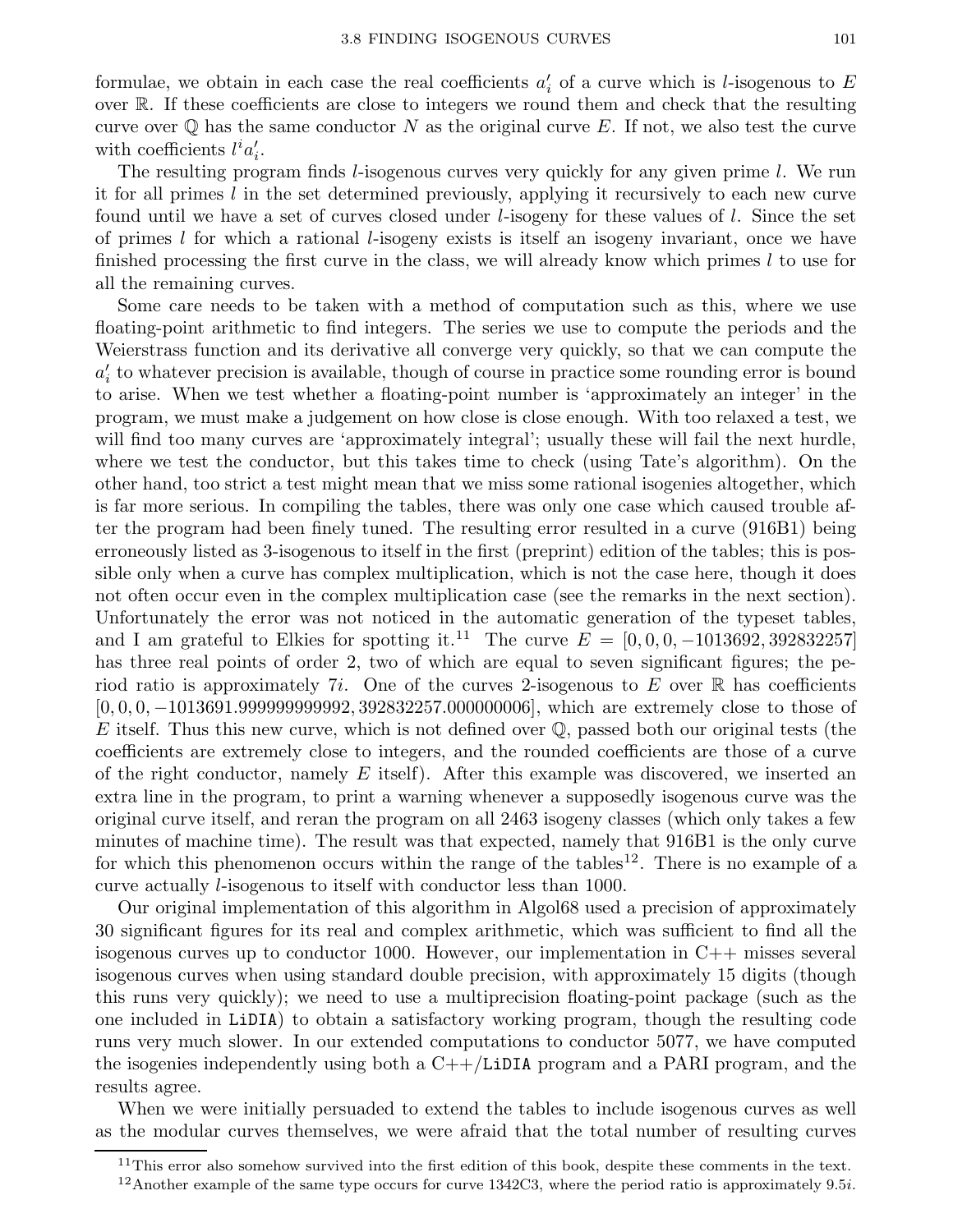would be rather larger than it turned out to be. On average, we found that the number of curves per isogeny class was 5113/2463, or just under 2.08. We do not know of any asymptotic analysis, or even a heuristic argument, which would predict an average number of two curves per class. However, it is dangerous to generalize from the limited amount of data which we have available. In the extended computations to conductor 5077, the ratio slowly diminishes; for all curves up to this conductor, the ratio is  $31570/17583 = 1.795$ .

#### 3.9 Twists and complex multiplication

#### Traces of Frobenius.

If E is given by a standard minimal Weierstrass equation over  $\mathbb{Z}$ , then for all primes p of good reduction the trace of Frobenius  $a_p$  is given by

$$
a_p = 1 + p - |E(\mathbb{F}_p)|.
$$

If  $E$  has bad reduction at  $p$ , this same formula gives the correct value for the  $p$ th Fourier coefficient of the L-series of E.

Since in our applications we never needed to compute  $a_p$  for large primes p, we used a very simple method to count the number of points on  $E$  modulo  $p$ . First, for all primes  $p$  in the desired range (say  $3 \le p \le 1000$ ;  $p = 2$  would be dealt with separately), we precompute the number  $n(t, p)$  of solutions to the congruence  $s^2 \equiv t \pmod{p}$ . Then we simply compute

$$
a_p = p - \sum_{x=0}^{p-1} n(4x^3 + b_2x^2 + 2b_4x + b_6, p).
$$

This was sufficient for us to compute  $a_p$  for all  $p < 1000$  for all the curves in the table, which we did to compare with the corresponding Hecke eigenvalues. For large  $p$ , there are far more efficient methods, such as the baby-step giant-step method or Schoof's algorithm (see [51]). Details of these may be found in [9]. More recently, even better algorithms have been developed, by Atkin, Elkies, Morain, Müller and others. For example, Morain and Lercier in 1995 successfully computed the number of points on the curve [0, 0, 0, 4589, 91228] over  $\mathbb{F}_p$  for  $p = 10^{499} + 153$ , a prime with 500 decimal digits. This took 4200 hours of computer time.

### Twists.

A twist of a curve E over  $\mathbb Q$  is an elliptic curve defined over  $\mathbb Q$  and isomorphic to E over  $\overline{\mathbb Q}$ but not necessarily over  $\mathbb Q$  itself. Thus the set of all twists of E is the set of all curves with the same  $j$ -invariant as  $E$ . These can be simply described, as follows.

First suppose that  $c_4 \neq 0$  and  $c_6 \neq 0$ ; equivalently,  $j \neq 1728$  and  $j \neq 0$  (respectively). Then the twists of  $E$  are all quadratic, in that they become isomorphic to  $E$  over a quadratic extension of  $\mathbb{Q}$ . For each integer d (square-free, not 0 or 1), there is a twisted curve  $E * d$  with invariants  $d^2c_4$  and  $d^3c_6$ , which is isomorphic to E over  $\mathbb{Q}(\sqrt{d})$ . If E has a model of the form  $y^2 = f(x)$  with  $f(x)$  cubic, then  $E * d$  has equation  $dy^2 = f(x)$ . A minimal model for  $E * d$ may be found easily by the Laska–Kraus–Connell algorithm. The conductor of  $E * d$  is only divisible by primes dividing  $ND$ , where D is the discriminant of  $\mathbb{Q}(\sqrt{d})$ . The simplest case is when  $gcd(D, N) = 1$ ; then  $E * d$  has conductor  $ND^2$ . More generally, if  $D^2 \nmid N$  then  $E * d$ has conductor  $\text{lcm}(N, D^2)$ , but if  $D^2 \mid N$  then the conductor may be smaller; for example,  $(E * d) * d$  is isomorphic to E, so has conductor N again.

Twisting commutes with isogenies, in the sense that if two curves  $E, F$  are l-isogenous then so are their twists  $E * d$ ,  $F * d$ . If E has no complex multiplication (see below), then the structure of the isogeny class of E is a function of  $j(E)$  alone.